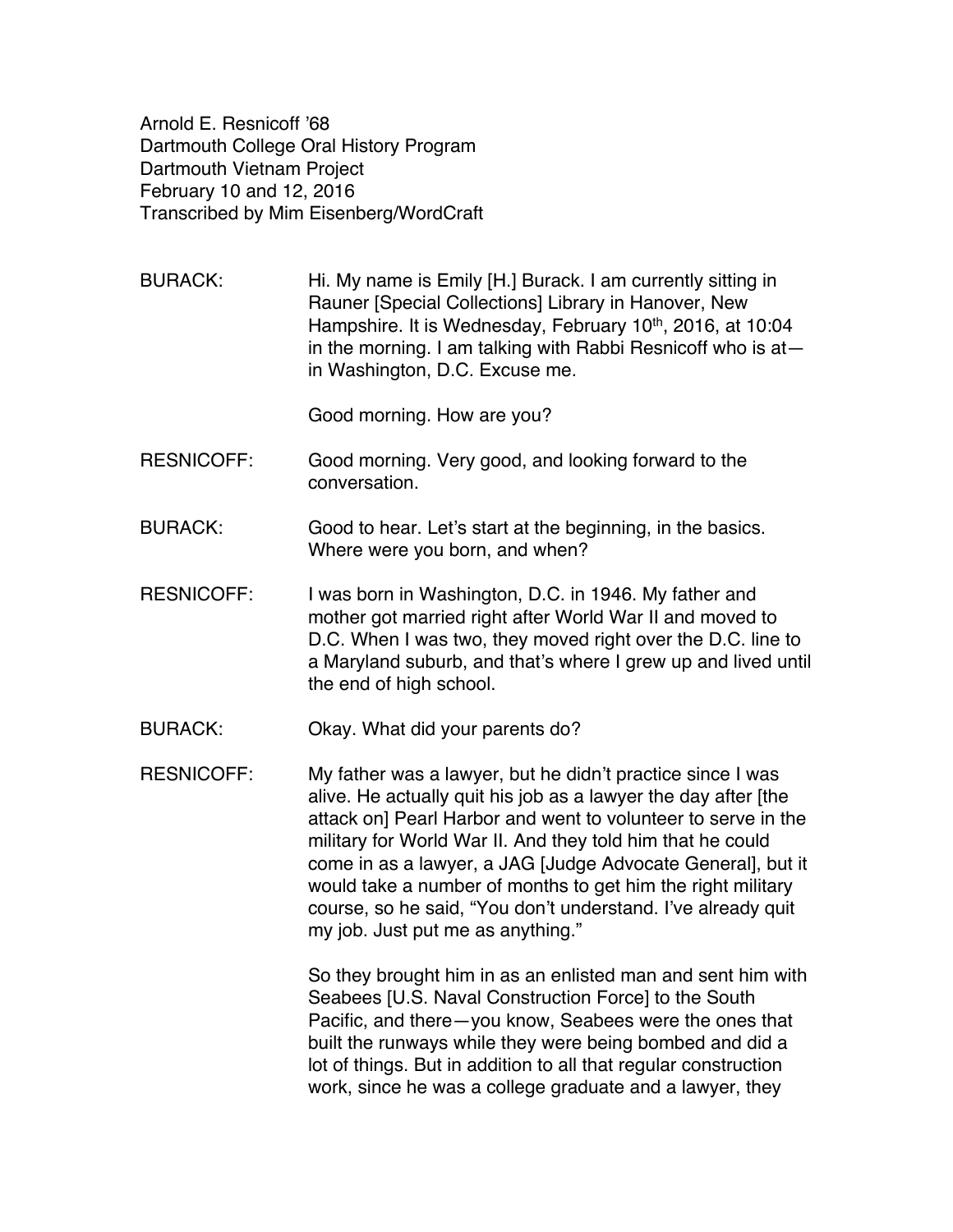put him in charge of the post office, and he ended up, after getting out of World War II and moving to D.C., continuing as a civilian with the post office. And he continued with that till he passed away.

My mother didn't start working until a little later in life, when I—when my Bar Mitzvah was coming and we needed a little more money, so she started working in some local stores and ended up getting a job with the [U.S.] Department of Agriculture and ended up retiring from the Department of Agriculture.

BURACK: Okay.

Did you have any siblings?

RESNICOFF: Yeah. I was oldest of three boys. My middle brother was an artist. He passed away in '86. He was one of the very, very early casualties of the AIDS [acquired immune deficiency syndrome] epidemic.

> My younger brother, young*est* brother ended up being getting a law degree but also going on and becoming an Orthodox rabbi, and right now he's a law professor in Chicago at DePaul University Law Center [sic; DePaul University College of Law] and also the co-founder and codirector of DePaul Center for Jewish Law & Judaic Studies.

BURACK: Okay.

So what was it like growing up with two younger brothers?

- RESNICOFF: We—we fought a lot. [Both chuckle.] You know, we were three boys, you know. But we were all very different, and, you know, we had a strong bond and the kind of thing that you don't—we might fight, but nobody else should attack an of us.
- BURACK: [Laughs.]
- RESNICOFF: We all come together, so—but we had, I would say, a pretty normal childhood, you know, in this little suburb of Washington, D.C. And it was a different world back then. You know, somehow a little more carefree, and I think—I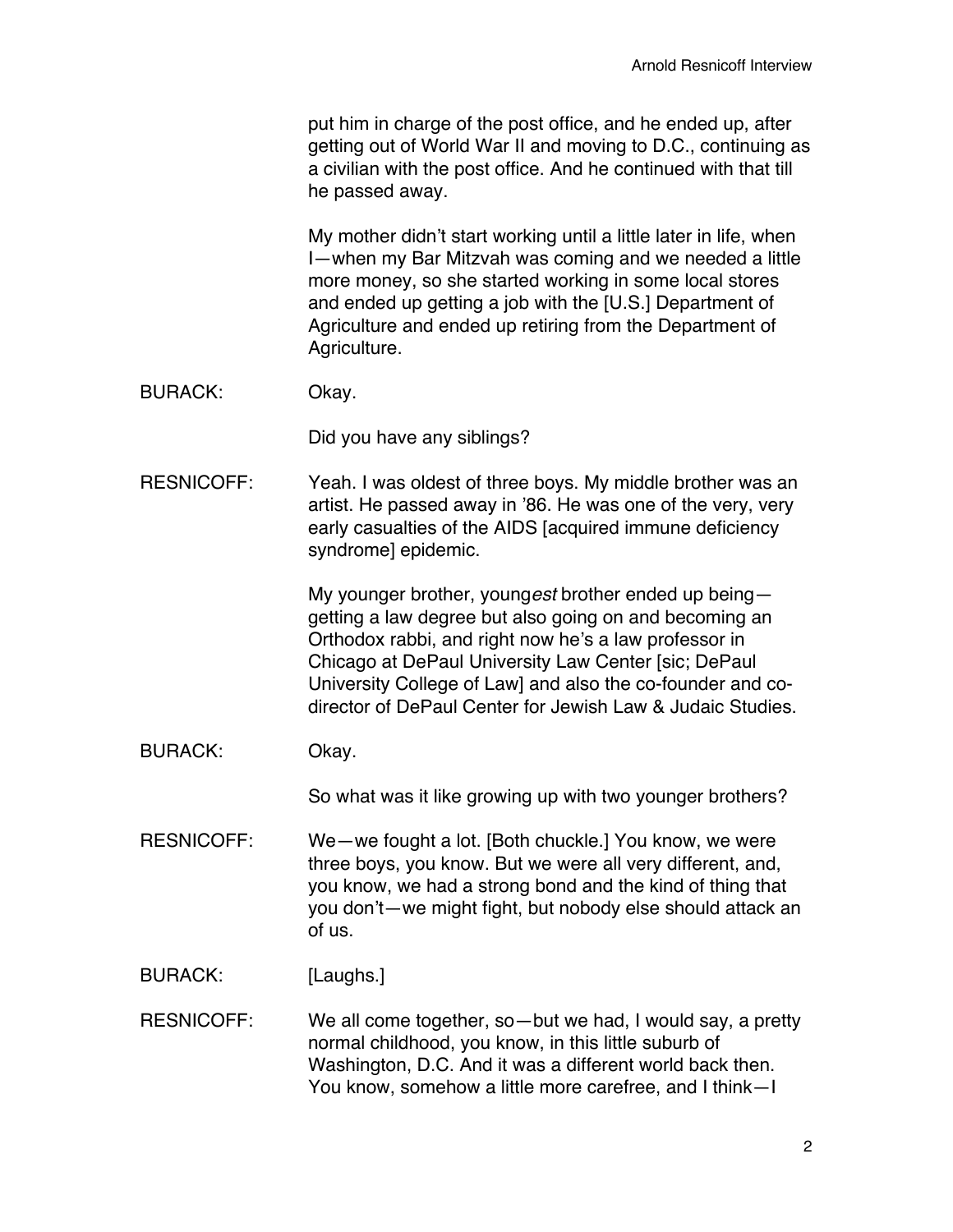remember that if I didn't come home for dinner, my mother would, you know, reprimand me for not letting her know I wasn't coming,—

## BURACK: [Laughs.]

RESNICOFF: - - but she never worried that I had been kidnapped, you know, or anything. And I remember that my mother, as a very attractive young woman, would take the same shortcut through the woods to get to the closest stores that we would, and today I don't think anybody would do that. So we had a normal childhood, and I guess each one of us, the three siblings, took different paths, but each was successful in the path that he chose.

BURACK: Mm-hm.

Did you all attend normal school and Hebrew school or both or just one?

- RESNICOFF: Yeah, we attended public school with, you know, Hebrew school two or three days a week. I forget what it was. Plus Sunday morning—
- BURACK: Mm-hm.
- $RESNICOFF:$  -after-the synagogue that we attended is now a Buddhist temple. You know,—

BURACK: Interesting.

RESNICOFF: —I sometimes drive by. I remember—yeah.

BURACK: [Chuckles.]

RESNICOFF: But after they sold the synagogue to, you know, a Buddhist group and—they moved to another place—my father at one point was president of the synagogue, so we were all active in the synagogue.

> My grandfather had come over from Russia when my father was three. My grandfather was a very Orthodox rabbi. His father was a very Orthodox rabbi, all in Russia. My father, after being in the war, was no longer very observant in terms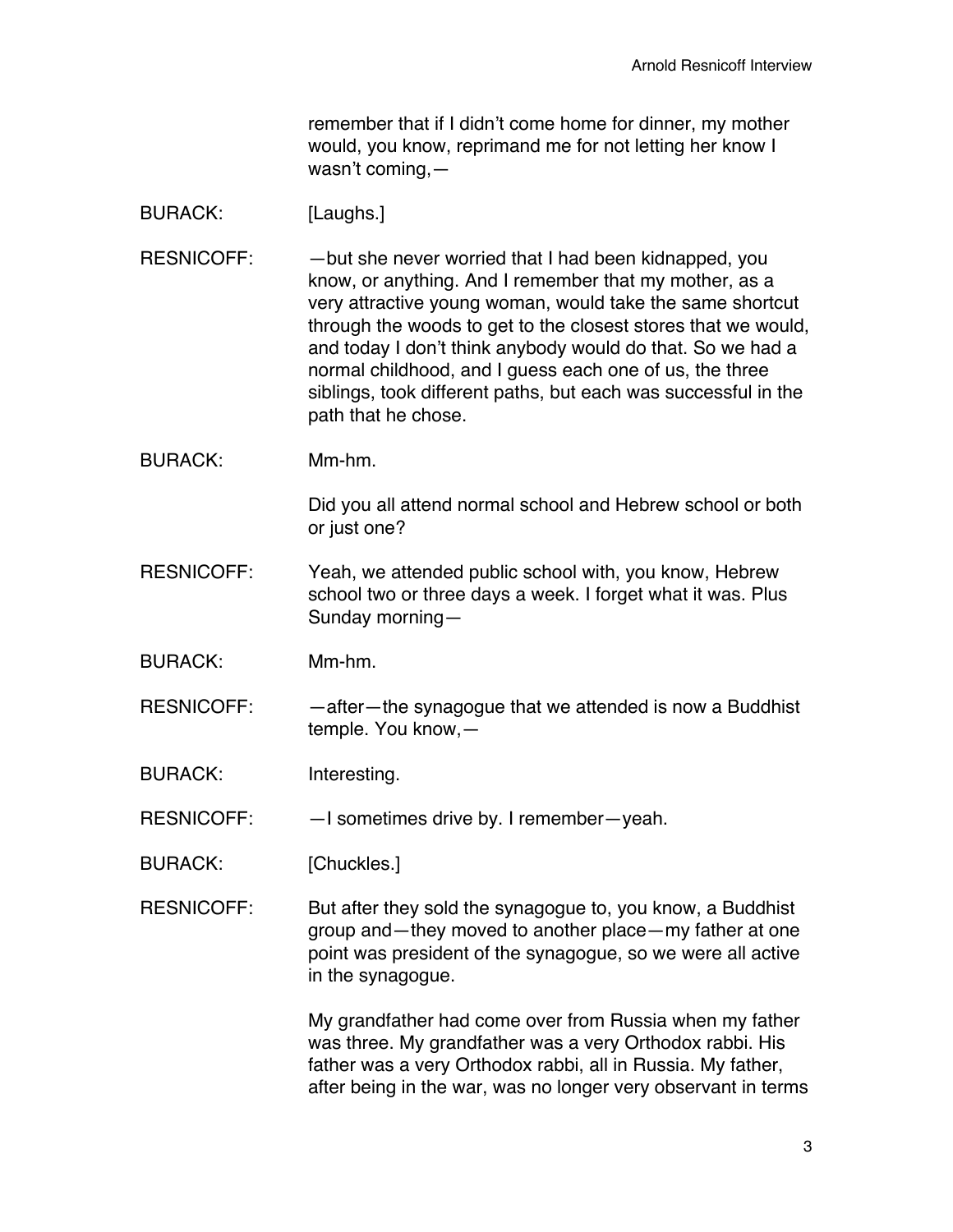of, you know, Jewish rituals but always very involved and proud of being Jewish, and that's kind of how we were raised.

- BURACK: You mentioned your grandfather was an Orthodox rabbi. So your family comes from a long line of rabbis?
- RESNICOFF: Yes. On my father's side, a long line of rabbis. There's Wikipedia articles on my grandfather and great-grandfather, and I'm sure beyond that there were rabbis, too, but no one remembers.
- BURACK: [Laughs.]
- RESNICOFF: But my mother's side, more salt of the earth, hard living, hard fighting working men, and so it was two sides of my family that I used to think led me to be a rabbi in the military, because it was—
- BURACK: [Chuckles.]
- RESNICOFF: —not a typical rabbi's life. It also involved some fighting.
- BURACK: The perfect combination.
- RESNICOFF: Yes.
- BURACK: So did you feel pressure growing up to be a rabbi, or did your dad talk about—
- RESNICOFF: No, it was just the opp- —just the opposite. I never even dreamed I could be a rabbi, because when we would visit every summer, we would visit New York, a little bit in Long Beach, Long Island with my mother's family and a little bit in Brooklyn with my father's family. His father, my grandfather, was still alive. They lived in the building in Brooklyn where one floor was the synagogue and the rest was their house.

And when we walked in, it was liking going back in time for me, you know, a century or so. And my grandfather never learned English. He had this long beard. And I grew up thinking to be a rabbi, you had to be born—

BURACK: [Chuckles.]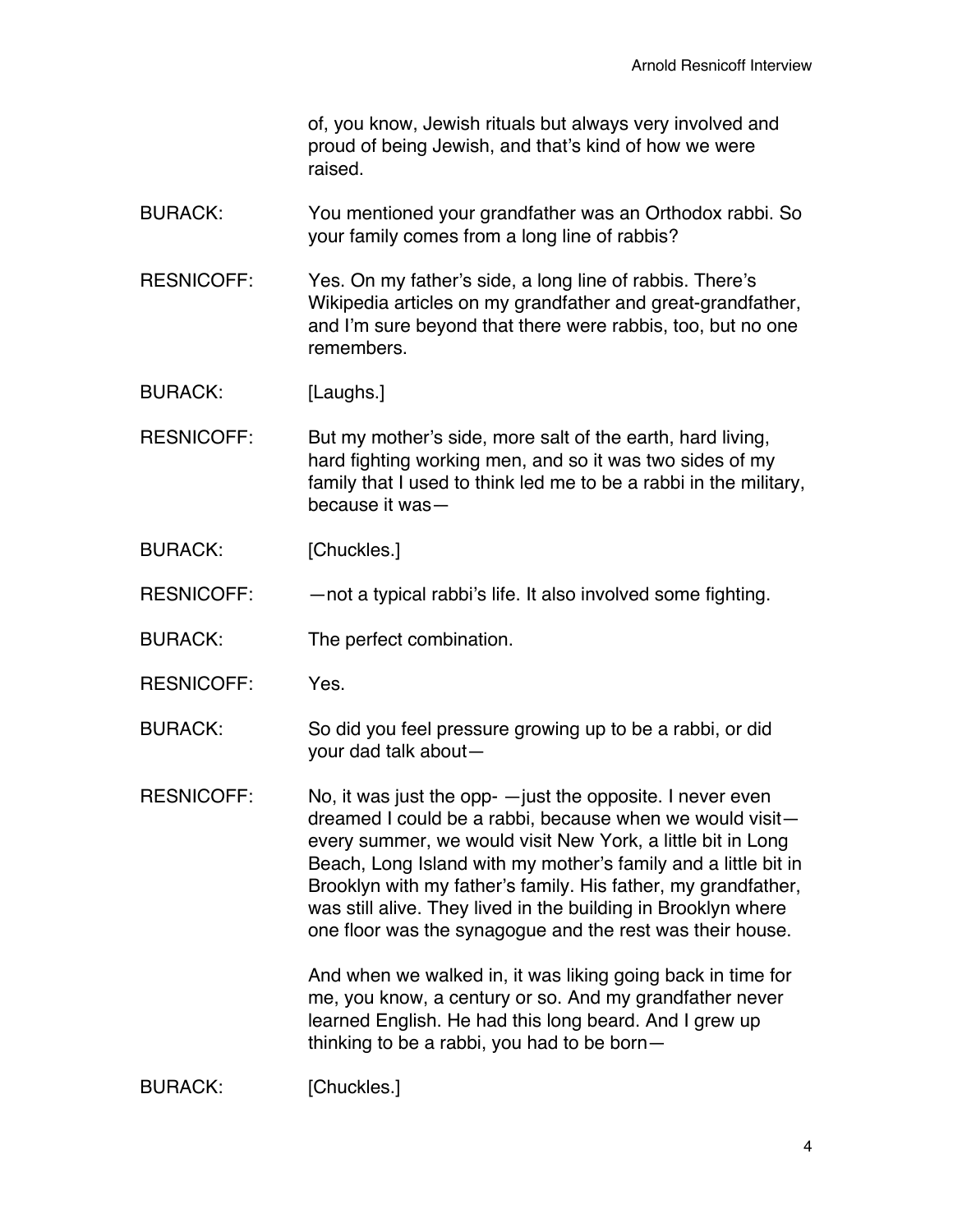RESNICOFF: — with a long beard and —

BURACK: [Chuckles.]

RESNICOFF: - - you know, just-I never even dreamed that I could be a rabbi. So it really wasn't until I ended up in Vietnam and got friendly with the Christian chaplain there, who started urging me to consider being a rabbi that I even dreamed that I could be.

BURACK: Yeah. Did your dad ever talk to you and your brothers about his experiences in the war, or was it something that wasn't really discussed?

RESNICOFF: Well, he didn't talk in details, but he didn't hide it. He wasn't—I know a lot of people, war veterans who absolutely didn't want to talk about it, just like Holocaust victims didn't talk about it, but my father wasn't like that. I think we just never asked very many questions.

> On the other hand, when I'm with some of my older cousins who were alive during the time my father was in the war (and I wasn't born until after the war was over), they talked about the letters, you know, they would get from my father. It was filled with war stories that weren't really true, about how he was single-handedly—

- BURACK: [Chuckles.]
- RESNICOFF: winning the war.

BURACK: [Laughs.] It was all him. [Chuckles.]

RESNICOFF: That's right. So—so, you know, he had a good sense of humor, and other people in the family were constantly in touch with him, on my father's side. And my mother's side. Many of my uncles ended up wearing different uniforms, serving in the military on both sides, and a lot of my aunts were involved in the war effort—you know, taking jobs that were making things to help the soldiers.

BURACK: Gotcha.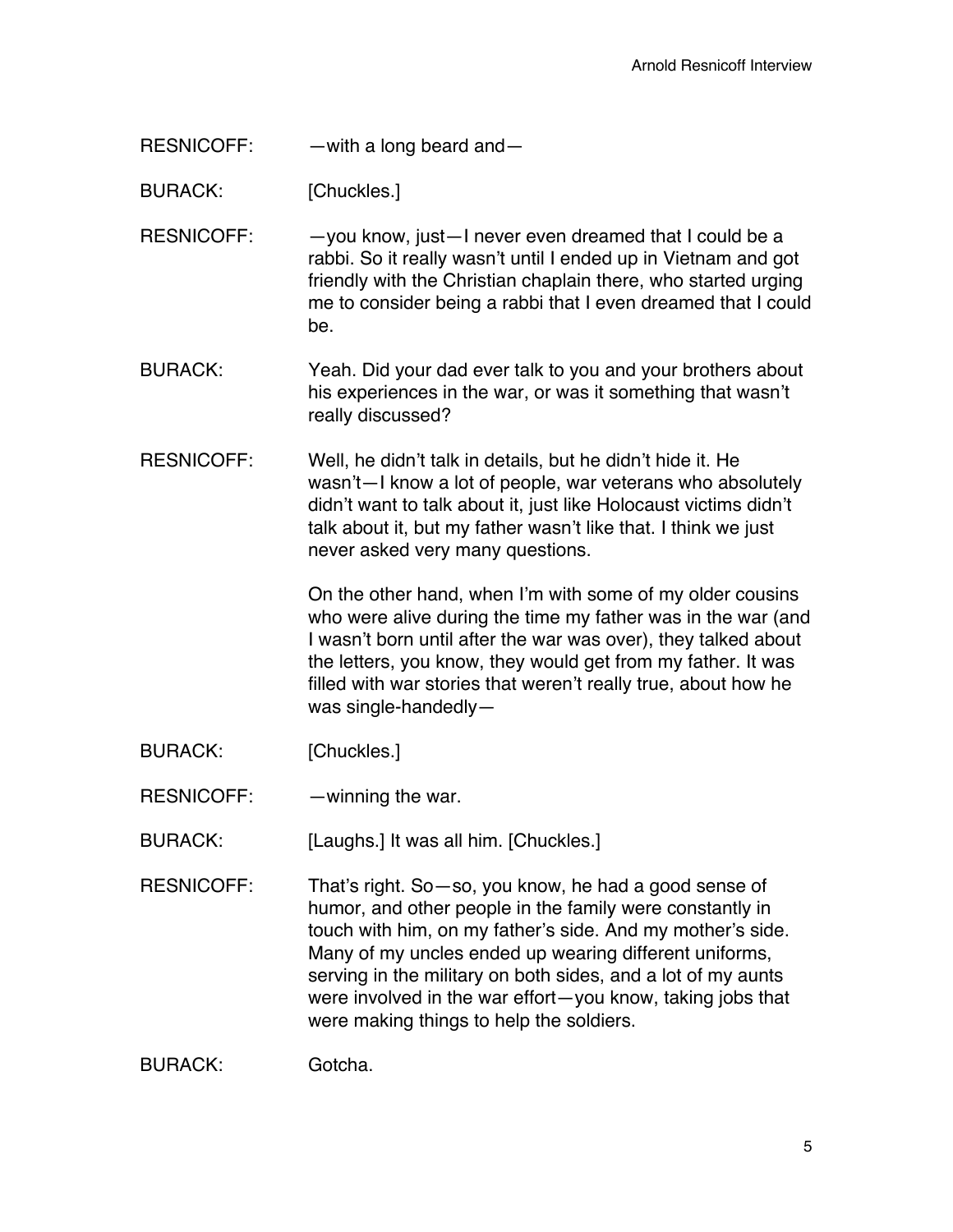So tell me a little about your life in, like, middle school, and did you play sports? Did you like going to Hebrew school? What was your—what was your life growing up like?

- RESNICOFF: I really didn't like going to Hebrew school.
- BURACK: [Laughs.]
- RESNICOFF: You know, I—
- BURACK: I don't think any 12-year-old does.

RESNICOFF: That's right. That's right.

- BURACK: [Laughs.]
- RESNICOFF: Other kids, you know, you could finish school and go out and play and do different things, and, you know, I had to do that. And it also kept me from getting involved in a lot of organized sports. And then when I got to middle school but, even more, high school, I had a lot of part-time jobs after school, or on weekends. And so I never—I actually, at one point, thought about going out for track in high school, and just the schedule just didn't work out, but I was always very fast in, like, running.
- BURACK: Mm-hm.

RESNICOFF: And I could do well in hurdles and things like that, but-so I didn't—I didn't really get involved in sports.

> I was very involved—because of one high school drama teacher, I ended up being very involved in drama. We had a, I went to a big public high school,—

BURACK: Mm-hm.

RESNICOFF: - - about 3,000 people. And because of this one drama teacher, drama at that high school was as big as football.

BURACK: Wow.

RESNICOFF: And everybody would look forward to the big plays that, you know, the school would put on. And actually, when I was in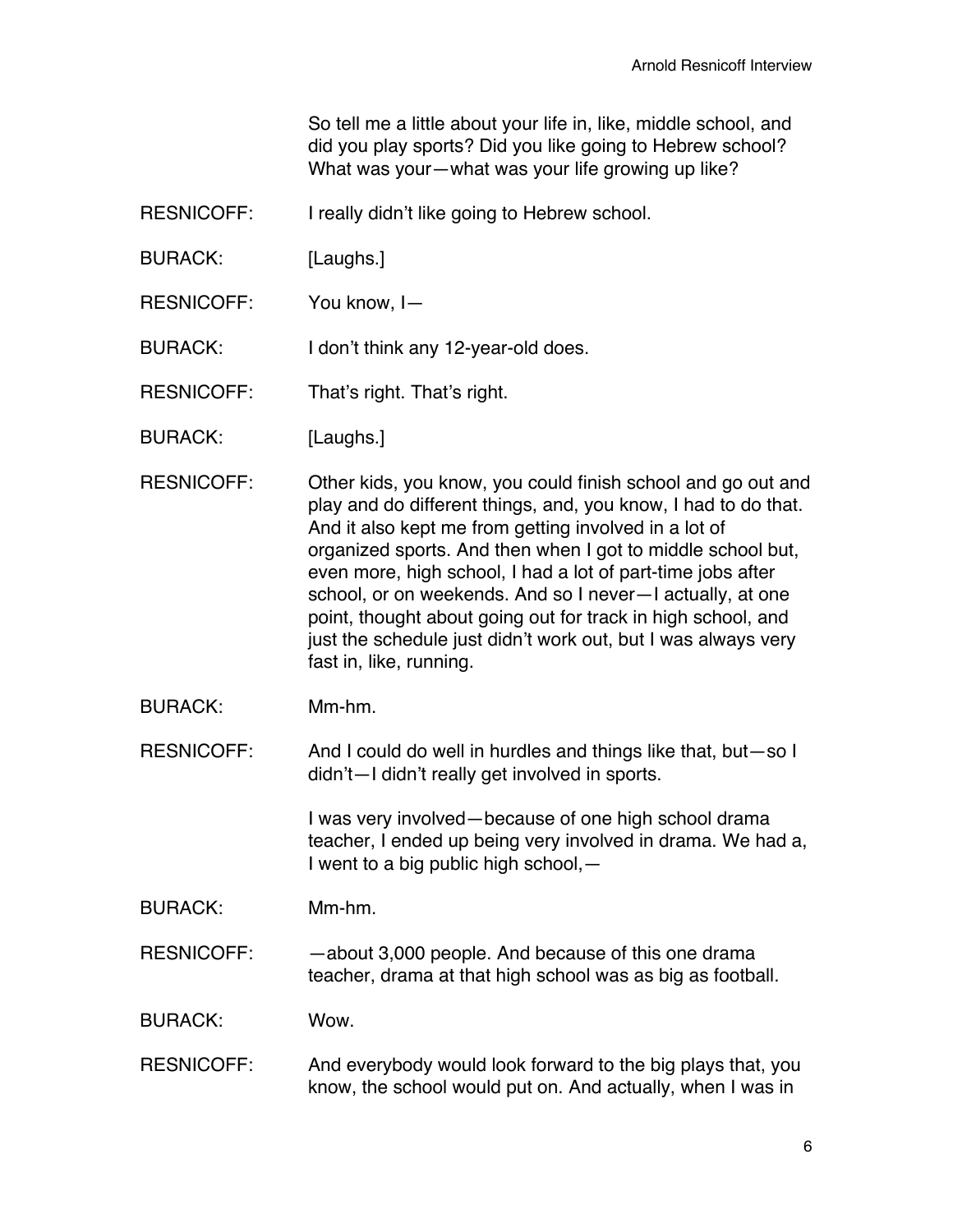the beginning of my senior year, in '63, I was in *The Diary of Anne Frank* [a play adaption of the book], which was our big senior—we always had a big senior play and a big senior musical. And one of the nights of the productions—we put it on November 21<sup>st</sup>, 22<sup>nd</sup> and 23<sup>rd</sup>, '63. On the 22<sup>nd</sup>, [President John F.] Kennedy was assassinated, and almost everything in Washington, D.C., closed except for our high school play. And our drama teacher—I don't think he would have said any show must go on, but he said, "This show must go on."

And I remember—you know, this was the first of the modern assassinations, and we were all reeling, and we didn't know if anyone would come, but a lot of people came. And when Anne Frank's words came from the stage, saying, "Despite it all, I still believe people are good," it was more electricity in that high school auditorium than in any theater than I've been to in my life since then. And that was the day I decided to major in drama at Dartmouth.

And I think half the people in the play, in one way or another, tried to get into theater. A couple were successful, but I think a lot—because of that power of that night, it changed the direction of a lot of our lives.

- BURACK: Wow. So do you remember where you were when Kennedy was assassinated, or when you found out?
- RESNICOFF: Yes. I-I got out early from school, an hour early in my senior year to go to a—to work. I worked after school. And I heard it on the radio, and I remember thinking—I saw people on the lawn, you know, at different houses as I was passing them, driving to work, you know, and I just—I realized that these people didn't know anything. I had a feeling of yelling out the window, "Go turn on your television," but I didn't; I just went to work. When I got to work, everybody was just sitting, listening to the radio, and eventually work was closed that day. But, yeah, so I was in the car right after school, and I heard it on the radio.
- BURACK: Because you were in this show the night before and for the next two nights, did you think it was going to happen again? I mean, did you think the show was going to go on that night?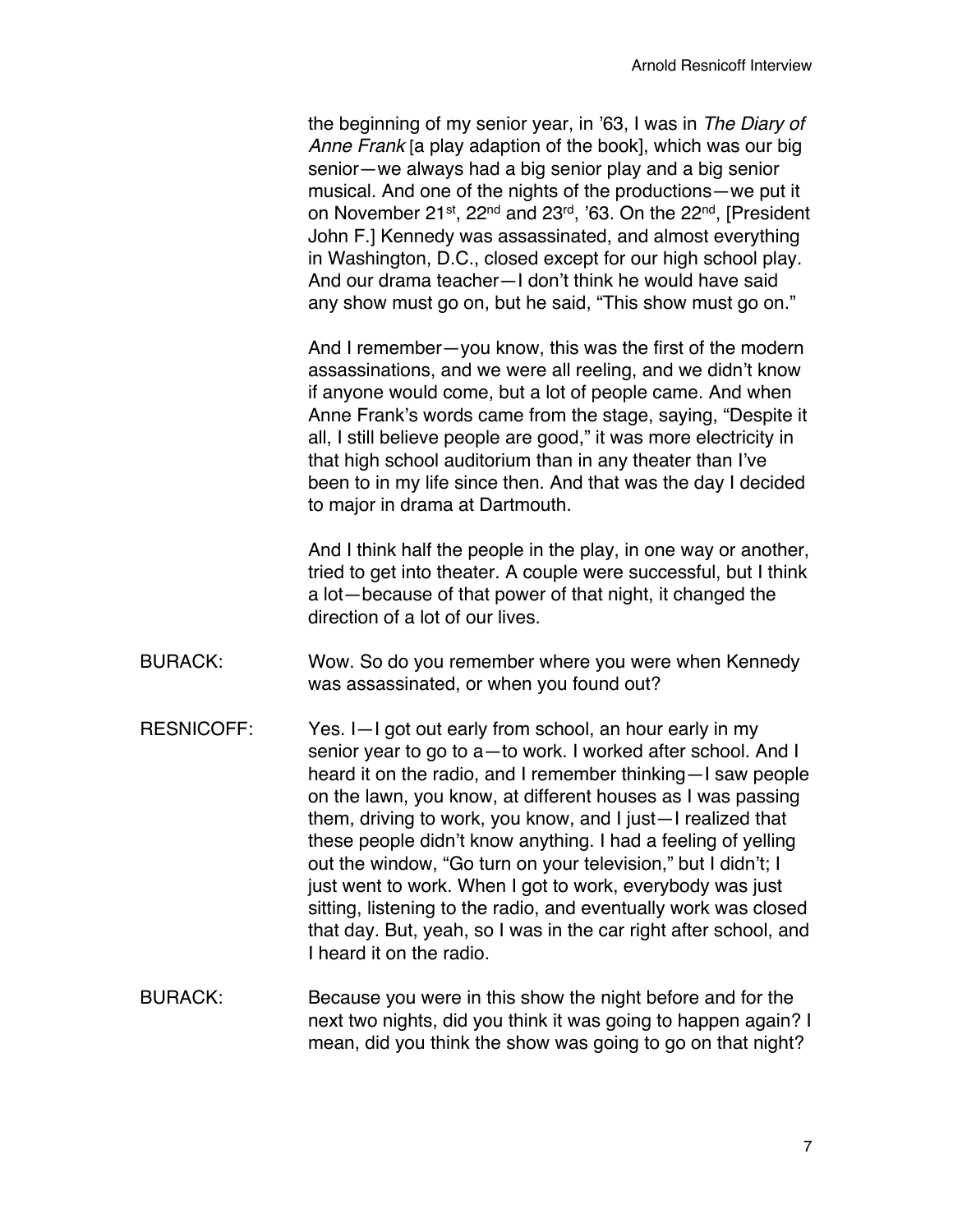- RESNICOFF: I—I did not think so, and, you know, —but—but I was impressed when the teacher said it would. We were all calling. We are all trying to figure things out.
- BURACK: Did your family go to see the show?
- RESNICOFF: I think my mother did but not my father. And, you know, it was interesting: Everybody was reacting in different ways, and it was just—but now that I think back on it, I think my mother might have seen it the night before, so that night, I don't think either one of my parents went.
- BURACK: Mm-hm, mm-hm.

So tell me more about your high school years. Were you in drama productions every year? What was your favorite subject?

RESNICOFF: Well, I—I—you know, I really got involved in drama at high school. Hadn't done that before. I became very friendly with this high school teacher. Some of my—the people I'm still in touch with from high school were the ones that, you know, were in drama with me. I have one friend who is a drama teacher in New York now and has taught some very famous people. And every time I go to New York, I see him, and we reminisce about days there.

> I was—I had a—a good—good time in high school. I didn't until that night when I, you know, made my decision to go into drama, I really didn't know what I wanted to be. And I was very good at math, and so I kind of thought I'd end up being, you know, a math major, which is so hard for me to believe now because my life is so different than that.

- BURACK: [Chuckles.]
- RESNICOFF: And—and I also grew up assuming that I would go to the University of Maryland, which was only about a mile and a half from where we lived, and it really was because of a College Night at high school that I changed my mind and thought about Dartmouth. It was—you know, there were many representatives of different colleges and universities giving a pitch about why we should consider, you know, their school.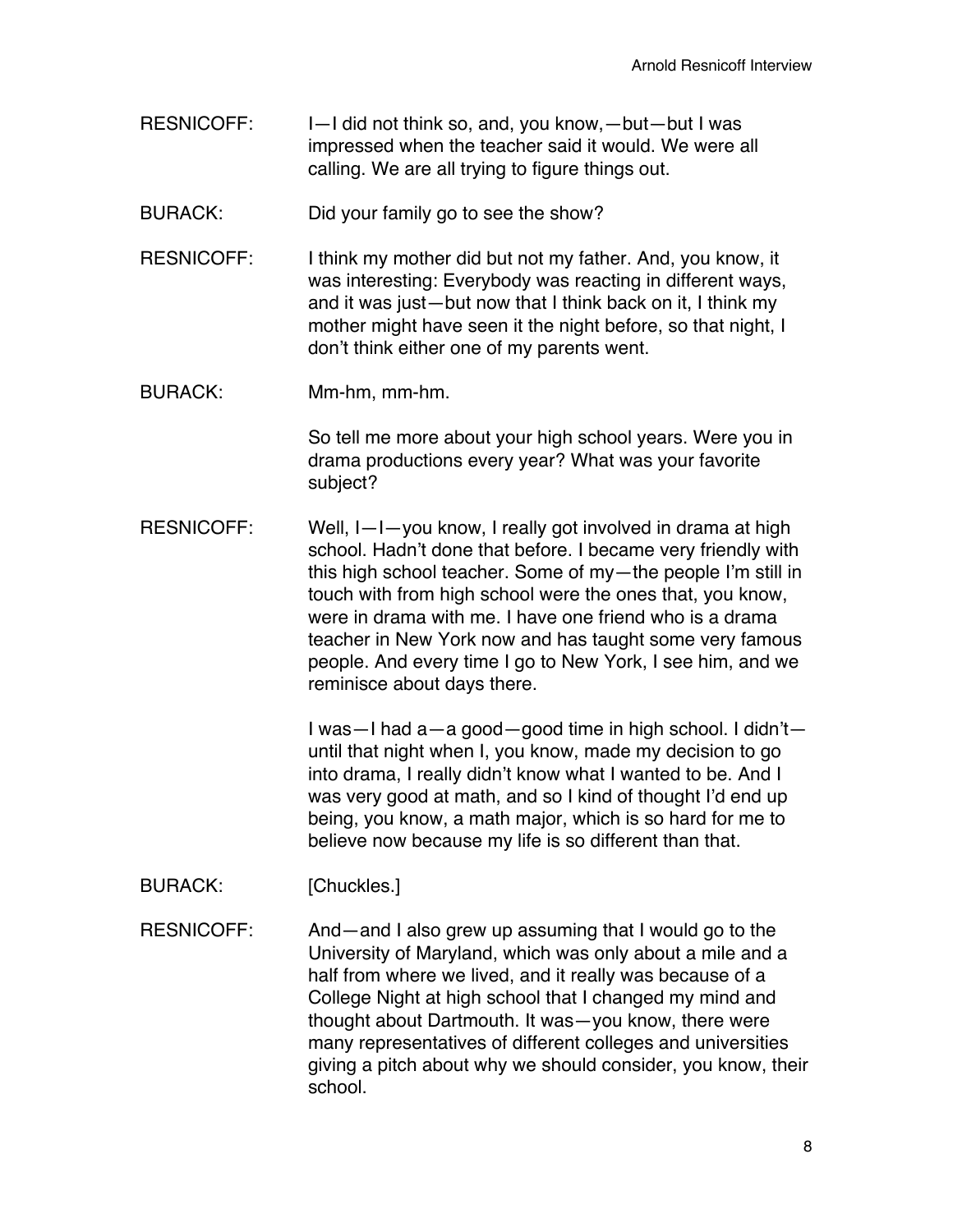And it struck me that the people from Dartmouth—the other people were explaining their school, and it was like the people from Dartmouth were sharing their love of the place. And some of the things they said—it got my attention. For instance, they said that it really was a college so that any student could take any course; any student could take any book out of the library, whereas, you know, at some of these places, you were at a college within a university, and you were restricted to courses. You couldn't - some of the books in the library were just for grad students.

And so that got me interested. But it was really the love of Dartmouth that caught me, and I ended up only applying to Dartmouth, and not even early acceptance, just I applied to Dartmouth, and I actually thought that if I didn't get in, maybe I would go in the [U.S.] Navy first and then go to college, because I still wasn't 100 percent sure, you know, about my future after—after college.

But I was lucky. I did get in, and I went to Dartmouth, but I was—I was in a very unusual situation at Dartmouth. I was the first student—I think I can say that pretty confidently who was both a drama major and in ROTC. I was in ROTC, the Navy ROTC [Naval Reserve Officers Training Corps].

BURACK: Quite the combination.

RESNICOFF: That's right, to—the other ROTC students thought I was too artsy-craftsy, I was a drama major; and the drama people thought I was a warmonger, I was in ROTC.

- BURACK: [Chuckles.]
- RESNICOFF: It actually ended up being a good preparation for being a chaplain, even though I never dreamed I'd end up being a chaplain, because you have one foot, you know, in the military world but you're really—the other foot is really a little bit out of the military world, looking at bigger pictures.
- BURACK: Just to back up a little, you mentioned that you only applied to Dartmouth and if you didn't get in, you would have joined the Navy, possibly. So already as a senior in high school, you were considering joining the military?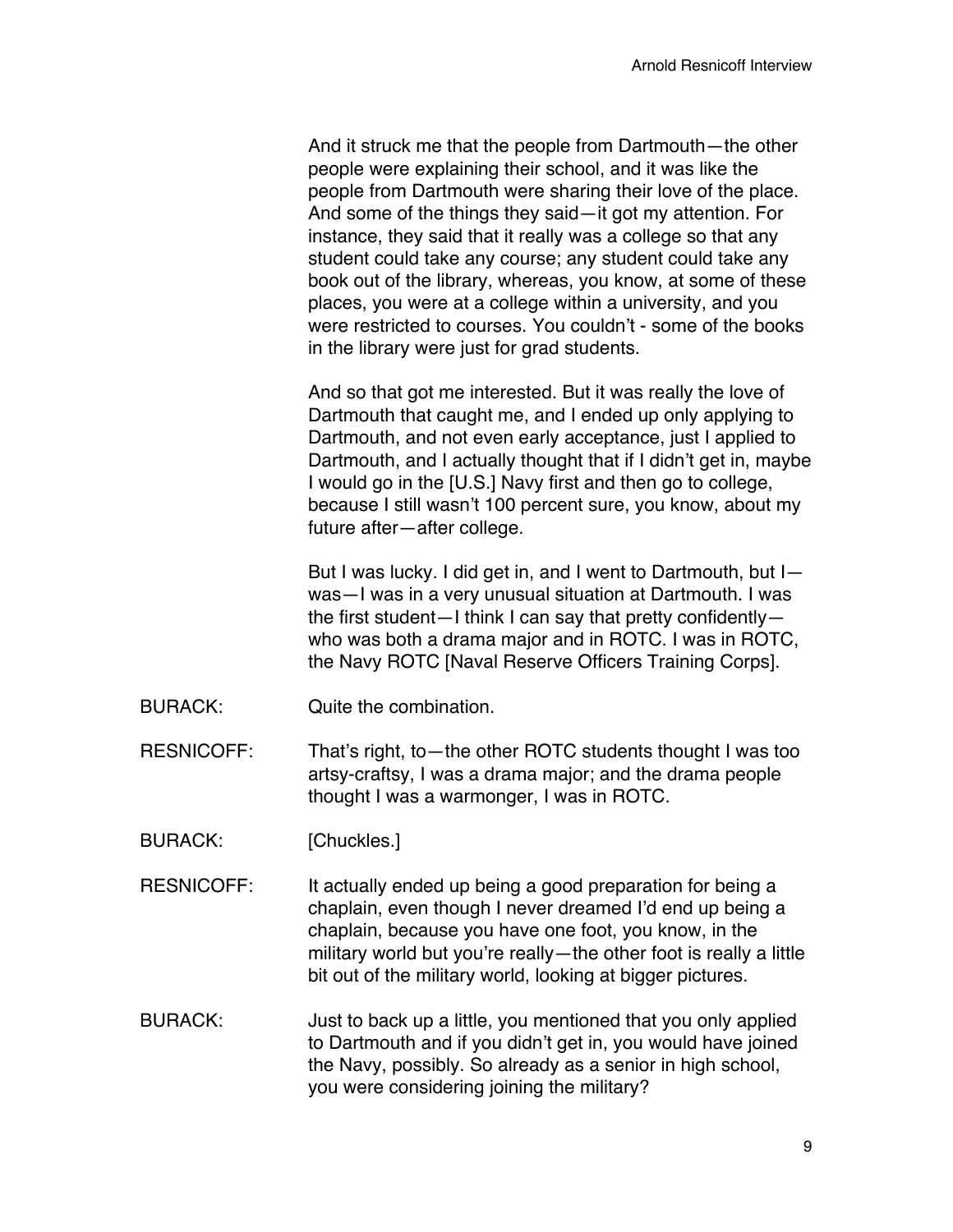RESNICOFF: Yes.

BURACK: This was in 1964.

RESNICOFF: Not as—not as a career, but my father was very, very, very patriotic, and I told you he quit his job—

BURACK: Mm-hm.

RESNICOFF: - - the day of the Pearl Harbor attack. but it was because his father, my grandfather—you know, when they made it to America—my father used to tell me that in every service that my grandfather held, he would not only say a prayer of thanks that they made it to America but also a prayer of thanks that America existed. And this was a place, you know, that would take people in and would give them at shot at freedoms that they couldn't dream of in the countries, you know, from which they were coming.

> So I was the oldest of three boys, and my father just kind of drilled it into me that I—I owed it to the country. I should pay back. I should pay our dues, as he used to say, so that—you know, I wasn't thrilled with the idea of going in the military and, again, never dreamed in a million years it would end up being my career, but I always knew I would go in for one assignment. And, you know, after Dartmouth, after ROTC, that's what I thought I was doing, going in for one assignment as an officer. If I had gone in after high school, it would have been one assignment as an enlisted man.

- BURACK: At this point—you graduated high school in 1964. Is that correct?
- RESNICOFF: Correct.
- BURACK: Had Vietnam really entered the national consciousness? Like, were you kind of aware of anything, knowing, had you volunteered to serve, that's maybe where you might have ended up?
- RESNICOFF: Yes, but in '64—and a lot of people forget—a lot of people weren't alive back then—that was still the time when college students and the country in general was very pro-Vietnam,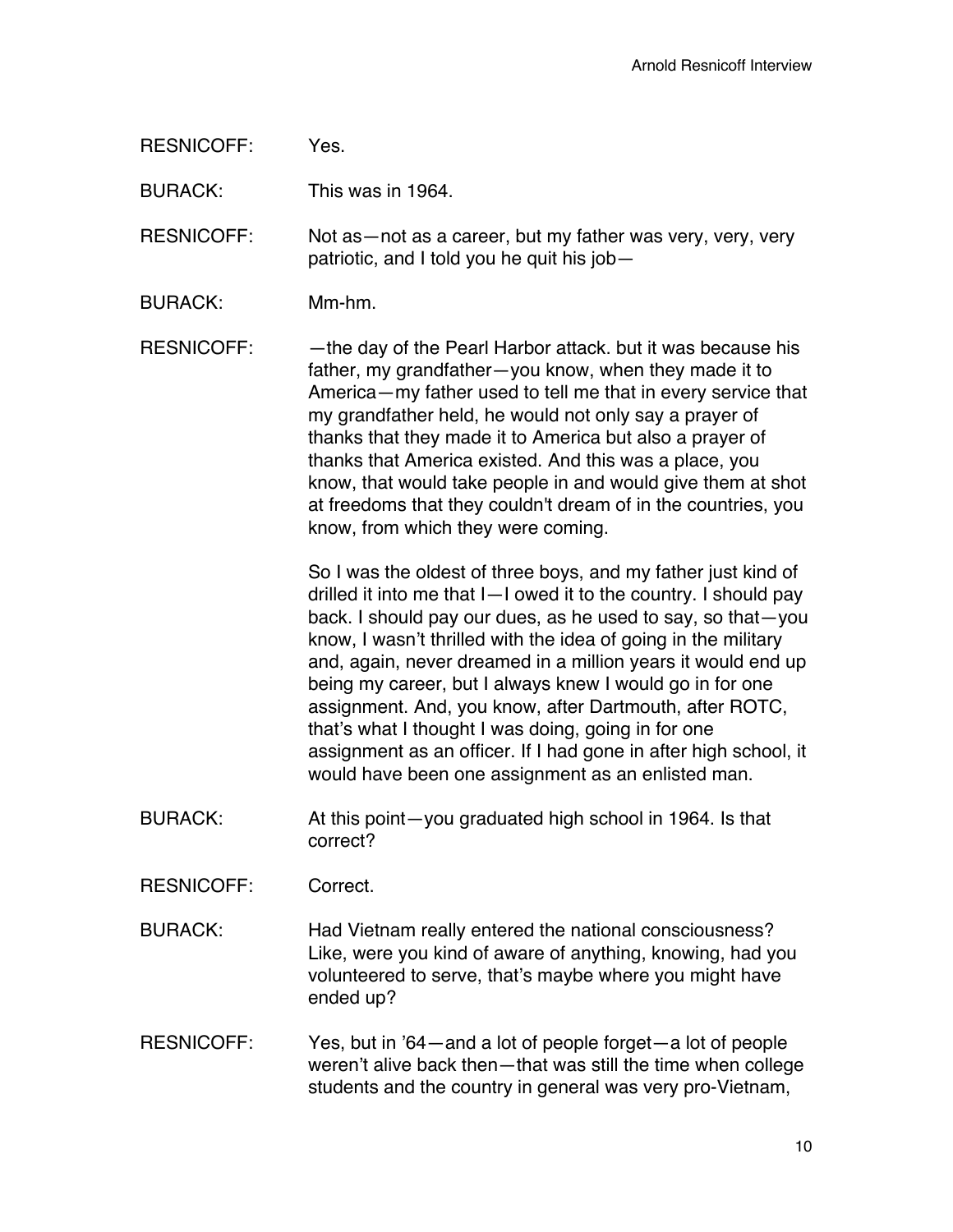pro in terms of our involvement. It wasn't until later that Vietnam started to divide our country. And, of course, Dartmouth ended up—even though we were in the location, kind of isolated and isolated otherwise, that a lot of the campus disruptions didn't reach us until later—you know, by the time I was at Dartmouth, we—we did have threats from groups like SDS [Students for a Democratic Society] that if we didn't get rid of ROTC, they would cause trouble on the campus. And eventually, you know, there was a referendum, and we decided to get rid of ROTC.

And, by the way, I take a lot of pride in Dartmouth. I was—I was always very proud, still am proud of Dartmouth. I always am ashamed of that one vote because I know a lot of people who didn't vote to get rid of ROTC because they were against it; they voted just to avoid the trouble. So I thought it was kind of a cowardly vote.

And my position, especially after having been in the military and—and seeing the situation—my position is that getting rid of ROTC from good colleges, liberal arts colleges, colleges like Dartmouth was the worst thing that we could do because if we wanted to keep the military ethical and character driven, that we wanted people who were not going in—we didn't want just people who were going in because they wanted to fight and they wanted to make the military career. We wanted people who were going in just for, you know, that one assignment, in a position of authority, like an officer after NROTC, who could really inject some ethical leadership. And I think we lost a lot of that when we lost graduates from schools like Dartmouth.

- BURACK: So talk me-let's back up a little and talk me back through when you got to Dartmouth. What—was your impression that of what you had at that College Fair? Did you feel welcomed on campus? Kind of what was your freshman year like?
- RESNICOFF: I remember my parents drove me up—they're from D.C., and the next time they would drive to Dartmouth was the day of my graduation, because they thought it was so far away.

BURACK: [Chuckles.]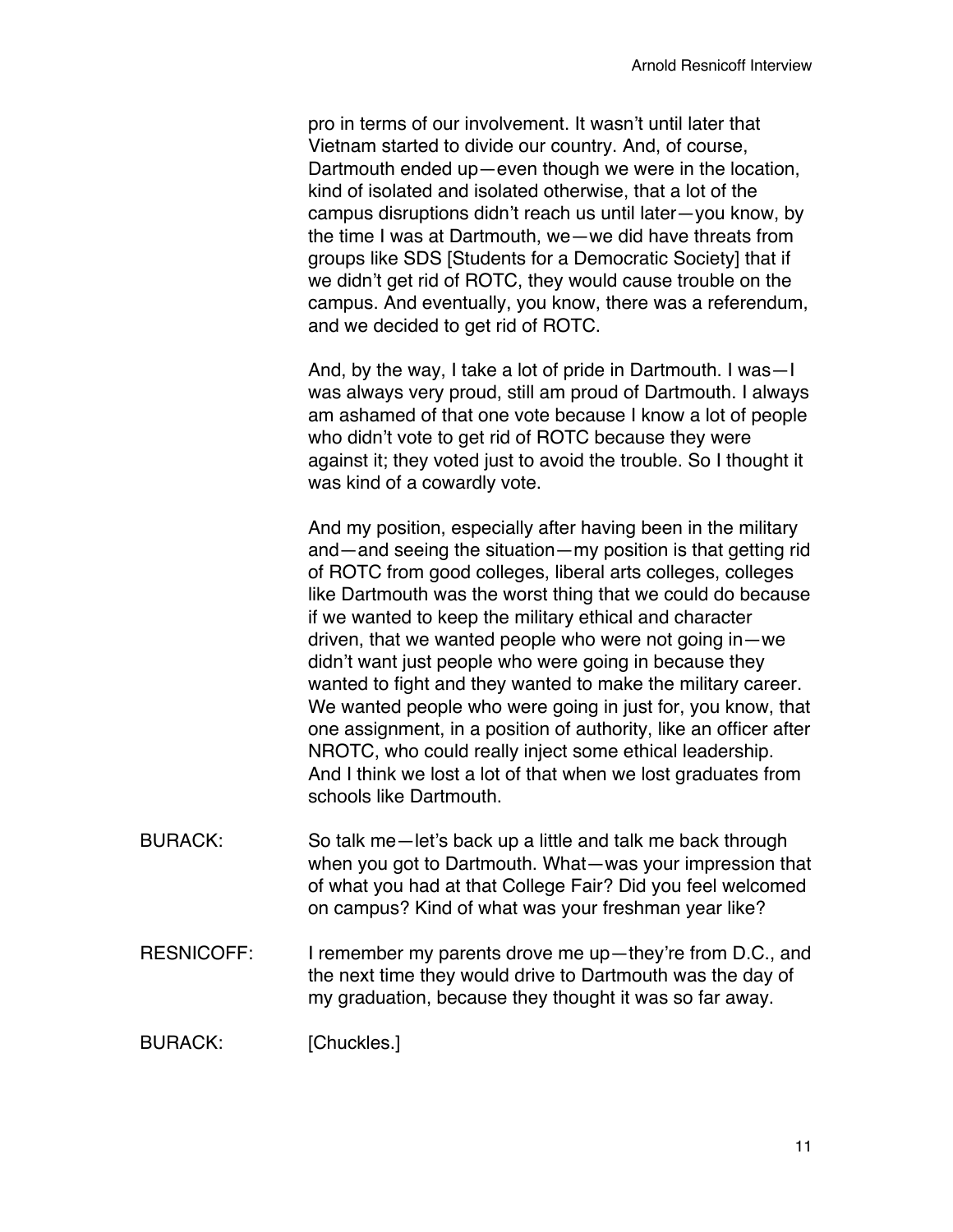RESNICOFF: Of course, just to show you how things are relative, you know, right after Dartmouth I had my year in Vietnam, and after Vietnam I went to California for my next assignment, and my parents visited me a number of times in California and said, "It's so good to have you so close to home again."

BURACK: [Laughs.]

RESNICOFF: Compared to Vietnam.

BURACK: [Laughs.]

RESNICOFF: But, yeah, I remember when they dropped me off, I actually remember feeling a little scared. You know, here—I loved the idea of going away to college, but it really was the first time that I would be away from home, and it did seem like a long distance. And at that point in my life, I don't think I had ever even been on an airplane. You know, during breaks in the summer I would, you know, end up taking the plane back home.

> But I remember—and I remember, you know, meeting my roommate, and he was from New Hampshire, and we were very different but he was a very, very good guy, and so that made me feel better. And slowly but surely, as I got to— [coughs]—excuse me; I'm sorry—as I got to meet people, I felt very much at home.

> And that was a very different Dartmouth back then. It was all male, although we had nine women, because the drama department—and at that point, it was really a drama kind of sub-department under the English department. I think now it's a completely separate department; I'm not sure. But because we needed women in plays, there was a oneyear—there was a program where women from schools, other schools, from Smith [College] and from [Mount] Holyoke [College] and other schools around the area could be a transfer student for one year.

So I ended up being a drama major and being involved in the drama department. You know, at least I had some female friends.

BURACK: [Chuckles.]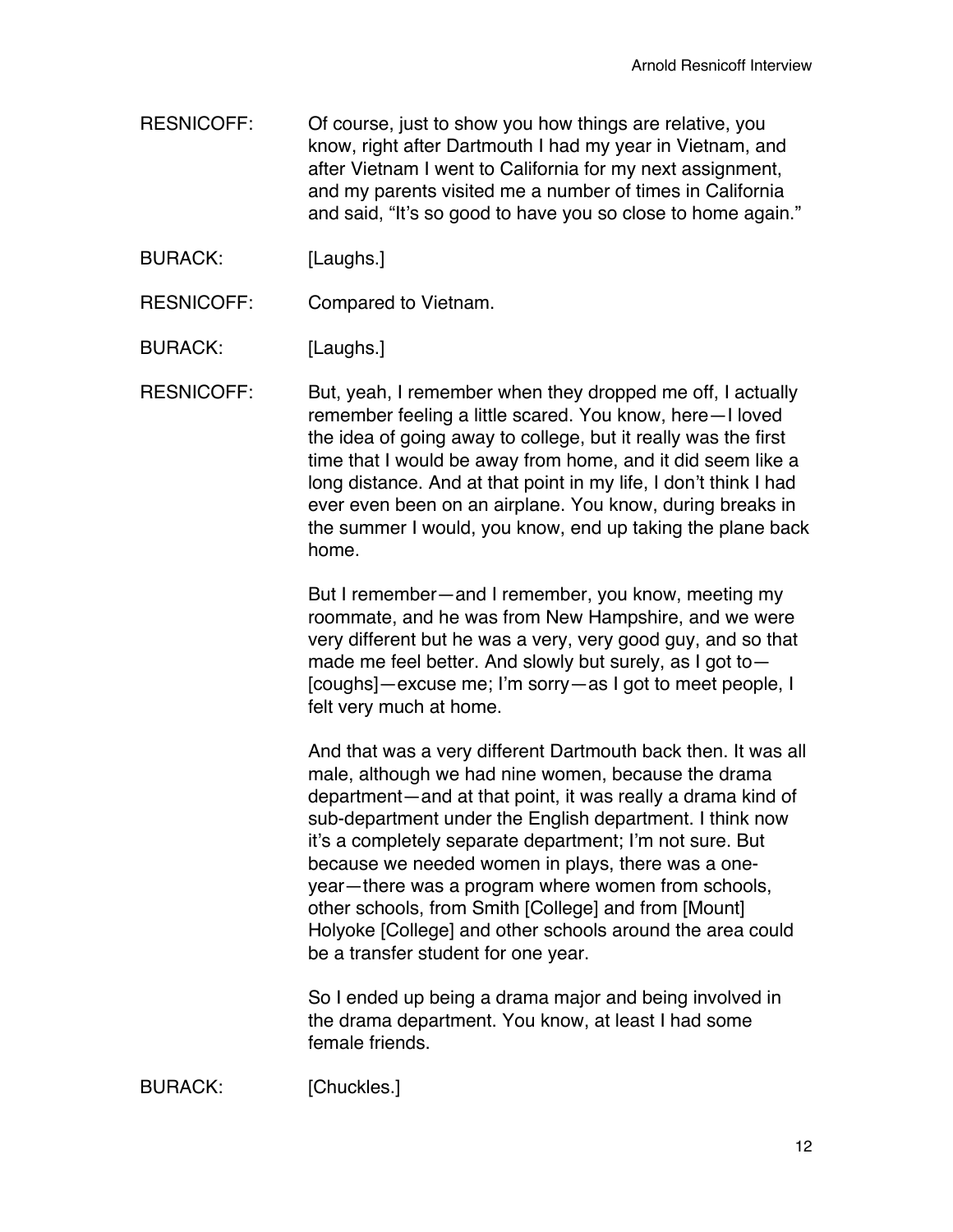- RESNICOFF: You know, one of the dangers I saw at Dartmouth was that the men didn't have female friends; they just had female dates and—which I thought sometimes, especially if a man came from an all-male preparatory school, scarred them for life. [Chuckles.] That was my opinion.
- BURACK: [Laughs.]

RESNICOFF: Back then when I was at college, these people didn't know, you know, what a woman was in terms of a human being; they just knew in terms of the date. So I had a more normal—what I would say more normal relationship with many men, many women.

> Then I ended up, you know, taking a year off between my sophomore and junior years and working on a kibbutz in Israel. With all the mystery, which has just been solved about which kibbutz [Democratic Vermont Senator and U.S. presidential candidate Bernard] "Bernie" Sanders was on—

- BURACK: [Chuckles.]
- RESNICOFF: Livas hoping-
- BURACK: [Chuckles.]
- RESNICOFF: - that it was spent on my kibbutz.

BURACK: [Laughs.]

- RESNICOFF: It wasn't. And then one of the—I was on a kibbutz with 18 people from different colleges around the country, a special work program, and one of the other people was a man from Tufts [University]. I got friendly with him, and he was actually from El Salvador, so I spent the next summer in El Salvador with him and his family. So I really—some of my experiences at Dartmouth but away from Dartmouth ended up, you know, being very important to me. I—
- BURACK: Just—
- RESNICOFF: Matter of fact, after being in Israel and being in El Salvador, the travel bug had bit me, and I really loved the idea of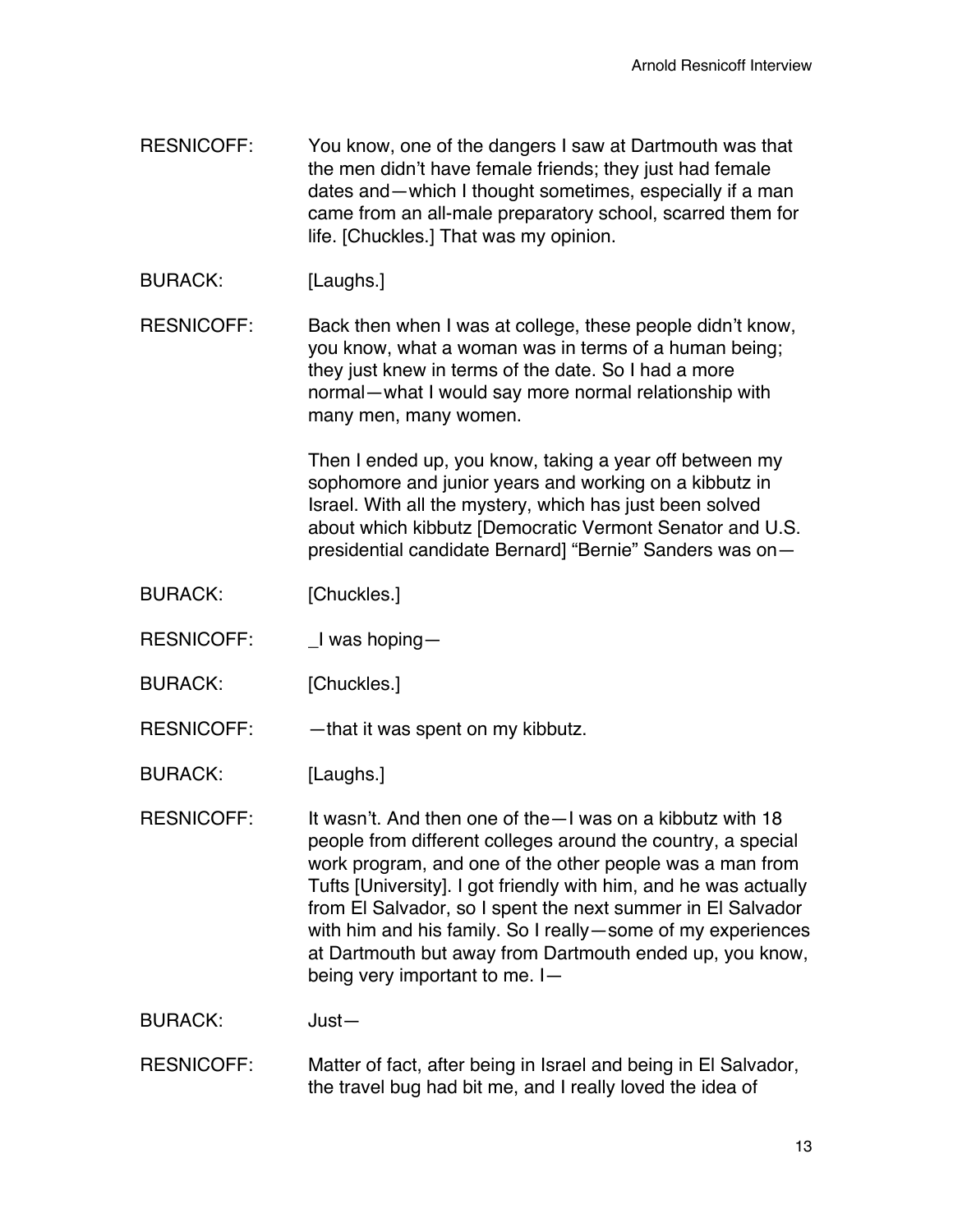traveling. So Dartmouth had a wonderful—I'm sure it still does—but a wonderful foreign language training program, where you could—if you've never taken a language before, you could take a double course one trimester, and then spend the next trimester in that country, the country where the language was spoken—you know, living with a family who didn't speak English.

So I very much wanted to do that, but the problem was you—you couldn't do it in your senior year. So I remember going to my drama advisor, and you had to pick a senior project, and so I said I wanted to direct *The Bald Soprano,*  [Eugène] Ionesco's *La Cantatrice Chauve* in French. And he said, "That'll be great." But he didn't know I didn't speak French.

- BURACK: [Chuckles.]
- RESNICOFF: So then I went to the foreign language department, and I said, "Even though you're not supposed to do this in your senior year, my senior project"—
- BURACK: [Chuckles.]

RESNICOFF:  $-$  "is to direct a play in French."

BURACK: [Chuckles.]

RESNICOFF: "And I don't speak French, so I think we—can you make an exception and let me do that?" So they did. So my senior year, I spent one of the trimesters in France. So I—I did everything by the rules, but I also tried to get an exception whenever I could to make, you know, the Dartmouth experience even better, so it ended up pretty good.

BURACK: Just to go back a little.

RESNICOFF: Okay.

BURACK: So after your sophomore year, you said you spent a year on this kibbutz in Israel.

RESNICOFF: Yes.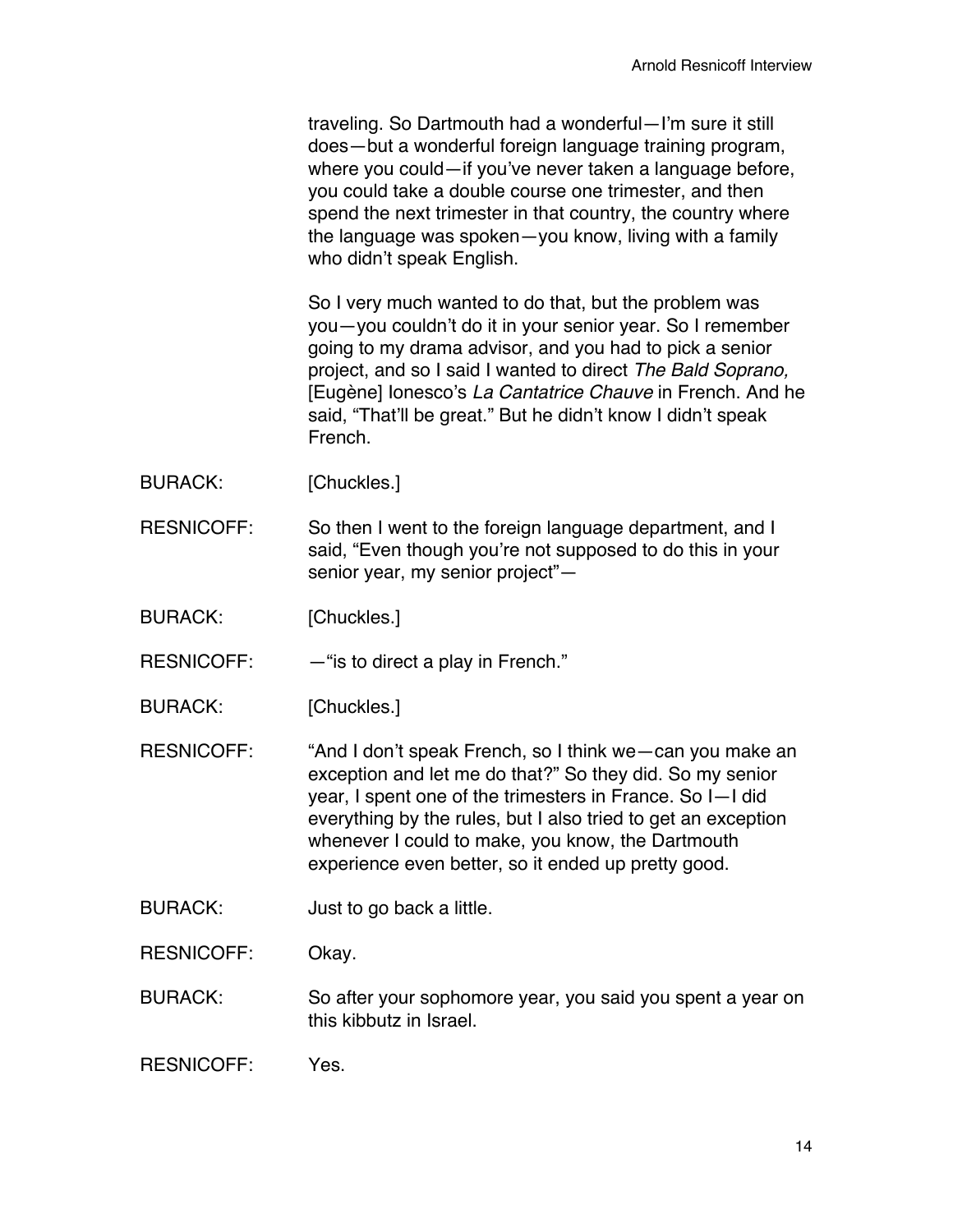BURACK: What year? Was this 1968?

RESNICOFF: It was '66, because I went—I started—

- BURACK: Oh, '66. Excuse me.
- RESNICOFF: Dartmouth in '64.
- RESNICOFF: Yeah, started in '64.
- BURACK: Oh, sixty- —oh, you were—okay.

RESNICOFF: So '66. It was a program called Sherut La'am, Service to the People and actually was nine months on a kibbutz and three months in—in an old—at that point, they had very poor development towns or immigrant villages where they would take many of the poor immigrants from around the world and put them in a place that they really wanted—where they were developing in a country—'66 was, you know, such a different Israel.

BURACK: Mm-hm.

RESNICOFF: And I remember that periodically they'd get the different groups, under different kibbutzim together, the people in this program, and we'd have lectures. And one of the last lectures we got was, you know, from the Israeli experts, who said there would never be another war with the Arabs; there'd be economic pressure, but the Arabs knew they could never win a war with Israel again.

> And then I came home, and—very quickly after I finished my year and came home, the war broke out, the '67 war, so it shows experts, you know, have always been wrong [chuckles] about these predictions—

BURACK: [Chuckles.]

RESNICOFF: So it was '66 to '67 that I was in Israel, and then I went back to Dartmouth and continued in my junior year.

BURACK: So how did you find out about this program, and, like, what convinced you to go on it?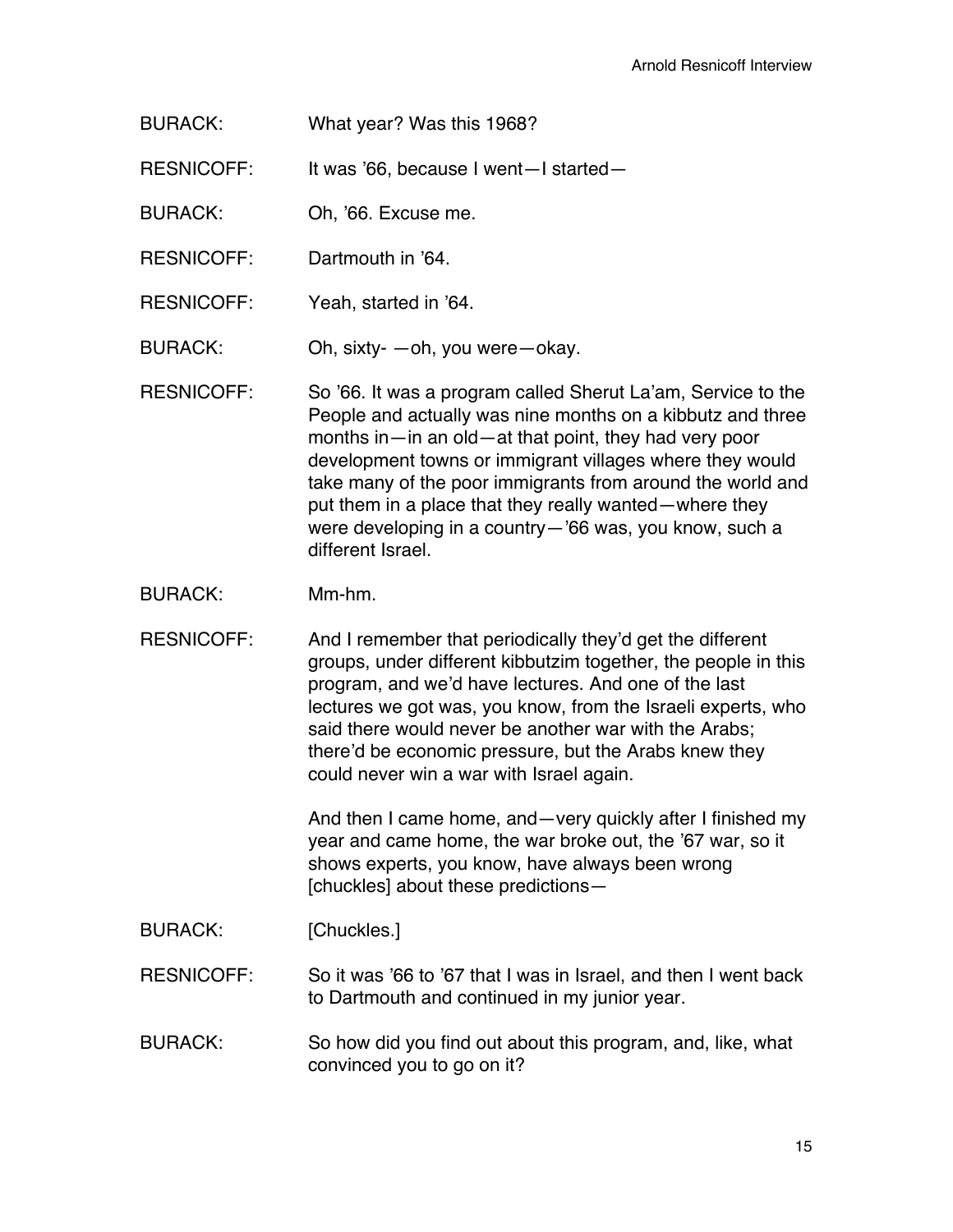RESNICOFF: That's a good question. I—I—I think—back then there was just a lot of idealism. You know, it was—I mean, you know, I didn't know a lot—I think what I knew about Israel came a lot from movies like *Exodus*, and just the idea of people who were idealistic trying to establish this country, people coming out of the Holocaust. And one of my best friends in high school, a girl who was the daughter of my cantor at the synagogue, and both the cantor and his wife had been in Auschwitz [concentration camp] and terrible things, and although they came to America, many of their relatives ended up in Israel.

> So I just did a little searching, and I forget how I stumbled across this program, but it seemed like it was—it was a good program. The only problem was I actually had to dis-enroll from ROTC, and the ROTC director warned me that for that year—I could re-enroll when I got back, but that that year, I would be subject to the draft, so I'd be taking a risk.

> So I actually tried to convince some of the other Jewish students to do this with me, and they were all—some of them were very interested in the idea of working on a kibbutz for a year, but they were all too afraid that, you know, they would be drafted.

So it worked out. It was a very important year for me. I learned a lot about myself, and I was—I didn't get drafted, and I came back, and I—

BURACK: [Chuckles.]

RESNICOFF: —continued. Yeah.

I also remember my father was not so thrilled, about the idea of my dropping out of college and going to Israel—my parents—I think it wasn't that they were—they weren't anti-Israel at all, but they just wanted me to finish college. They were afraid that once I dropped out, I wouldn't go back. And I actually had the head of ROTC at Dartmouth, NROTC at Dartmouth write my father a letter, saying this would be a good experience; I'd mature; it would make me better—you know, as an officer.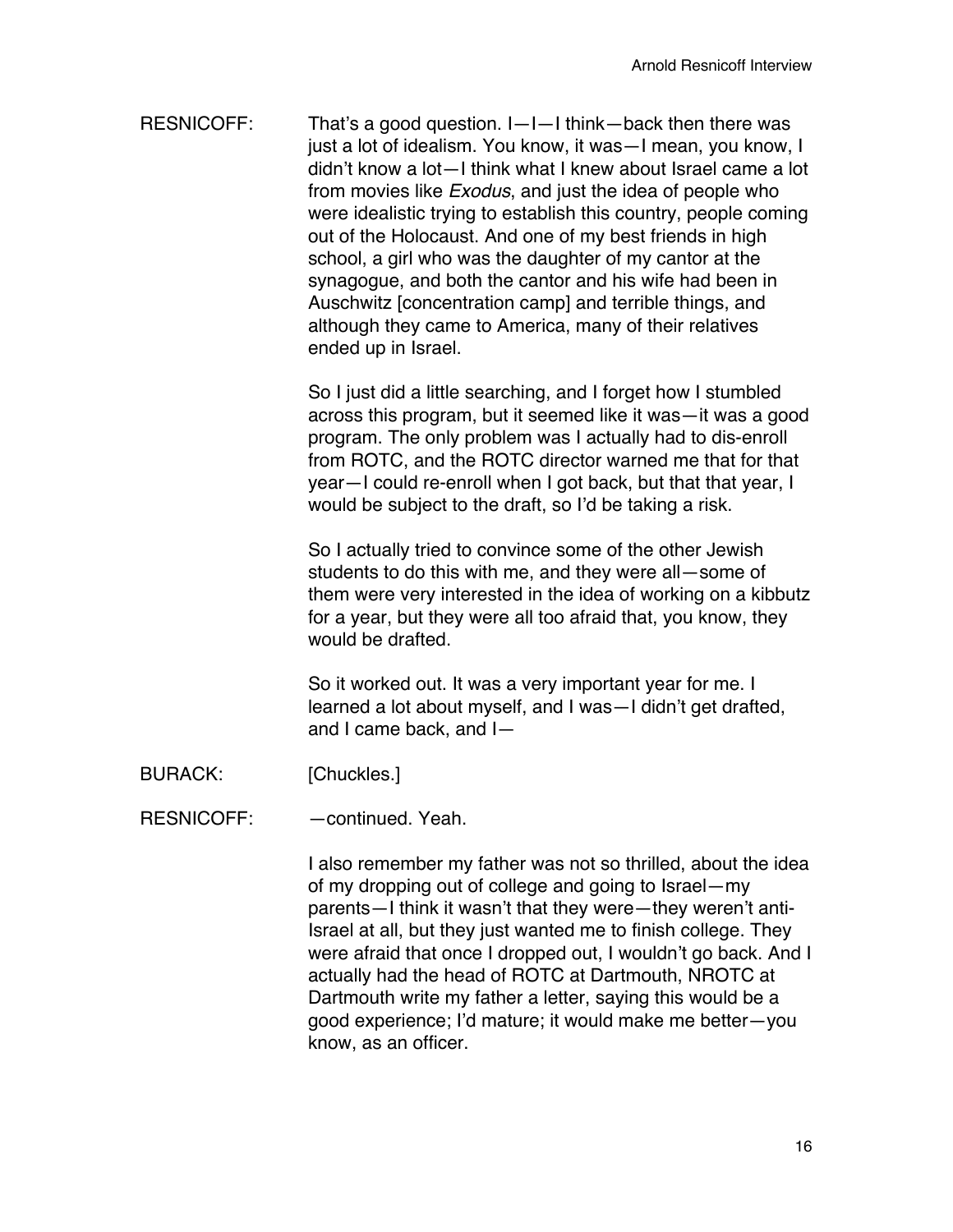And my father said, "Well, I don't think that guy would say the same thing if it was *his* son, but okay." So my father—

BURACK: [Chuckles.]

RESNICOFF: — —gave me his permission. And I was young enough that I-I needed my parents' permission to get into this program.

BURACK: You mentioned that you tried to convince other Jewish students to come with you. Did anyone end up coming with you?

RESNICOFF: No.

BURACK: And, as a secondary question—no. [Chuckles.] Were you active in Jewish life at Dartmouth, or what was Jewish life did that exist at Dartmouth?

- RESNICOFF: It—it—it—we didn't have a Hillel, you know. There was no real Jewish student organization. We—Dartmouth had a history at that point of always having one great Jewish scholar. When I was—now I guess you have Susannah Heschel,—
- BURACK: Mm-hm.

RESNICOFF: —Abraham Joshua Heschel's daughter.

There was Herzog. There was a lot of different—so when I was there, there was Jacob Neusner, and I took a lot of the courses that he offered. I became friendly with him and still am in touch with him and his children.

So I was active in that sense. I would go to services a lot of the Friday nights. I think we had student-led Friday night services, but—but it wasn't really a strong Jewish presence. And now it's much, much more—you know, now I—I know the rabbi there at Hillel. I would-

BURACK: [Rabbi Edward] Boraz, yeah.

RESNICOFF: Boraz.

BURACK: Yeah.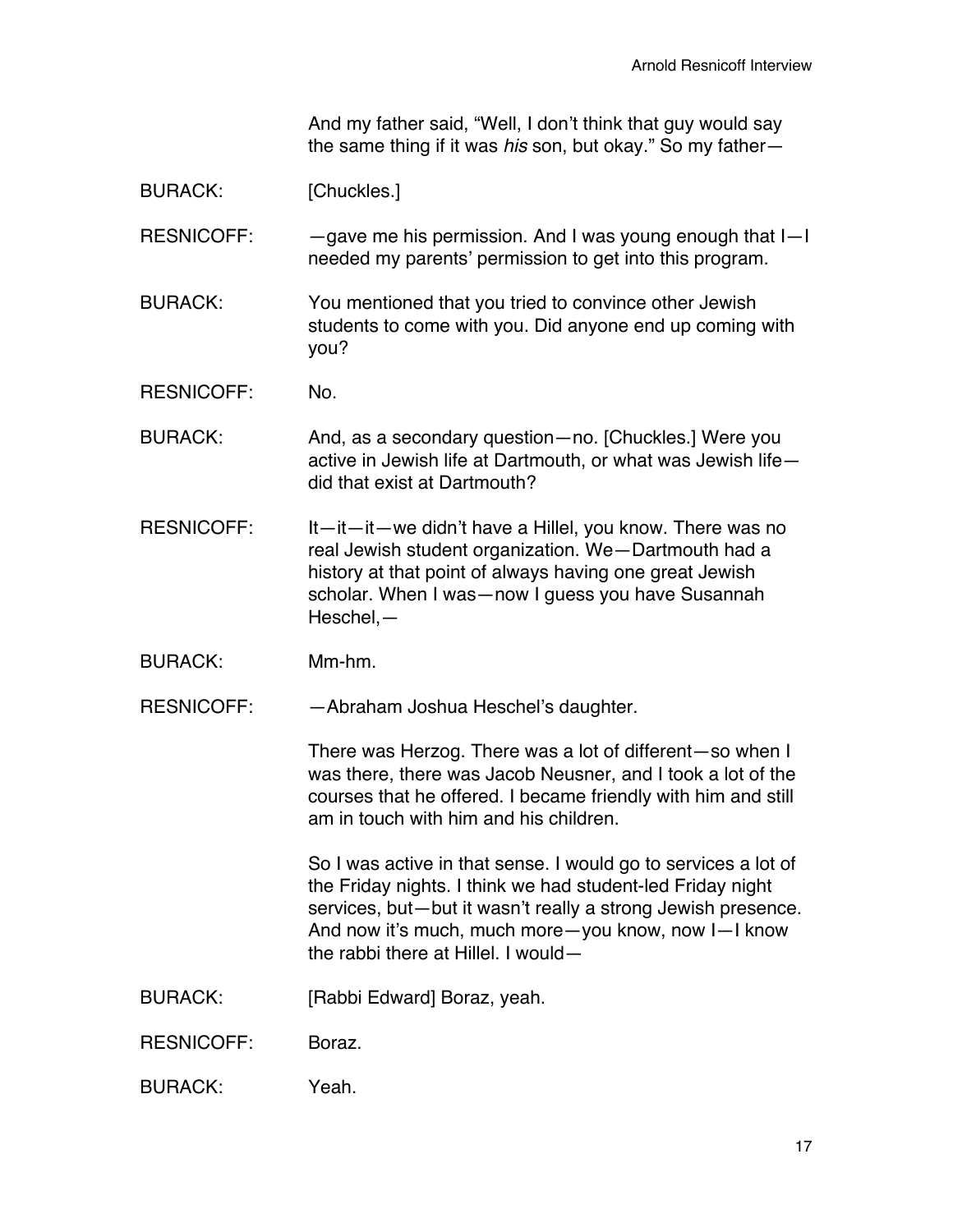- RESNICOFF: He even—when I got the award a couple of years ago for the Daniel Webster [Distinguished Public Service] Award in Washington, D.C.—they give an award every year for the best—the most active—I don't even know exactly what it means, but [chuckles] somehow they award—
- BURACK: [Chuckles.]
- RESNICOFF: —a Dartmouth graduate, who's been—
- BURACK: [Chuckles.]
- RESNICOFF: active in public service, and he—
- BURACK: Okay.
- RESNICOFF: —came—came all the way down from Hanover to be at the award dinner for me, which I thought was very, very nice.
- BURACK: Mm-hm.
- RESNICOFF: But yeah so I know now—and when I-I visited Dartmouth a couple of years ago and spoke, over the Veterans Day weekend, to different Dartmouth groups, I did speak to the Hillel. And, you know, I was very, very impressed to see how far along things had come in terms of Jewish program there.
- BURACK: And in terms of NROTC, were there other Jewish students with you in that program, or what was the makeup of that group? Not necessarily religious, but what type of students joined?
- RESNICOFF: Yes, there were others. There wasn't such a—just—there wasn't a large Jewish student population at Dartmouth at that point.
- BURACK: Mm-hm.
- RESNICOFF: My impression was that there wasn't. So—and I'm sure the percentage of Jewish students at Dartmouth was still much greater than the percentage of Jewish students in NROTC, just like the percentage of Jews in Americas is greater than the percentage of Jews in the American military.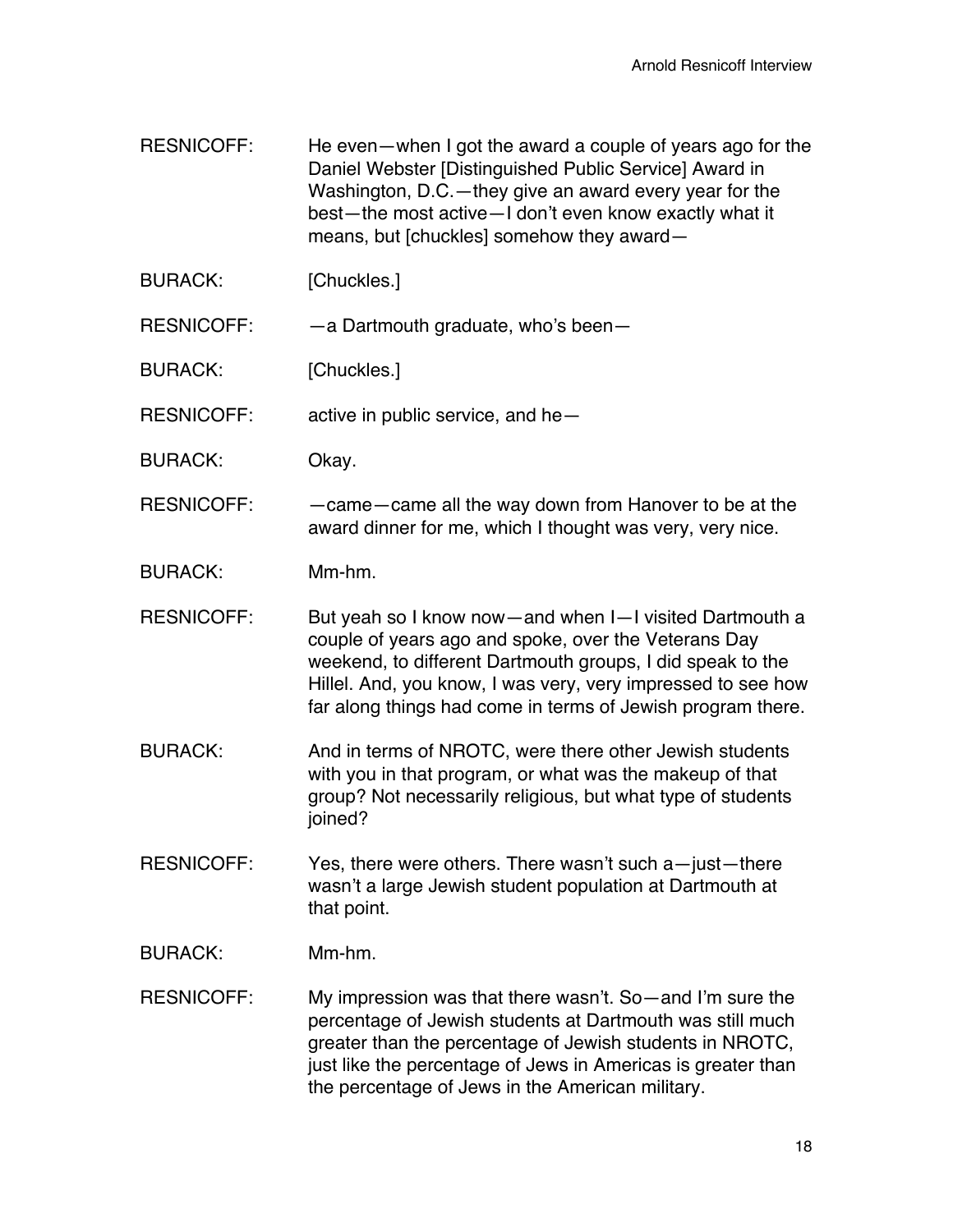But I'm sure I wasn't the only one. You know, I'm sure there were—

BURACK: Yeah.

RESNICOFF:  $-$  just a couple of others.

BURACK: What was it like being in NROT - NROTC? Excuse me.

RESNICOFF: It was a pain in the neck.

BURACK: [Chuckles.]

RESNICOFF: It was [chuckles] something.

BURACK: [Chuckles.]

RESNICOFF: But I took it with a grain of salt, but you know, it was so that I could graduate and go in as an officer. If you're going to go in the military, at least go in as an officer. And, you know, it was something very interesting, and there was a little bit about history, a little bit of this, a little bit of that. I don't remember if back then—I think that some of the NROTC courses were actually college credit courses. Some schools, they are; some schools, they are not. I'm pretty sure that they were. And so, you know, I'd have to take a couple of courses but then I thought I was missing out on other courses I might have liked. But it wasn't bad. And, again, it was a means to an end.

> And I was patriotic, and I—I felt that being exposed to the kind of people who would end up in the military with me was good for me, you know, so that when I went into the military, you know, I—I already was comfortable.

BURACK: Yeah. And when you got back from Israel, that's when kind of antiwar protests picked up on campus.

RESNICOFF: Yes. Yeah.

BURACK: So how did you react to that? Or what was your kind of interaction with those groups and you as a member of NROTC?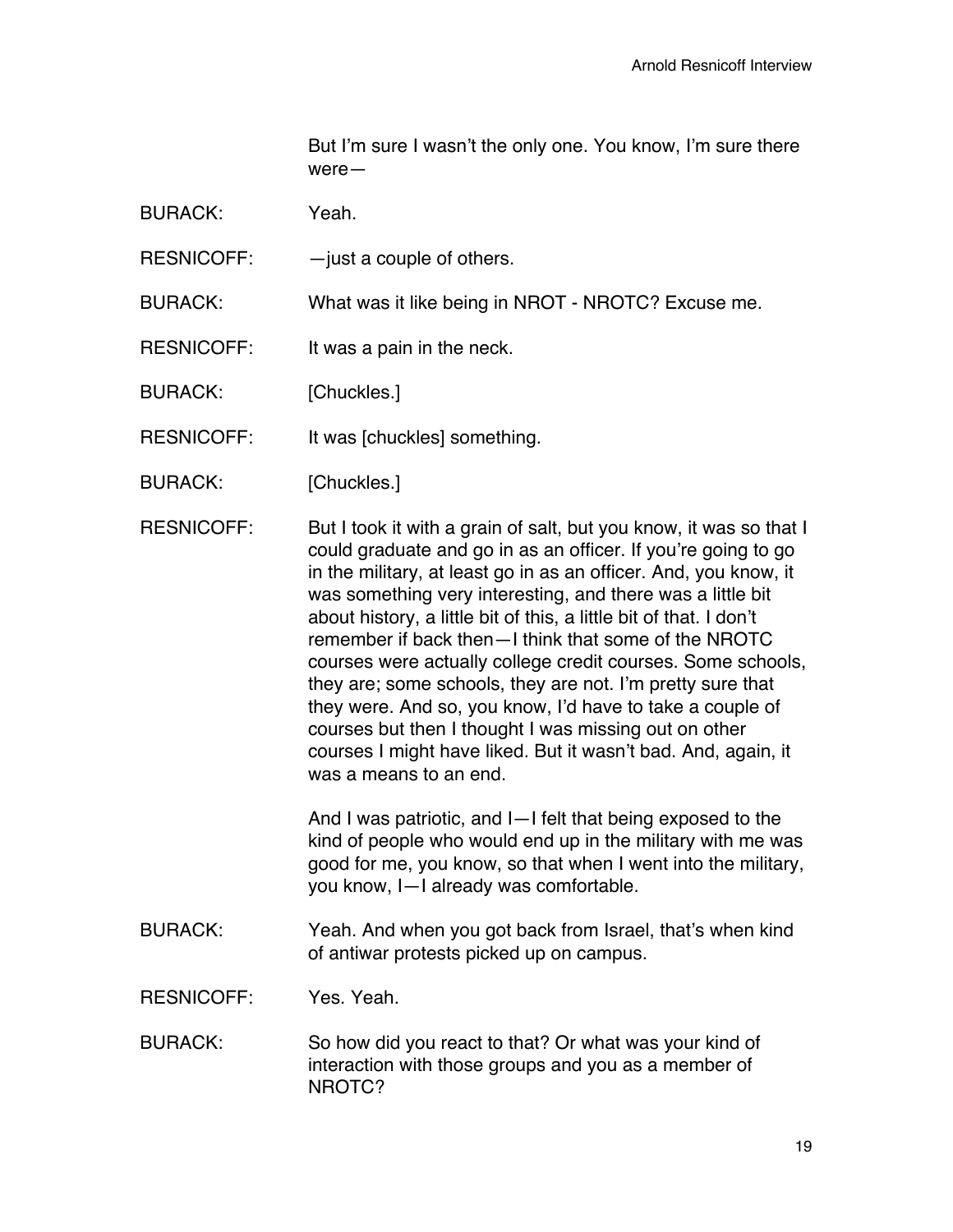| <b>RESNICOFF:</b> | You know, I-I think that it-it never was-there never<br>were-at least when I was there, there never were violent<br>clashes. There were never real-it was-it was around the<br>margins. And, like I said, the whole idea of this referendum<br>to get rid of ROTC based on the implicit threat that there<br>would be problems if we didn't was about the worst, you<br>know, that it got. |
|-------------------|--------------------------------------------------------------------------------------------------------------------------------------------------------------------------------------------------------------------------------------------------------------------------------------------------------------------------------------------------------------------------------------------|
|                   | We-we-you know, while other colleges were having these<br>giant demonstrations about the war, I remember that the big<br>issues at Dartmouth were about whether you could have a<br>woman spend the night in the dorm room.                                                                                                                                                                |
| <b>BURACK:</b>    | [Chuckles.]                                                                                                                                                                                                                                                                                                                                                                                |
| <b>RESNICOFF:</b> | Or have – one I remember there was this giant things about<br>more French fries at the dining hall.                                                                                                                                                                                                                                                                                        |
| <b>BURACK:</b>    | [Laughs.]                                                                                                                                                                                                                                                                                                                                                                                  |
| <b>RESNICOFF:</b> | We didn't have the $-$                                                                                                                                                                                                                                                                                                                                                                     |
| <b>BURACK:</b>    | Dartmouth taking on the real issues. [Chuckles.]                                                                                                                                                                                                                                                                                                                                           |
| <b>RESNICOFF:</b> | That's right. We were really-                                                                                                                                                                                                                                                                                                                                                              |
| <b>BURACK:</b>    | [Chuckles.]                                                                                                                                                                                                                                                                                                                                                                                |
| <b>RESNICOFF:</b> | -separated in many ways, really in the wilderness. And, by<br>the way, speaking of the dining hall-you know, when I went<br>up to speak at the Veterans Weekend-you know, I visited<br>some of the new dining halls with all these, like, food courts<br>which was just amazing.                                                                                                           |
| <b>BURACK:</b>    | Mm-hm.                                                                                                                                                                                                                                                                                                                                                                                     |
| <b>RESNICOFF:</b> | -because when I went there, we had, you know, the regular<br>dining hall, and I-I was a waiter. Most of the people who<br>were on scholarship at Dartmouth-you know, one of the<br>things we did was being a waiter. I ended up, you know,<br>after being a waiter at the dining hall a number of years,                                                                                   |

being the one in charge of all the students who were waiters

at the dining hall.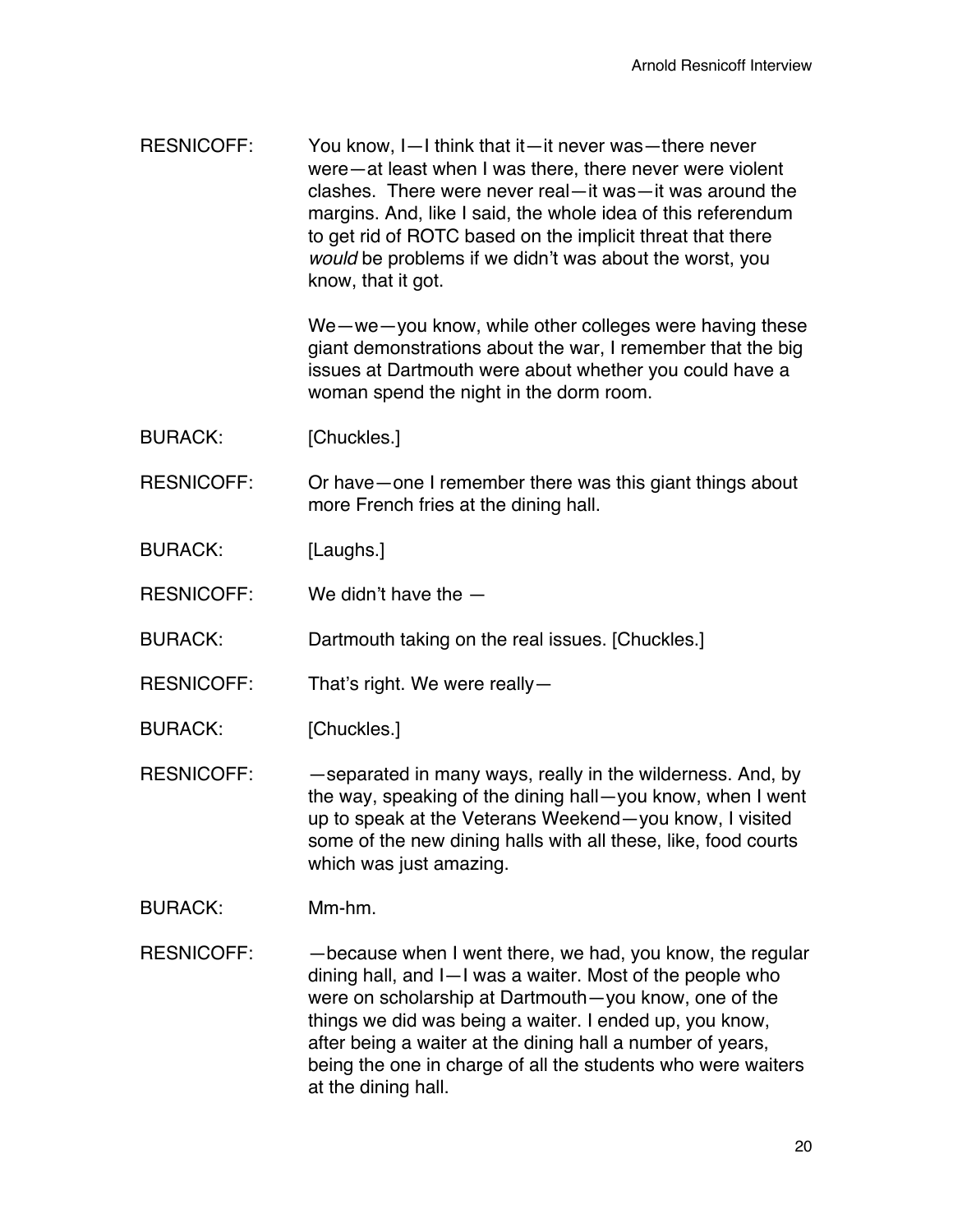I also at Hopkins Center [for the Arts] worked behind the counter there, selling the tickets and doing different things. And just—I know it's a coincidence, but I also ended up being the student in charge of all the other students who worked at Hopkins Center.

BURACK: [Chuckles.]

RESNICOFF: So, you know, I spent a lot of—because I—in addition to the scholarship and the loan and the grant, you know, I did a lot of these other jobs, just to get the money because I was essentially putting myself through college with the help of the jobs and the loans.

- BURACK: Mm-hm.
- RESNICOFF: My parents weren't financially able to give me too much help, although I would say that when I went to Vietnam, [cough] excuse me, at that point there was a loan forgiveness program for the federal loans, where if you spent a year in Vietnam, 50 percent of your federal loans were forgiven, and then, because you spent a year—I spent a year on the rivers where you couldn't spend any money, I was able to pay off all my student loans by the end of the first year after college, which was very nice.
- BURACK: That is—that is quite—quite good.
- RESNICOFF: Yes.

BURACK: As a drama major, did you partake in the performances, or what was—what were your extracurriculars like at Dartmouth?

RESNICOFF: Yeah. I think drama was a lot—even in a fraternity—I was in Sigma Phi Epsilon (Sig Ep)—back then, we used to have they don't have it anymore—you know, I asked about it when I was there for Veterans Day, and the fraternities evidently don't have it. We used to have a fraternity competition, where every fraternity would put on a play, so I was in charge—the two years I was in my fraternity, I was in charge of the directing the play that we put on.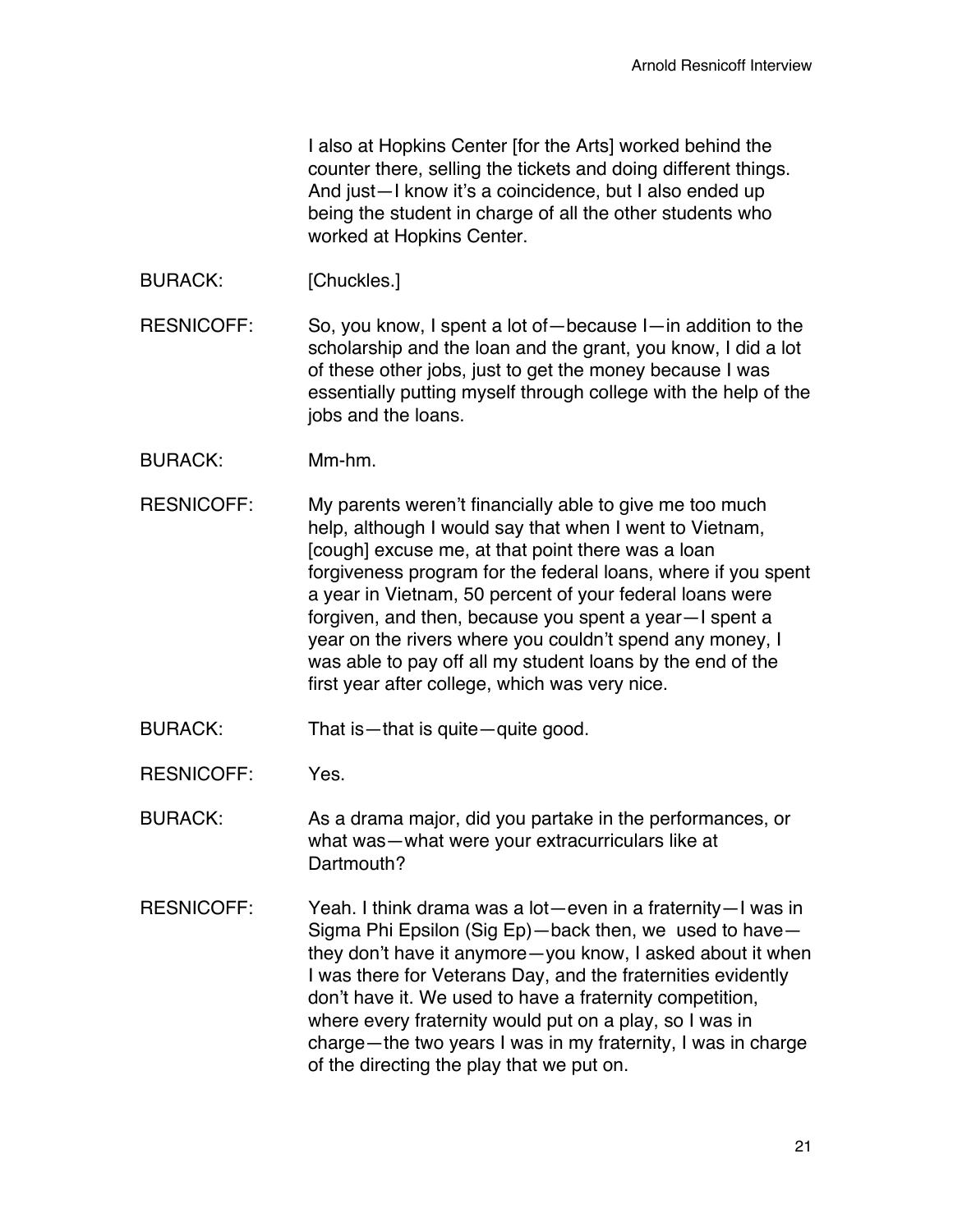I was in—a small part in the big musical. I remember we put on *Oliver*. One of the—we had some—some very, very talented people in our Dartmouth—in theater when I was there, and we had a very good professor, Rod Alexander, who I'm sure is not there any longer. And just—just some very exciting productions.

So both—you know, on the main stage at Hopkins Center and fraternity productions and other productions, you know, —and I mentioned to you that—you know, it was part of my senior—my—my senior project, directing this play in French.

- BURACK: Mm-hm.
- RESNICOFF: That was also another—there was a special series of productions at Hopkins Center, smaller in scope—they may still have it now—but so I, mine was put on, you know, as part of that series, the French production. And it was very successful, I have to say [chuckles],—
- BURACK: [Chuckles.]
- RESNICOFF: —and, you know, we got people who speak French and be in it. And so I have very, very good memories of Dartmouth, although, again, it was a very different place, not just because it was all male but there were no major—many of the major highways that are there now were not developed. We didn't have easy bus service to other places. Now, I understand, you can jump on a bus and go to Boston right from the campus,—
- BURACK: Yeah.
- RESNICOFF: —right outside of Hopkins Center. I remember hitchhiking for blind dates, you know, through the snow. I mean, one time I remember there was such a snow, it took me, like, seven hours to get from Dartmouth to a blind date at Boston University,—
- BURACK: Wow.
- RESNICOFF: —and one of the people at my fraternity was kind of a local hero because he had this idea: He took a five-gallon gas can, and he, you know, cut it open, covered the inside with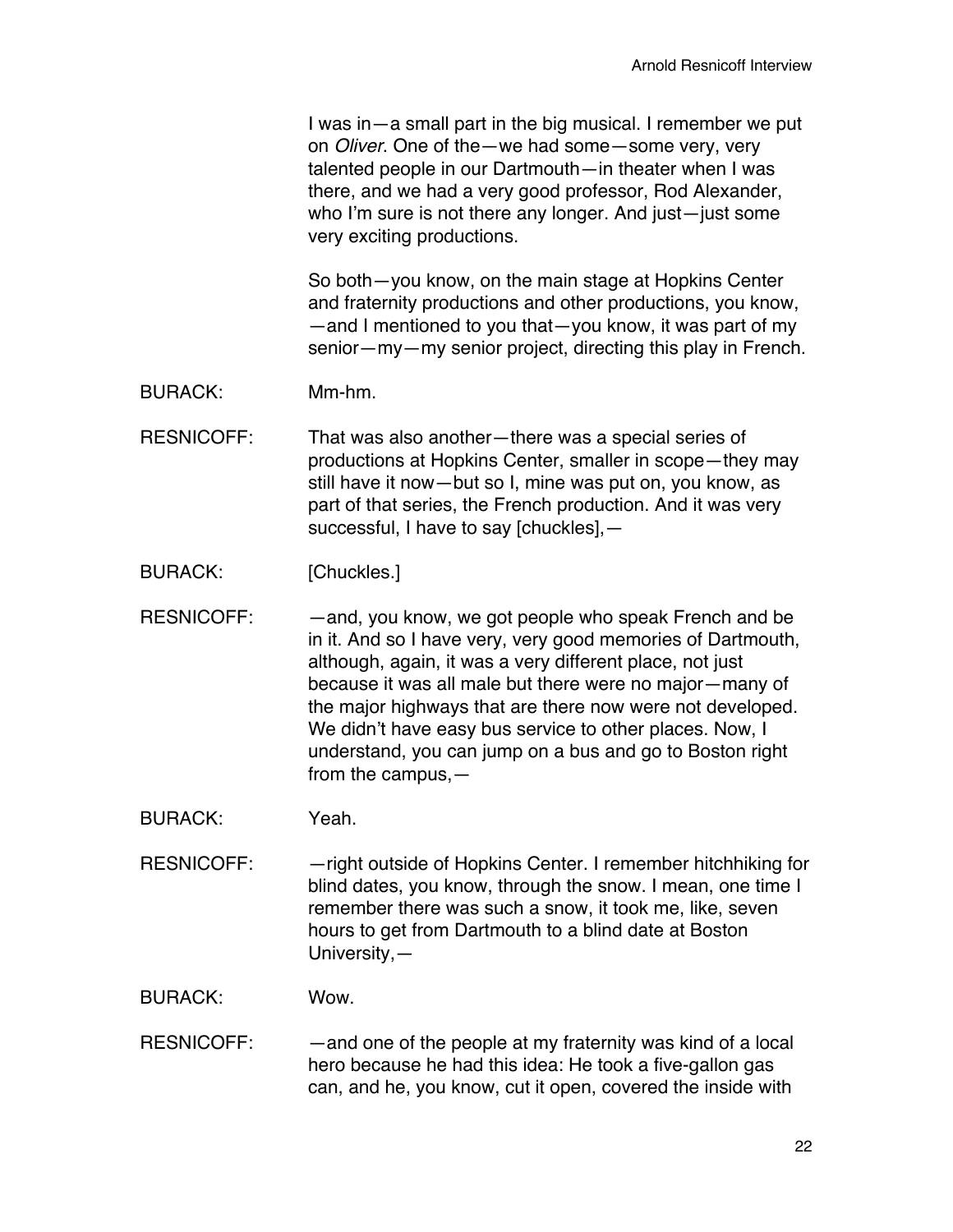felt or some material, put clips on it, and when he was hitchhiking, he would have the gas can, and people would think his car had broken down and they stopped to ask if they could help, and—

- BURACK: [Chuckles.]
- RESNICOFF: —he would always get rides. You know, and the rest of us [chuckles] wouldn't. And, of course, back then—that also seemed to be the time before we were afraid—afraid of any danger associated with hitchhiking, too. So you know now, when my daughter was growing up, you know, I told her, "Never let me catch you"—
- BURACK: [Laughs.]
- RESNICOFF: - hitchhiking." But, you know, I did my share during my days at Dartmouth.
- BURACK: You were never afraid? That was going to be my first question.
- RESNICOFF: No.

BURACK: I feel like hitchhiking is this scary thing now. [Chuckles.]

RESNICOFF: Yeah. No, you're right. Now—now the drivers are afraid of hitchhikers, and hitchhikers are afraid of the drivers.

BURACK: Yeah.

RESNICOFF: But, yeah, we didn't think of that at all. We just—that was the way to get away from Dartmouth, you know, for a night or for a weekend.

BURACK: Wow.

So as you came into your senior year, which was 1969 instead of '68—right?—because of the year off?

- RESNICOFF: Correct. Correct.
- BURACK: How were you feeling about graduating? And I assume by now you knew that you were going to Vietnam? Or—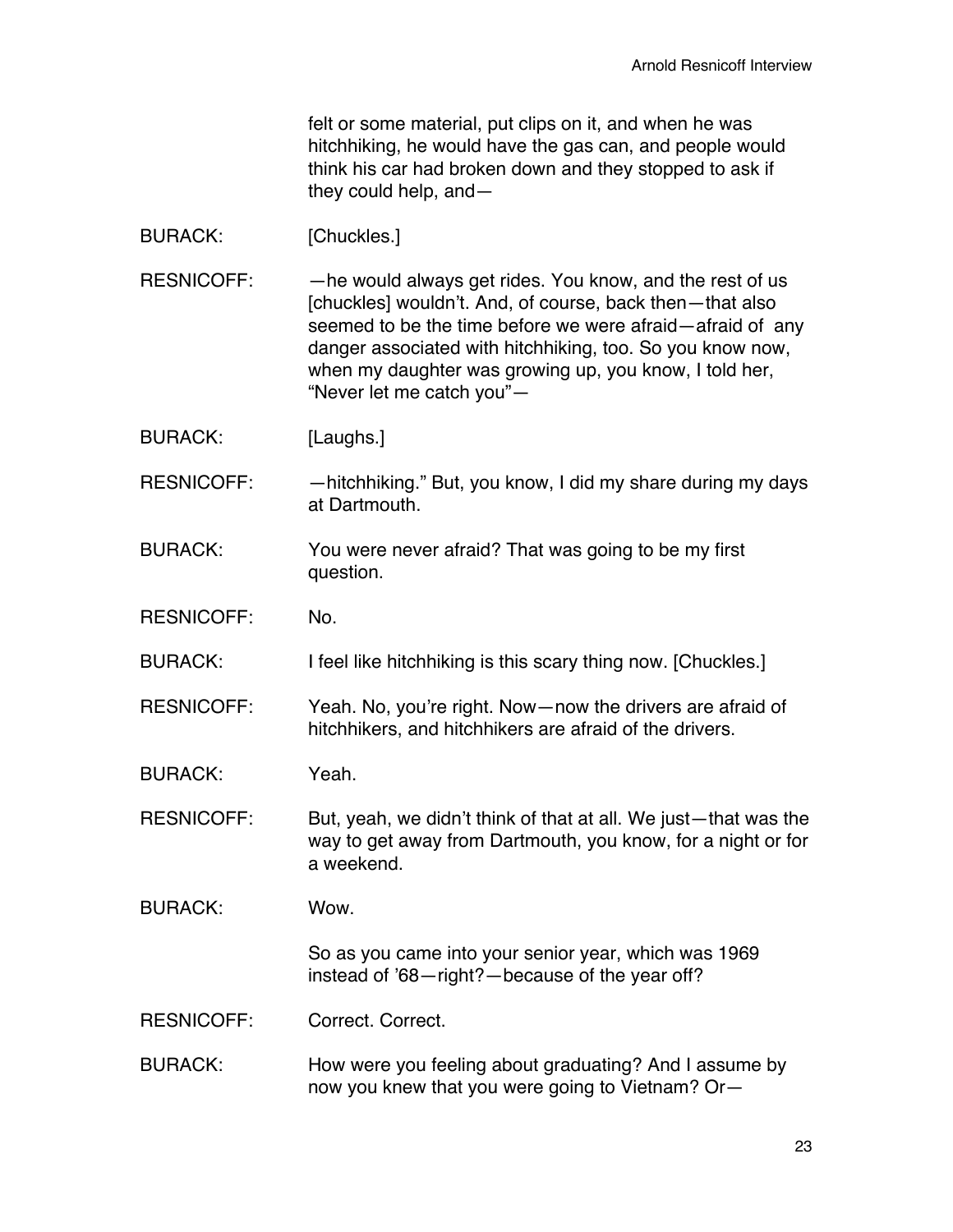| <b>RESNICOFF:</b> | No.                                                                                                                                                                                                                                                                                                                                                                                                                                                    |
|-------------------|--------------------------------------------------------------------------------------------------------------------------------------------------------------------------------------------------------------------------------------------------------------------------------------------------------------------------------------------------------------------------------------------------------------------------------------------------------|
| <b>BURACK:</b>    | You didn't know? Oh.                                                                                                                                                                                                                                                                                                                                                                                                                                   |
| <b>RESNICOFF:</b> | I didn't know I'd be going to Vietnam. And, by the way, you<br>know, my senior year included the trimester in France, so-                                                                                                                                                                                                                                                                                                                              |
| <b>BURACK:</b>    | Oh, yeah.                                                                                                                                                                                                                                                                                                                                                                                                                                              |
| <b>RESNICOFF:</b> | - it was a very exciting, you know, senior year.                                                                                                                                                                                                                                                                                                                                                                                                       |
| <b>BURACK:</b>    | Where in France was that?                                                                                                                                                                                                                                                                                                                                                                                                                              |
| <b>RESNICOFF:</b> | Bourges, B-o-u-r-g-e [sic]. And I-                                                                                                                                                                                                                                                                                                                                                                                                                     |
| <b>BURACK:</b>    | Did you $-$                                                                                                                                                                                                                                                                                                                                                                                                                                            |
| <b>RESNICOFF:</b> | haven't kept in touch with the people there, but it was-                                                                                                                                                                                                                                                                                                                                                                                               |
| <b>BURACK:</b>    | Did you enjoy your time there?                                                                                                                                                                                                                                                                                                                                                                                                                         |
| <b>RESNICOFF:</b> | Very, very much. You know, I stayed with a family that didn't<br>speak any English, and, you know, they were–I forget how<br>many of us, but different Dartmouth students living with<br>different families there, and one Dartmouth professor there<br>for the trimester. And we would come together to study, but<br>a lot of it was just, you know, speaking to the families with<br>whom we were staying and experiencing being in the<br>country. |
| <b>BURACK:</b>    | Mm-hm.                                                                                                                                                                                                                                                                                                                                                                                                                                                 |
| <b>RESNICOFF:</b> | And I remember three of the other Dartmouth students and I,<br>for one of the vacations, rented a car. I was the only one that<br>could rent it and drive because the year I had spent in<br>Israel-                                                                                                                                                                                                                                                   |

BURACK: Mm-hm.

RESNICOFF: - - put me over the age, whatever it was, that I could rent a car. And we took a trip to England and just had a wonderful time. Yes, so it was a very, very good time. But I still didn't know I was going to Vietnam because—this is kind of a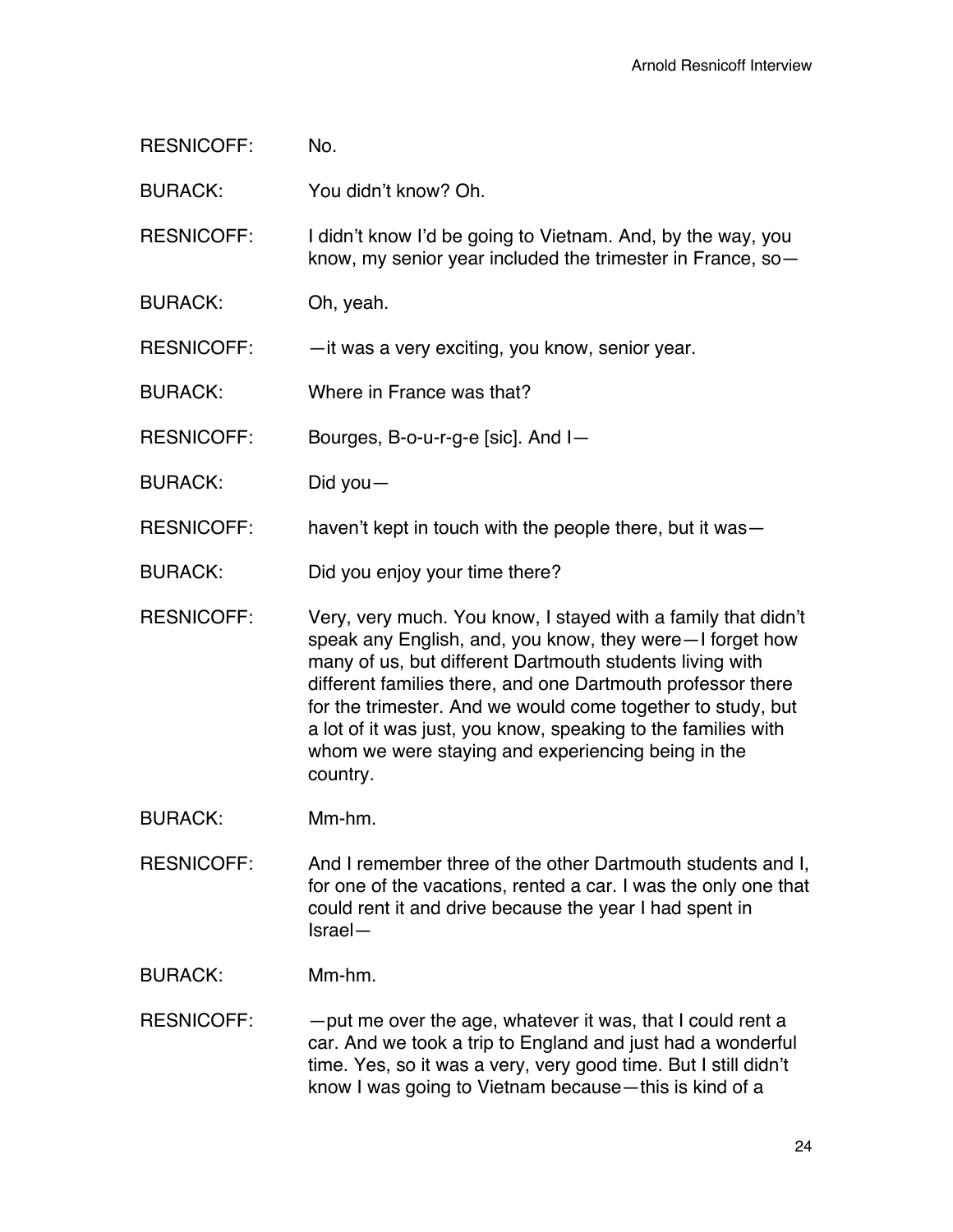funny story, but when we got our assignments before graduation in NROTC, we were told where we would be going. Some people were going to bases, so they knew, you know, exactly where it was. Some of us were going to ships, and so we would look up the home port of that ship, and I was assigned to a ship called [USS] *Hunterdon County*, and it was home ported in San Diego.

And my orders were to graduate from Dartmouth—I think I had about six weeks between graduation and the day I had to report, and I had to report to a school for eight weeks in San Diego and then go to my ship. So I sent a letter, like each one of us in Dartmouth, ROTC was supposed to do, to the commanding officer, saying, you know, "I'm in receipt of orders to your command, your ship. I look forward to reporting."

And in my letter, I said, "Since I'll be in San Diego at school for eight weeks, I'll look forward to stopping by the ship and introducing myself." So what I didn't know was that, although the ship was still technically home ported—

- BURACK: [Chuckles.]
- RESNICOFF: —in San Diego, it had been in Vietnam for five years.
- BURACK: Oh, wow.

RESNICOFF: So when I finally got to the ship—

BURACK: [Laughs.]

RESNICOFF: So I didn't learn I was going to Vietnam until I actually arrived in San Diego. But the captain of the ship told me that everyone got a big laugh out of my letter. They—

BURACK: [Laughs.]

 $RESNICOFF:$  -they sent it around to all the officers-

BURACK: [Laughs.]

RESNICOFF: — saying, "Boy, is this guy, you know, gonna have a shock!"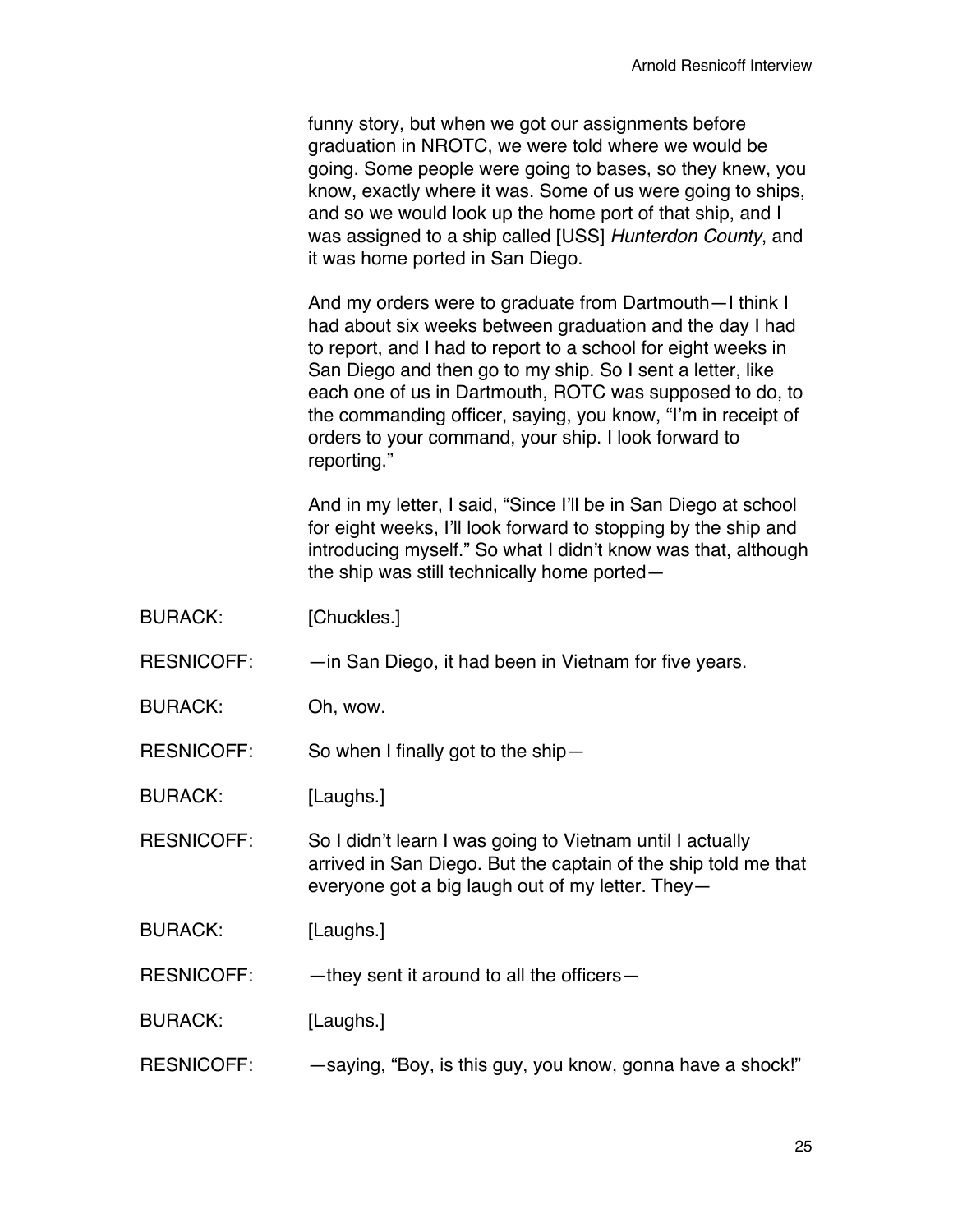| <b>BURACK:</b>    | [Laughs.]                                                                                                                                                                                                                                                                                                                                                                                                                                                                                                                                               |
|-------------------|---------------------------------------------------------------------------------------------------------------------------------------------------------------------------------------------------------------------------------------------------------------------------------------------------------------------------------------------------------------------------------------------------------------------------------------------------------------------------------------------------------------------------------------------------------|
| <b>RESNICOFF:</b> | - when he gets to San Diego.                                                                                                                                                                                                                                                                                                                                                                                                                                                                                                                            |
| <b>BURACK:</b>    | A good first impression. [Chuckles.]                                                                                                                                                                                                                                                                                                                                                                                                                                                                                                                    |
| <b>RESNICOFF:</b> | So I-I didn't realize I was going to Vietnam until I got to San<br>Diego. And, of course - you know, I had some fear, but, you<br>know, like most young people, you know, I just assumed I'd<br>come out okay.                                                                                                                                                                                                                                                                                                                                          |
| <b>BURACK:</b>    | So after graduation, you went home and then to San Diego?                                                                                                                                                                                                                                                                                                                                                                                                                                                                                               |
| <b>RESNICOFF:</b> | Yes. As a matter of fact, my - my father, you know, had died<br>a long time before '81, and we had taken some cross-<br>country trips as family, but my father was the kind of person<br>that it was the destination, not the journey that was<br>$important$ , $-$                                                                                                                                                                                                                                                                                     |
| <b>BURACK:</b>    | [Chuckles.]                                                                                                                                                                                                                                                                                                                                                                                                                                                                                                                                             |
| <b>RESNICOFF:</b> | -and you just had to go, go, go, go, go. And it took us about<br>three days to get from Washington to California. So my<br>$mother-$                                                                                                                                                                                                                                                                                                                                                                                                                    |
| <b>BURACK:</b>    | Wow!                                                                                                                                                                                                                                                                                                                                                                                                                                                                                                                                                    |
| <b>RESNICOFF:</b> | -had always said, you know, that she would like a leisurely<br>trip, so my mother-one of my aunts, one of my mother's<br>sisters was living with her, and so I said to the two of them<br>that "I have six weeks to go to San Diego. Why don't we take<br>a long-the kind of trip you've always dreamed about?" So<br>with my mother and my aunt-you know, we took all six<br>weeks to cross the country. I think we put on 6,000 miles<br>instead of 3,000 miles, just zigzagging across. And got to<br>San Diego, and then the two of them flew home. |
|                   | And so then I was in the course for eight weeks, and then<br>from there flew to Vietnam from - I forget the name of the<br>[U.S.] Air Force base, but there's an Air Force base<br>somewhere around San Francisco, and we flew on a military<br>plane to Vietnam. I remember we stopped in Juneau,<br>Alaska, just to refuel. And it was a—it was a military charter<br>plane because I remember there was a movie on board, a                                                                                                                          |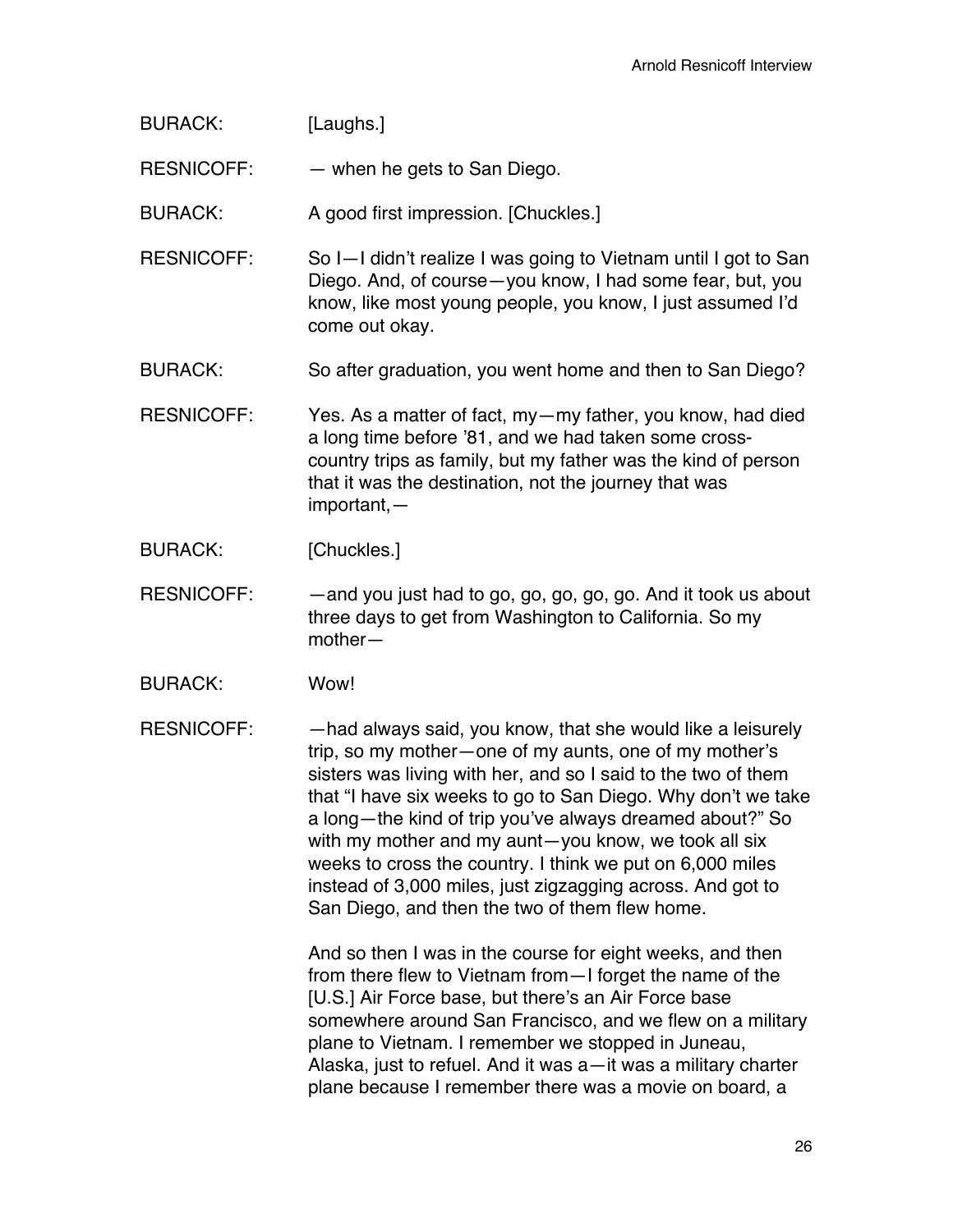Walt Disney [Productions] movie, *The Six Million Dollar Duck* [sic; *Million Dollar Duck*] or something like that.

BURACK: [Chuckles.]

RESNICOFF: And here we all-you know, at varying levels, I think all of us were afraid, and on the way to Vietnam, and we were watching this Walt Disney movie, and it just seemed surreal.

BURACK: Yeah. So you get to Vietnam in August? Is that timing correct?

RESNICOFF: Right. Correct.

- BURACK: What—what was your first reaction? Did you go straight to your ship, or—
- RESNICOFF: No, the ship was in the rivers, so we landed in Saigon, and everyone had to wait for transportation to get to the ship, and there were different ways, helicopters and different ways to get there. And I remember being in Saigon, and every time someone came towards me, I would walk to the other side of the street because, you know, I just thought everybody had a bomb and everything was dangerous.

And then I met another officer from my ship, who had gone—if you're a year in Vietnam, you get seven days' R&R rest and recuperation, where you go someplace. And he had just come back from his, and so he told me, "Don't worry. Don't wait for your scheduled, you know, flight." He's just gonna make it on his own back to the ship; I should come with him.

And so, you know, he had been there six months at that point, so he knew different ways, and we went on, you know, a boat for a certain amount, then transferred to something else, and transferred—and I was in kind of a haze, but I was just following him, and we did make it back to the ship.

And the ship was a converted LST. You know, in World War II they had these LSTs, where they would have tanks inside them. LST is Landing Ship, Tank. And they would—they would just onto the beach, the front of the ship would—like, a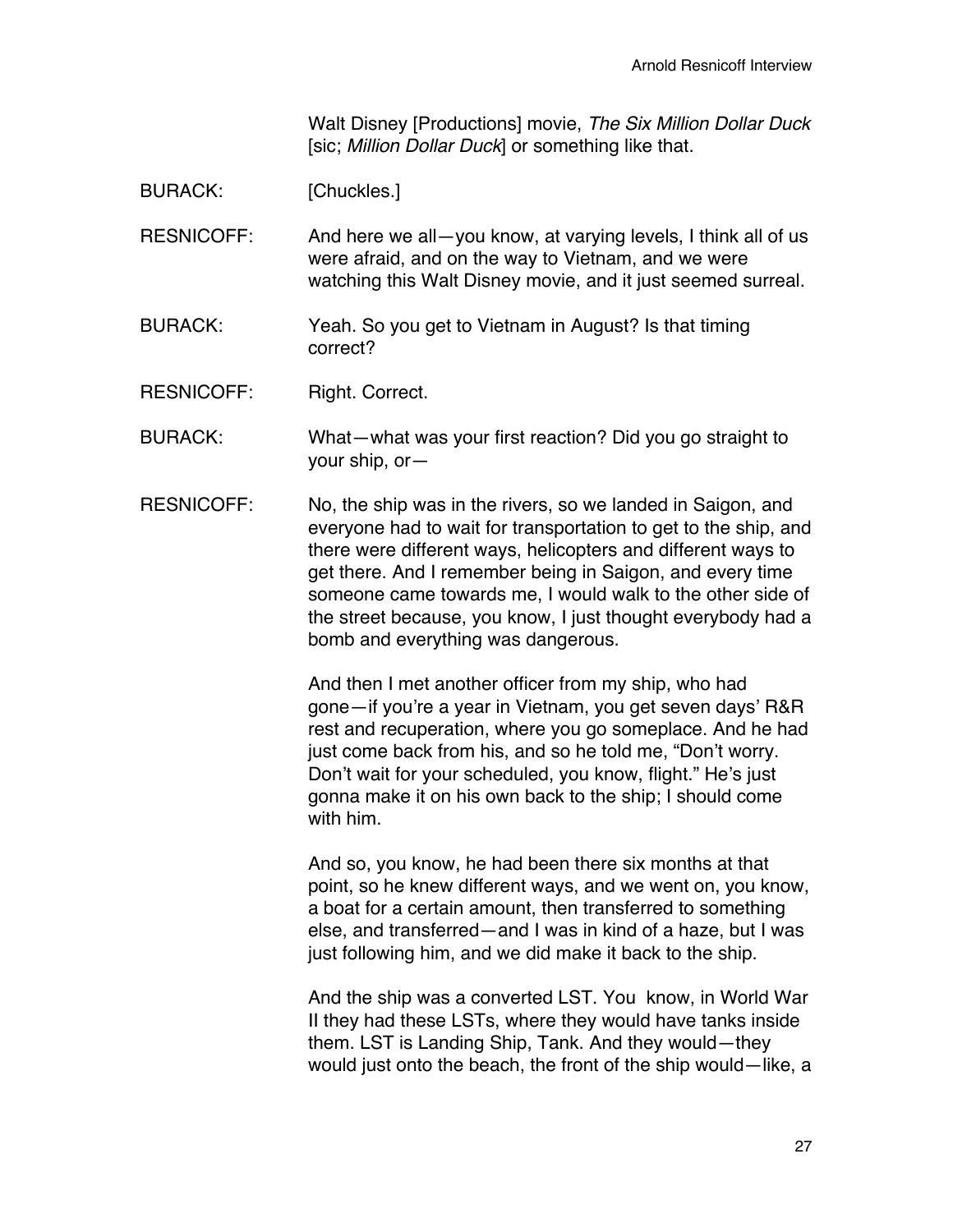big door would fall open, and the tanks would roar from the inside, go onto the beach, into the fight.

So at Vietnam, they took a few of these, I think about four or so, and they converted them for the rivers. Instead of the tanks inside, they made workshops to repair the small boats, the river boats, and they reinforced the hull so we could have two helicopters. And we would go as far as we could into the river. In the rainy season, we could go all the way up. As a matter of fact, I was on board when we were the first commissioned vessel to go into Cambodia when [President Richard M.] Nixon ordered us into Cambodia.

But in the dry season—we needed 11 feet of water, so we would go up as far as we could and then become the command ship or the mother ship, they used to call it, for the small boats. The small boats needed six inches of water. They were fiberglass and jet propelled. And we needed the eleven feet.

So, and my job was communications officer, so I was tasked with—I was the one that kept in touch with the other ships, with the—with the small boats, with the helicopters, you know, with the different teams that were sent out.

And also in the 12 months we were there, one month we spent in the Philippines, and one month we spent in Japan because every so many months they needed overhaul, and so it just worked out that I actually spent ten months on the rivers of Vietnam and the other two months, you know, overhauling in the Philippines and Japan.

- BURACK: So as a communications officer, who did you report to, and kind of what was your day-to-day duties? What did they look like?
- RESNICOFF: Yeah. Well, it was a small ship. There were about ten officers and 90 sailors. We, you know, any encrypted message that came in—these were the days before the computer, so actually the [unintelligible] school I went to in San Diego was how to handle classified messages, and we'd have to—every day the codes would change. We had this machine. You'd set the different wheels, depending on the daily codes. And the person who sent the message, if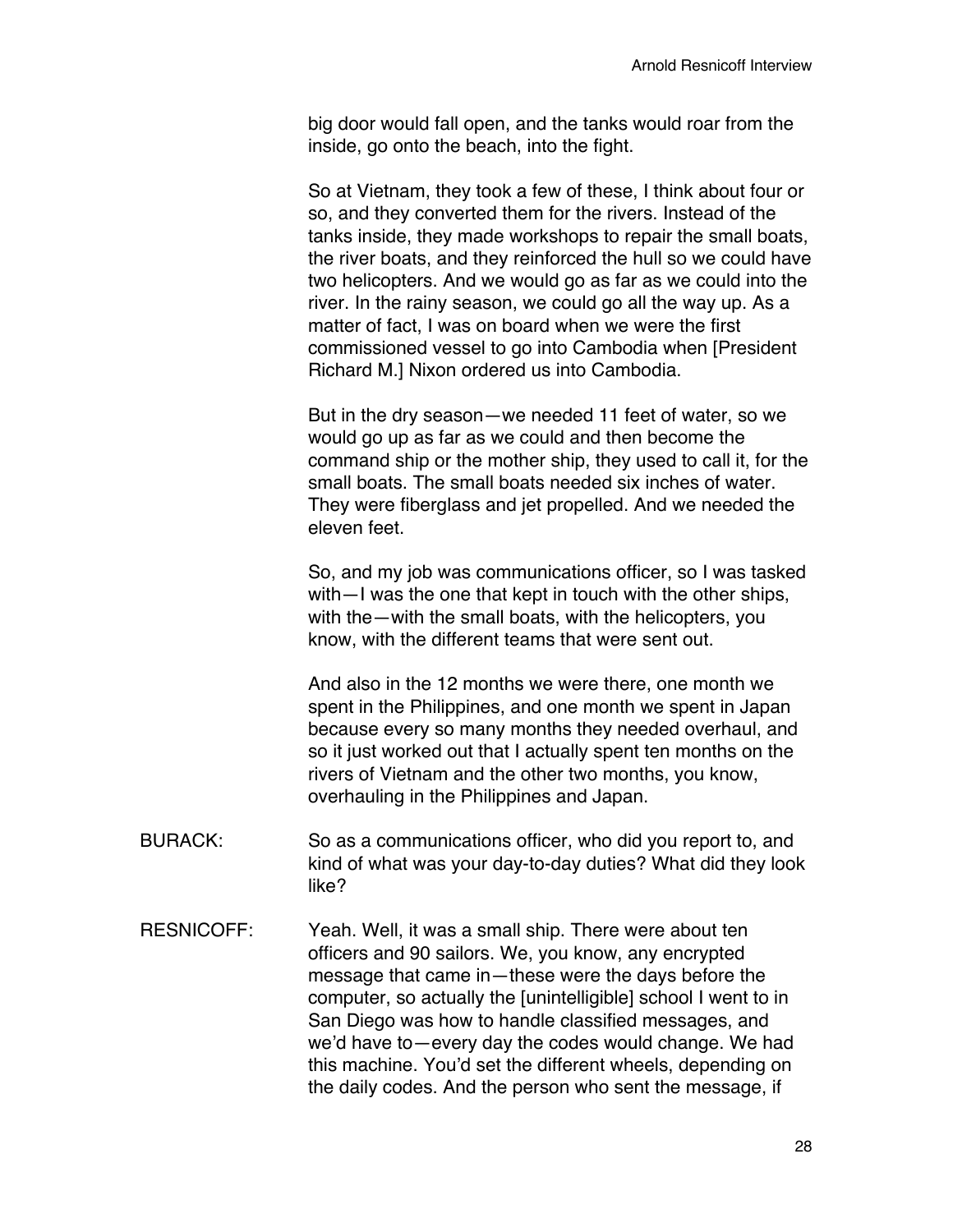everything worked, would have the wheels and the right, the same position, so that—so that I could decode them.

So I, anytime a classified message came in, I had to immediately stop what I was doing and go into the little room that was locked with security locks and operate the machine. I remember I almost never could finish a meal. I could never get a full night's sleep. I always had to be the one to do that.

I had to—you know, when we were having helicopter operations, you know, be the one on the radio phone, in contact with helicopters.

We also all took our turns standing, you know, duty as officer of the deck. There had to be someone 24 hours so that—I remember we had a rifle. If you saw a twig or a branch coming toward us, we had to shoot at it because it could be camouflage for, you know, a Viet Cong who was going to plant a bomb.

The days ended up going pretty quickly, just because of, you know, all the different operations that we were involved with, and the different—you know, people came on board because of helicopters, the boats. And I—I—I reported to the operations officer, who reported to the commanding officer.

So again, there were just ten officers, so it was, you know, very close ties, all of us.

- BURACK: So when you were in the rivers of Vietnam, did you interact with other units? Is that the correct word? Or were you a pretty isolated boat?
- RESNICOFF: No, units is correct. And I'd say because we became the mother ship or the command ship,—
- BURACK: Mm-hm.

RESNICOFF: — — we were constantly interacting with other people who wanted to come on just for a shower or—or some hot food or refuel a helicopter, rearm the helicopter. We broke all records the day we went into Cambodia because then we were refueling and rearming not just the Navy helicopters but also [U.S.] Army and [U.S.] Air Force and even Vietnamese.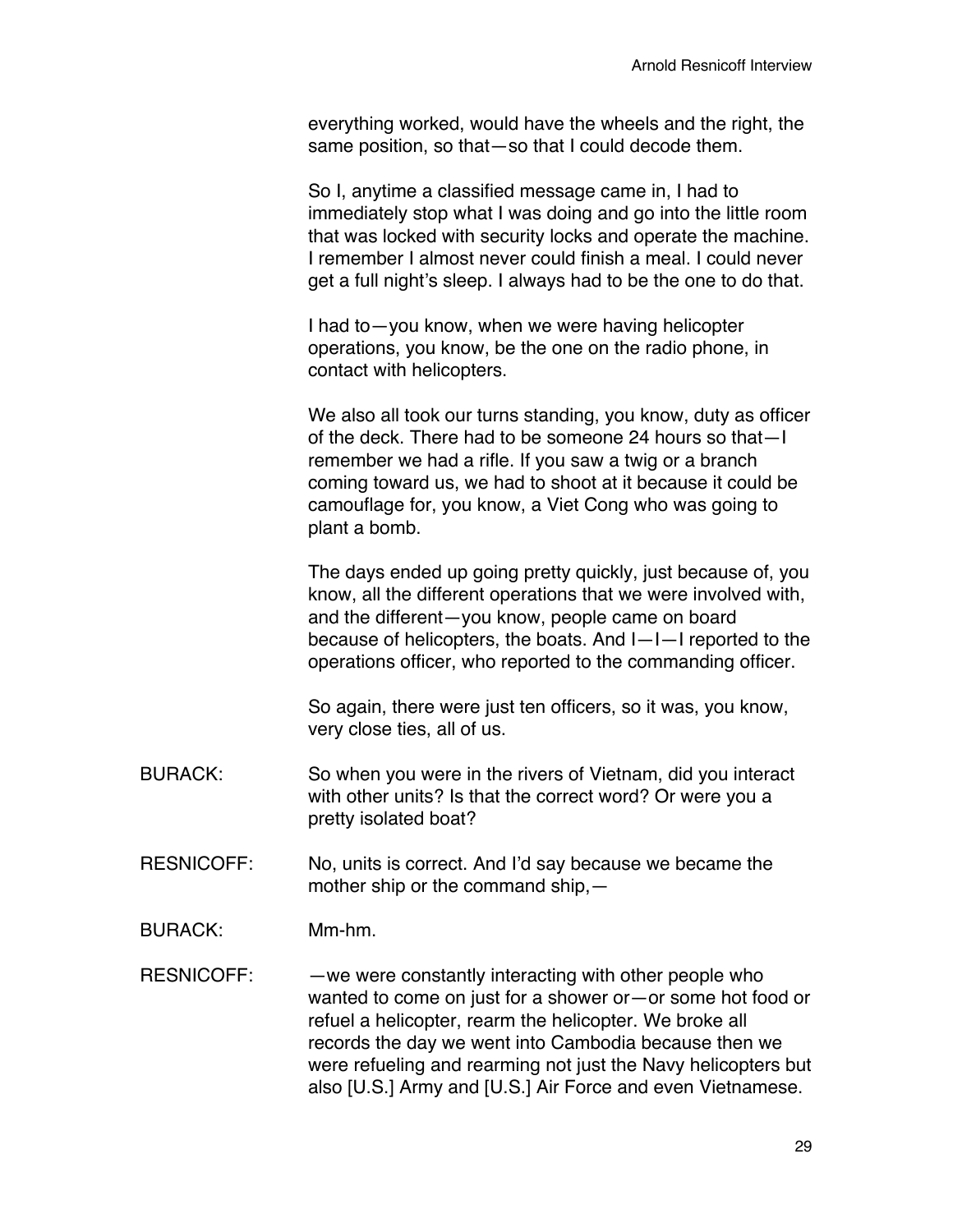And they were, you know, just landing to get refueled and rearmed, taking off. And, you know, so we were always interacting with, you know, others who needed our help as the command ship.

- BURACK: What did you think of being the first ship to go into Cambodia?
- RESNICOFF: Well, I remember we were afraid, and they brought a lot of body bags on board because everybody thought we would have casualties. It ended up we didn't. And, you know, the whole incursion into Cambodia—there were very few casualties, which may have been a good thing, I mean, because people cleared out when we went in.

But at that point, those of us in the rivers saw the issue very simply. It was like a place—an officer in America who would chase, you know, a criminal and you couldn't go over the  $line, -$ 

- BURACK: Mm-hm.
- RESNICOFF: - over the state line. And so in theory, that operation, you know, was to fight back against the Viet Cong who were attacking us and then going over the line, and we couldn't go over them, so politically I'm sure everything was more muddied and more complicated, and I know there were divisions in America about the danger of expanding the war and everything else, but for those of us there who were or could possibly be the targets of the attack, you know, we thought we would—that it made sense to make the statement that we would fight back even if it meant crossing the line.
- BURACK: So on that note, how aware were you of the political goings on when you were in Vietnam?
- RESNICOFF: A little. You know, it was—it was—sometimes I hear people who were in Vietnam speaking as if they're the expert on everything, and it always reminds me of the, you know, poem about the blind man—blind man and the elephant, you know,—

BURACK: [Chuckles.]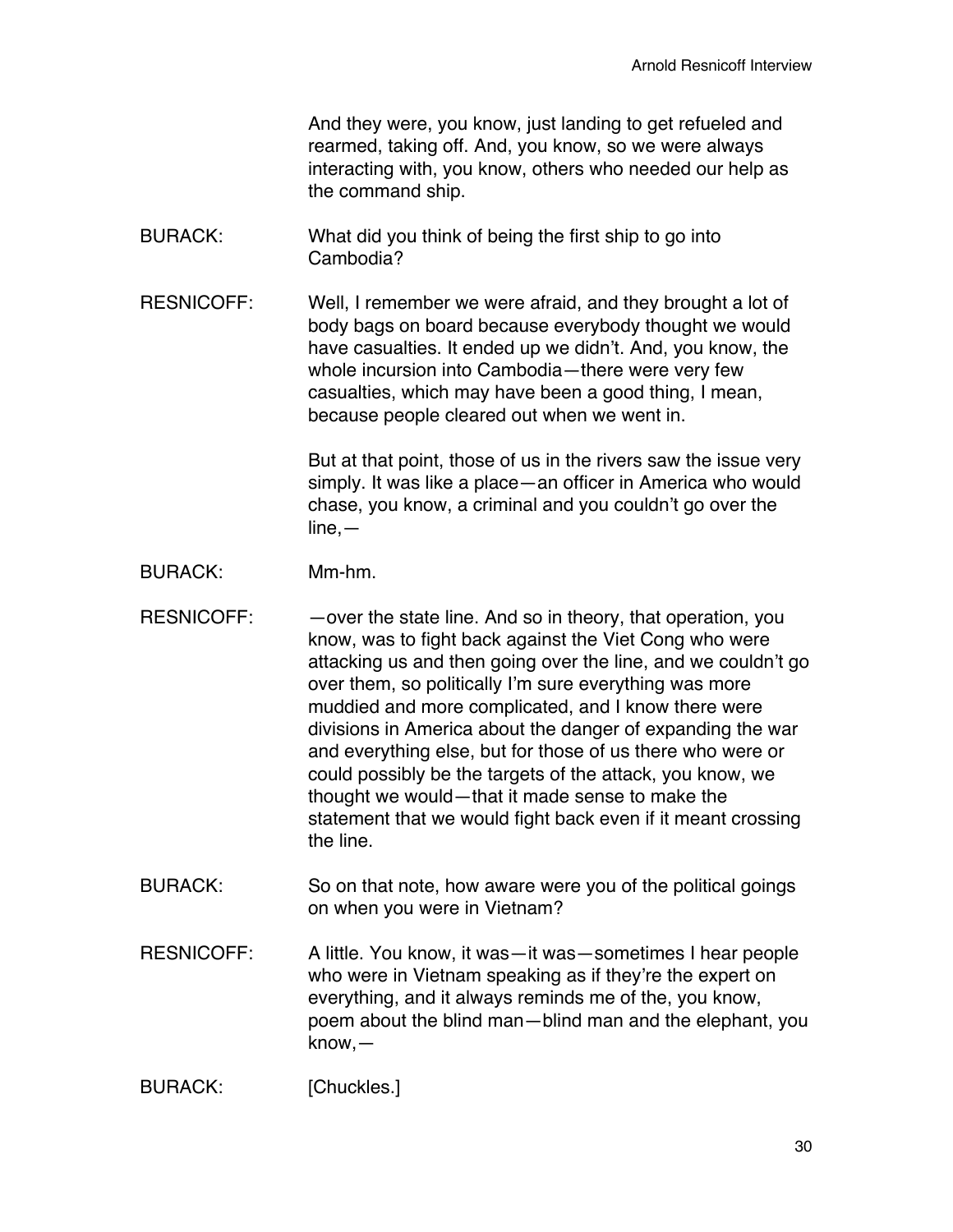RESNICOFF: —where each one feels another —

BURACK: Yeah.

RESNICOFF: — part of the elephant and they think they know—you know, they feel the tail and they think the elephant is like a snake or whatever. And I really felt that was our situation, that in some ways, I understood things going on in my small area of operations better than others, better than people back home, but in other ways, you know, I was convinced that I knew less about some of the big-picture operations.

> For instance, Vietnam certainly convinced me about the importance of leadership. We had the commanding officer of my ship—when I reported on board, was actually drunk a lot of the time, even though alcohol was strictly forbidden on U.S. ships, and he got us in danger a lot, and I think we, as officers, made bad decisions protecting him and not turning him in. As a chaplain—I would use that story a lot, talk about how sometimes you think you're helping people by covering and you're not.

> But then the new commanding officer came a couple of months after I'd been on board, and got everything changed. He was very ethical. He was very strong, you know, and I think that he—and I learned how one officer in charge could make the difference between atrocities in one area or—or ethical,—you know, strong fighters but, you know, who kept values in mind in another. So—so I learned a lot about that.

> I also learned about the — how dirty war is. I remember that, you know, we had—we were told which areas along the coast, along the river were free-fire zones, and that meant that there were no friendly people living there, and so if we saw movement, that meant it was the enemy and we should fire. And then later on, we learned that, well, hopefully most of the time that's what was happening.

> There also were local chiefs, you know, in different villages who had arguments with other chiefs, and so they would report, you know, that that other area was—should be a freefire zone so that we would fire, you know, on the enemies of the— and I don't mean military enemies. I mean the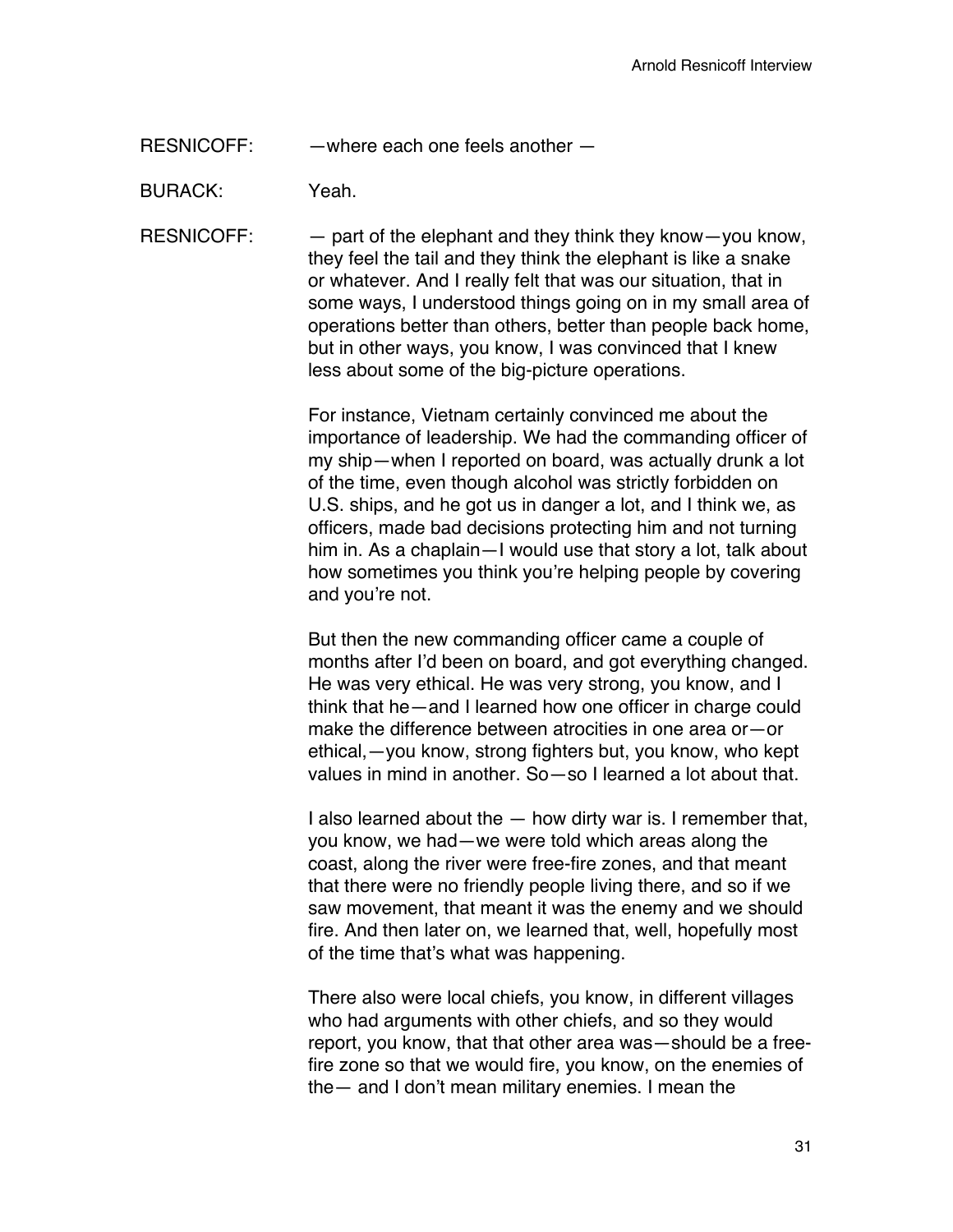competition or people they had arguments with. So we would be getting involved unknowingly, you know, and being kind of the muscle for these local chieftains.

And, you know, there were just so many things that—you know, we did realize, I think, that many of the people back home who were divided over Vietnam saw the complicated issues, but many didn't. And I—and I think that many people back home saw this as, you know, a civil war that we shouldn't get involved with, north against south, and others saw it as an incursion from the north and we were protecting the people in the south, and it was more—it wasn't like both sides were fighting because one were being slaughtered.

And I think the problem with Vietnam was that it was both. You know, in part it was—in some areas, there was a civil war; we should have not got involved. In others, it was innocent victims being slaughtered. And if you believe that we should go to help other people, then we should have been involved.

So it was just very complicated, and that, that feeling has lasted with me my whole life, that you just can't look at the situations in simplistic ways, that they are very complicated and ultimately, probably, a little dirty.

- BURACK: To go back to your commander.
- RESNICOFF: Right.

BURACK: So he was the commander when you arrived, the one who was drinking a lot.

RESNICOFF: Correct.

BURACK: So how did you sort of respond to that as a new officer and what was the —

RESNICOFF: Well, it's very interesting, and I've actually used this a lot in leadership classes and especially after the Navy, when I worked for the [U.S.] Air Force and I was going around talking about ethics, talking about values. Again, I was, like, one of about ten officers, and the other nine — in one way or another, it was part of my reporting on board—took me aside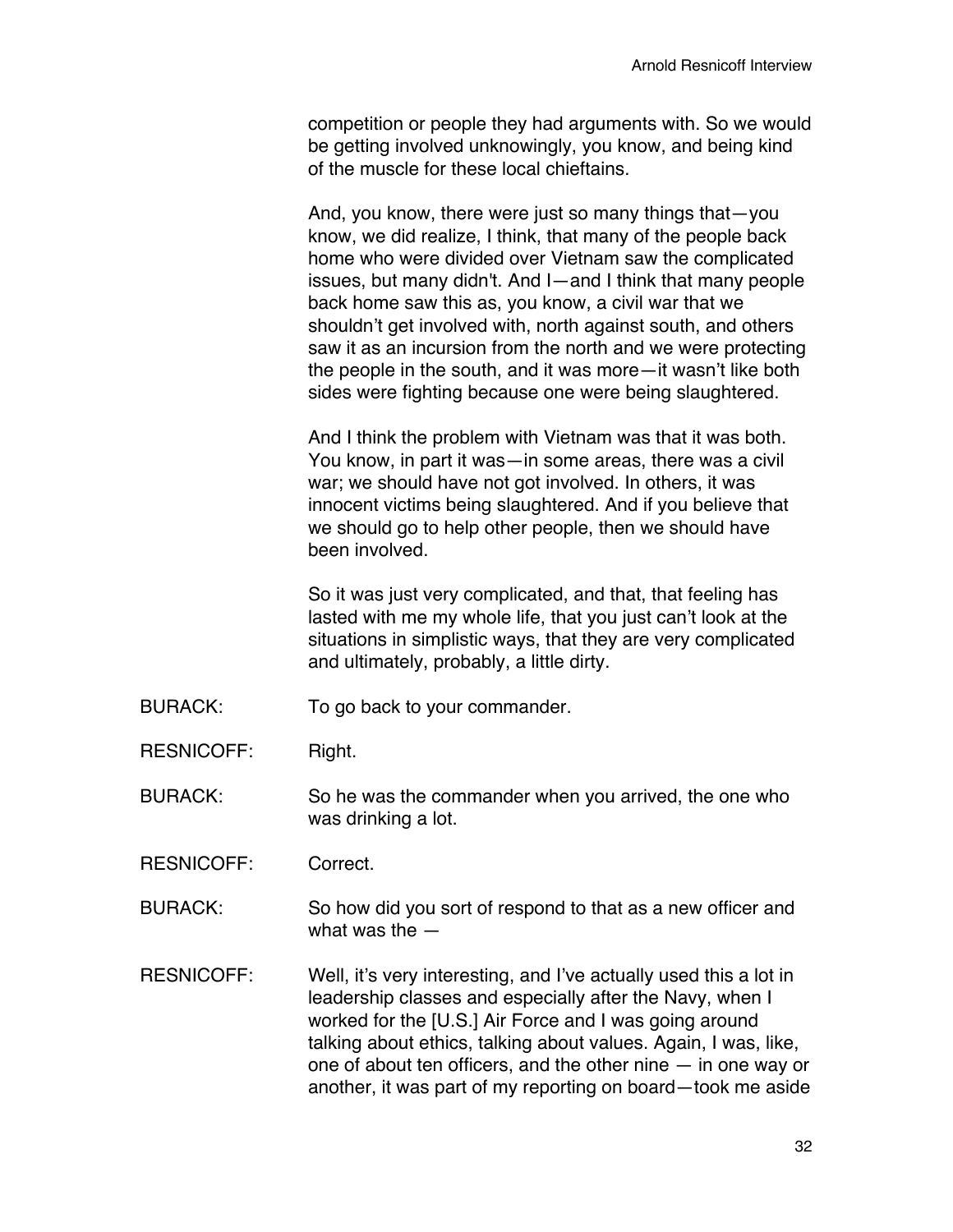and told me the situation. And they said, "Protect the old man." You know, "the old man" was the expression they used to use in the Navy for the commanding officer, and, you know, he has two months to go. You know, "Protect the old man."

And so I used to say, in my leadership courses and presentations, that it's not the problem that people in the military don't have values or in general that people don't have values; it's that they have the wrong values and, you know, that this idea of "protect the old man"—maybe it would work in some corporation, you know, with plausible deniability, but not where life is at stake. And at that point, you know, what we should have been doing is saying to the commanding officer, "You need to report yourself. You need to turn yourself in and say you need help, or else we need to—we will do something." Because he was—we thought we were protecting him, but, you know, we ended up endangering all of us, including him.

I remember once we got beached along the river, and luckily we got off at high tide. But we were trapped there, like a sitting duck, and we never reported it. We never made an official report, just covered it up. And, you know, I just breathed a sigh of relief when—when he—he finished those two months and he was off.

- BURACK: So was there someone on board that you could kind of talk to about your worries, or you just kept them to yourself, or—
- RESNICOFF: No,—
- BURACK: - they're retrospective worries?
- RESNICOFF: - because I was convinced by these others that the right thing to do was to protect our commanding officer. You know, it's like police who protect the bad police. I mean, you—you fall into that trap. And I think today more and more, you know, things are changing, but, you know, I was convinced that I was doing the *strong* thing, and, as I say when I tell that story now in ethics courses, to other officers, I was really doing the cowardly thing, the weak thing. And, you know, that—so I learned lessons. You know, I learned a lot of lessons.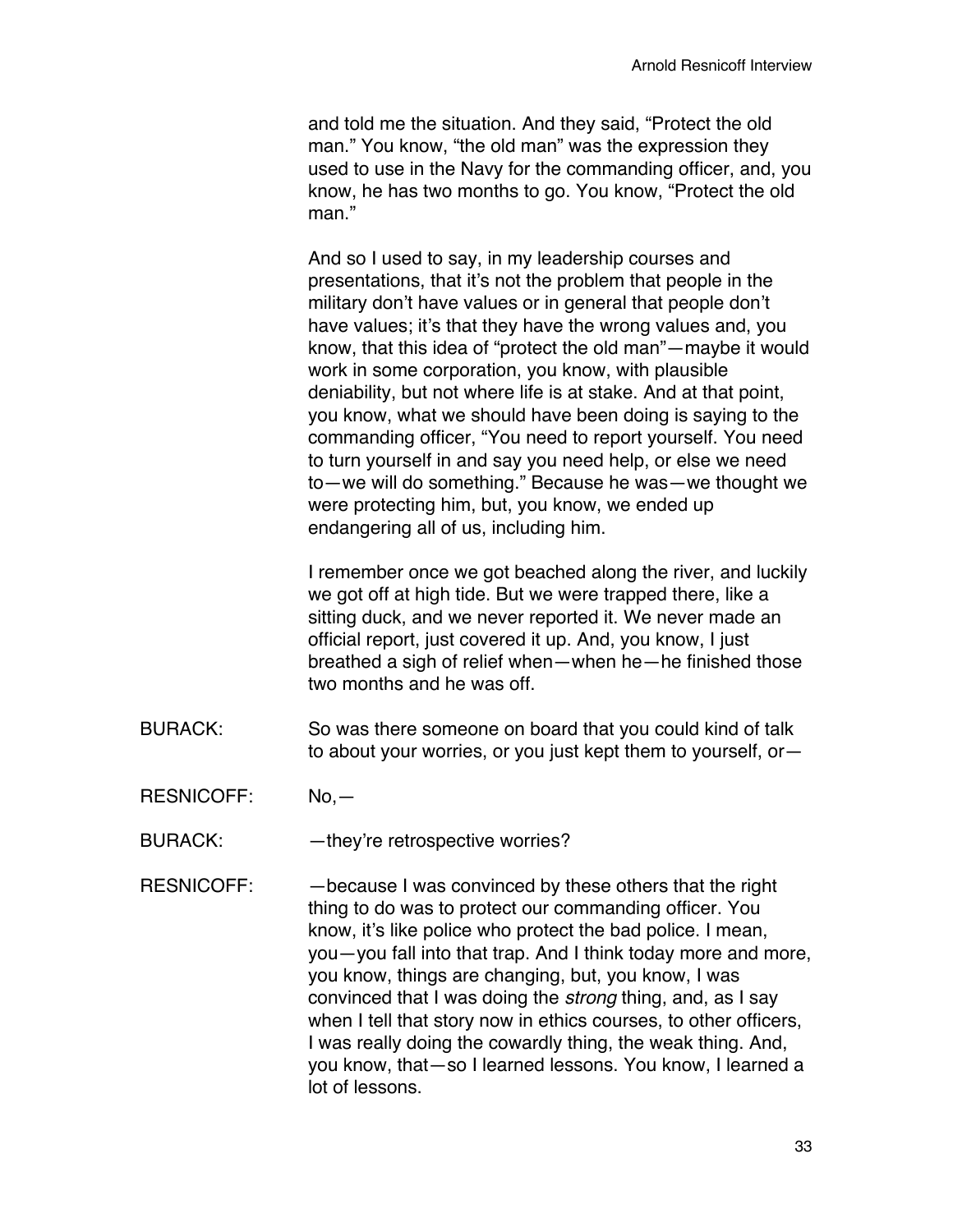## BURACK: Mm-hm.

- RESNICOFF: And, like I say, the new commanding officer—because it was such a small ship, ultimately, compared to these—like, an aircraft carrier has 6,000 people; we had 100 people—the commanding officer was not senior. You know, he, himself, was not that experienced. And all of us were kind of just doing the best that we could.
- BURACK: Yeah. How aware were the sailors of what was going on? Or it was like everyone knew sort of thing.
- RESNICOFF:  $I-I$  think that they probably knew there was some drinking. I don't think they knew the details about how much danger we were being put in, because the officers did a good job, again, of covering. You know, sailors went on with their daily tasks and their daily lives. So I think the knowledge was more among the officers, maybe some of the very senior sailors, but—
- BURACK: Mm-hm.
- RESNICOFF: - in general, I think everybody was afraid enough of just being in Vietnam and in the rivers that this didn't add a lot to their concern.

BURACK: Did you ever have a chaplain on board?

RESNICOFF: Well, we had—we weren't big enough to have our own chaplain. Most of the ships didn't. So that's where we had a circuit-riding chaplain for the Mekong Delta, an Episcopal priest. And I became very, very friendly with him, and he made me what they called the Jewish lay leader—you know, whenever a chaplain is one religion, he or she, you know, appoints lay leaders for all the different religions, who then become kind of the principal points of contact when the chaplain has questions about different religions, when the different religious communities want to make sure people know a holiday is coming or what the needs are—you know, Passover is coming or something else is happening.

> And so this chaplain would cover many different units, and when he showed up on the ship—you know, so he made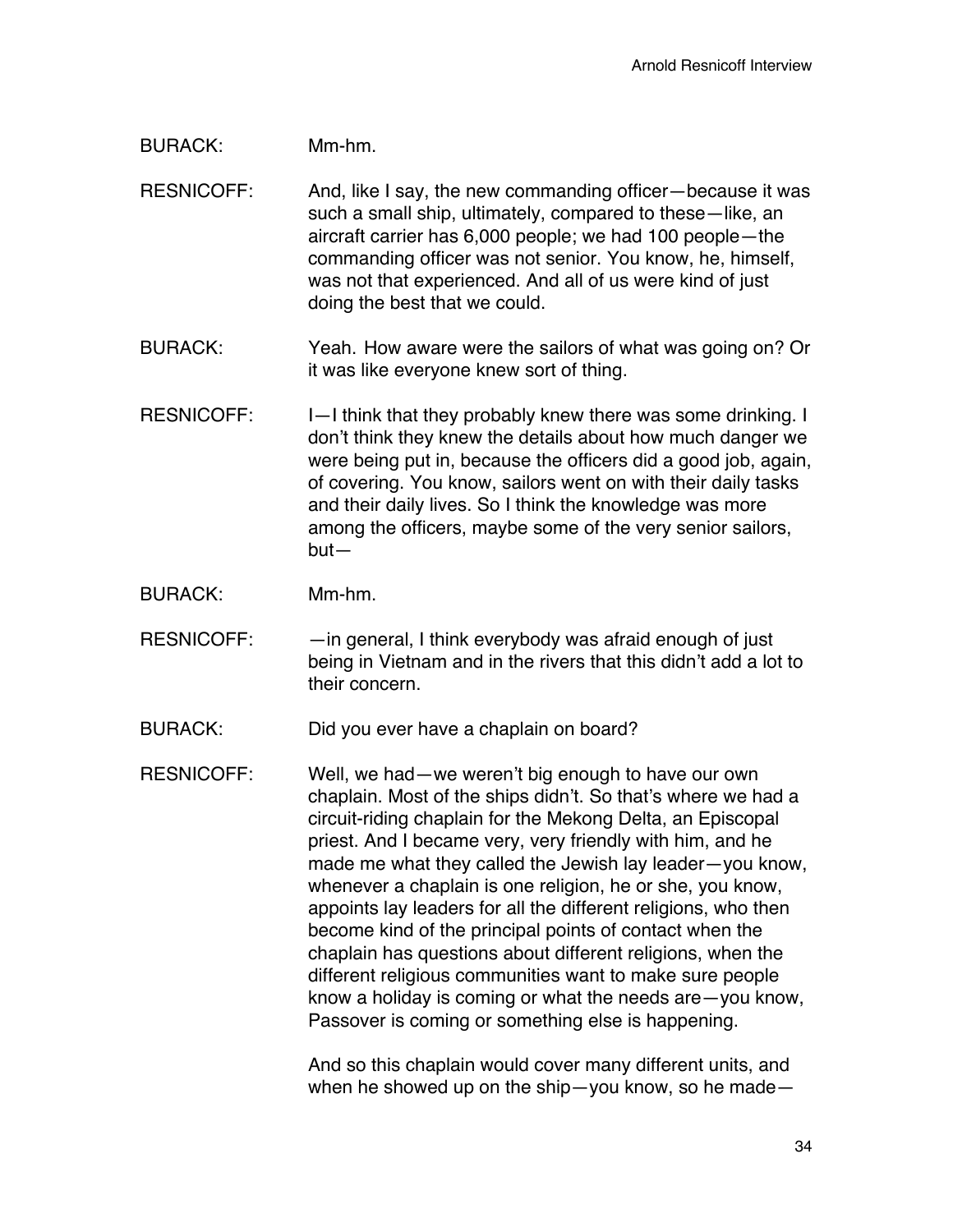he said, 'You're Jewish." I said, "Yes, sir." He said, "You just volunteered to be the Jewish lay leader."

BURACK: [Chuckles.]

RESNICOFF: [cross-talk; unintelligible].

BURACK: [Chuckles.]

RESNICOFF: So he and I became friendly, and ultimately he was the one that encouraged me to think about being a rabbi.

> But in the meantime, you know, he would—he would—when he met Jewish sailors on some of the different ships and some of the units, he'd give me their names, and there was an organization called the National Jewish Welfare Board. It still exists, with a different name and a little different character. But they would send us special supplies for Jewish Holy Days, and so I would be the one that got them and try to, you know, distribute them to the other ships, the other boats.

And one time, for Yom Kippur, this chaplain found—asked me if I could lead a service for Yom Kippur, and we went to a little island, An Toi. And there wasn't a lot of us there, and it was kind of in the land of the blind, the one-eyed man is king. You know,—

BURACK: [Chuckles.]

RESNICOFF: —I went to Hebrew school, and I could read the prayers, even though I didn't speak Hebrew at that point. And so, you know, I led a simple service for Yom Kippur. And so as as these things happened, this chaplain and I got more and more friendly, and that's when he started to ask me if I'd ever considered being a rabbi. And at his urging, I started writing to the rabbinical school where I ultimately ended up. This chaplain even offered to try to get me out of the Navy early, after the year in Vietnam, you know, saying I could go out and come back and be a chaplain. And I said, well, I didn't want to make any promises. And also if I did ever end up being a chaplain, the experience as a regular officer what we called a line officer would make me a better chaplain, I thought.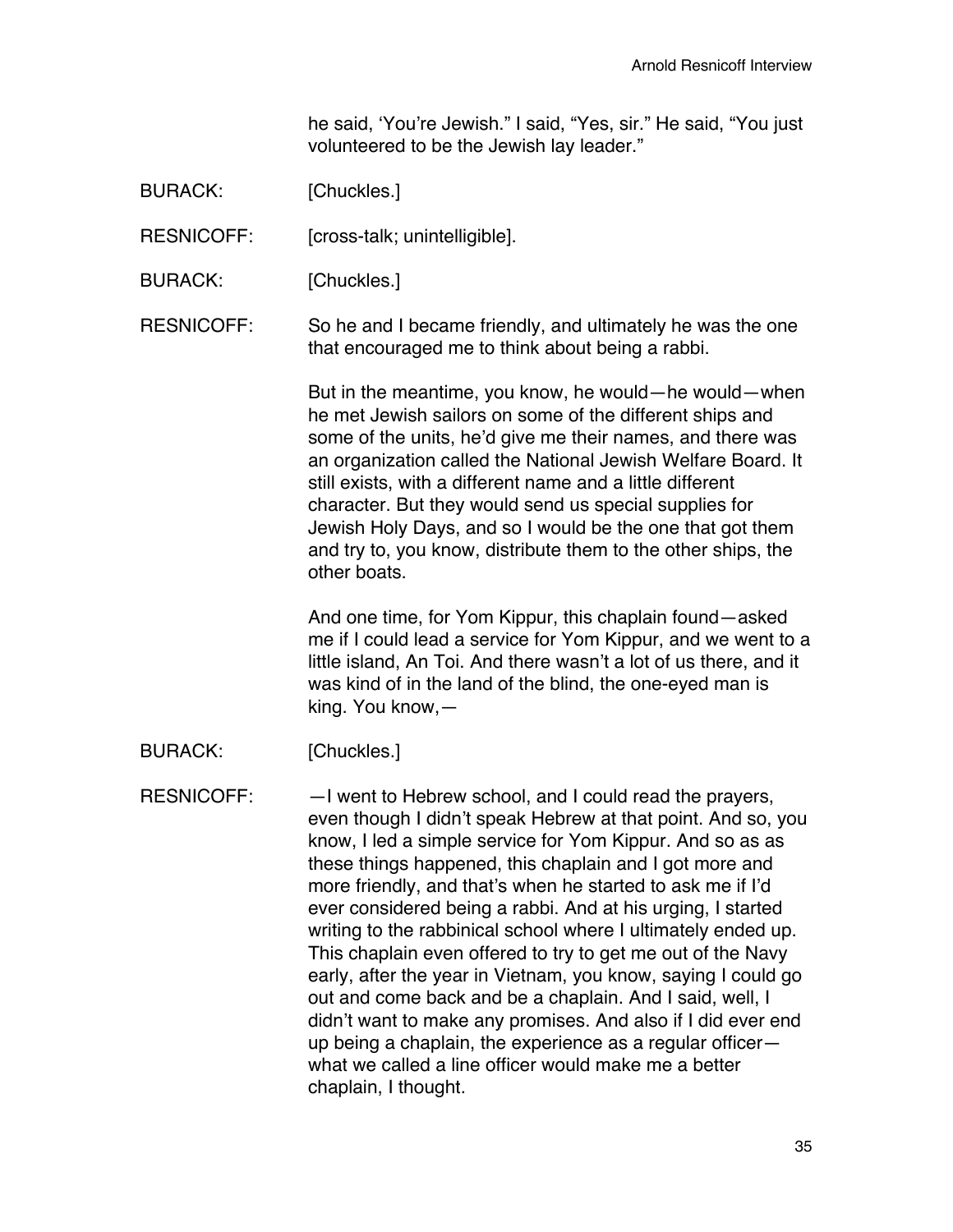## BURACK: Mm-hm.

RESNICOFF: So after Vietnam I was sent to California for a year of—I was assigned to naval intelligence, so I was sent to California for a year to learn Russian, and then I was sent to Spain to work with naval intelligence. And during that time in California and in Spain, I was corresponding with people at the Jewish Theological Seminary [of America], which is where I eventually went. And when I got out of the Navy, ended up going to rabbinical school and then thought I was going back in the Navy for one assignment, which would have been three years, but ended up staying for 25 years.

BURACK: [Chuckles.]

So as a Jewish lay leader, you had the opportunity to meet all the other—or not all but most of the other Jewish soldiers—sailors in the area?

- RESNICOFF: Either meet or, or be in contact with. You know, it helped me—because I was the communications officer,—
- BURACK: Mm-hm.
- RESNICOFF:  $-$  so I could speak with the communications officers on the different ships and the different units and say to them, "You know, I have some special Jewish supplies for this holiday," and there always were boats and—

Are you still there?

BURACK: Yeah. Sorry. Did it just cut out for a second?

- RESNICOFF: I think I have another call, but I'll just ignore it. I'll call them back.
- BURACK: Okay. [Chuckles.]
- RESNICOFF: So I—because I was in touch with the other ships, I could figure out, you know, where to send the different supplies. And—and—and, you know, sometimes a boat would come by and someone would be on, and someone that I had sent something to, so they'd want to meet me, so I did meet—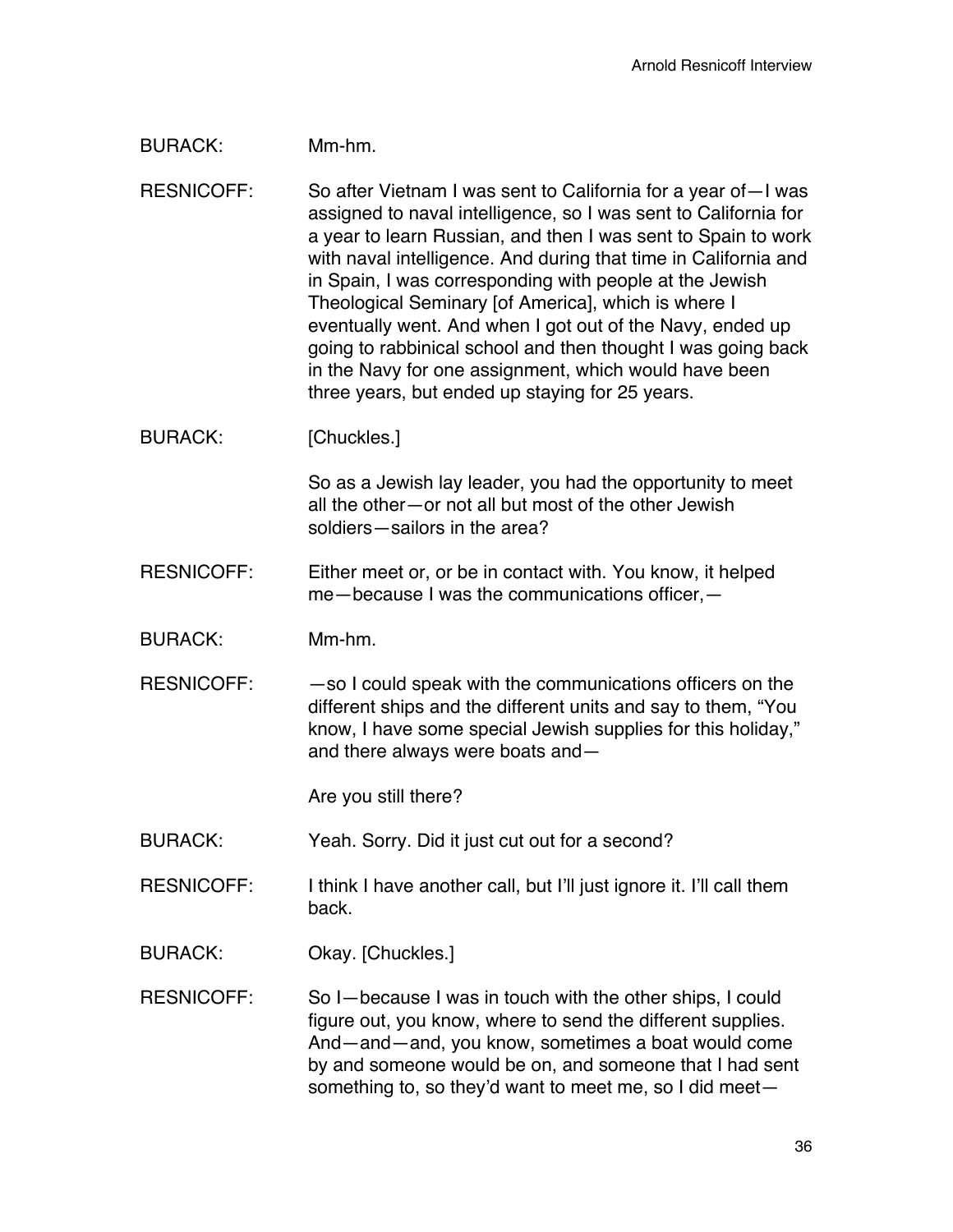## BURACK: Mm-hm.

RESNICOFF: - - you know, some of the other Jewish military personnel, but it wasn't that frequent an occurrence.

- BURACK: In your experience, how much did people sort of depend upon their faith, whether that be Judaism or a different one?
- RESNICOFF: I think—you know, I don't think that much. I don't think we talked about it that much, because as a chaplain, you know, I got much more involved.
- BURACK: Mm-hm.
- RESNICOFF: But even then, you know, except at places like boot camp or at the academies, where people would do anything to get out of training, so they would go to chapel services, chapel services in general, you know, are not highly attended. People—there are some groups where that's an exception, and were very religious, but in general, I found that we didn't talk about religion very much.

As a matter of fact, when I was in Vietnam,—those are the old days, where it was forbidden at the—in the ward room, which is where the officers eat, to talk about sex, religion or politics. Those things were forbidden. And it was also a very different atmosphere back then. There still was a formality that we've lost on a lot of ships these days, where, you know, you went in, you stood behind your chair until the commanding officer came in, and when the commanding officer sat down, we sat down. And there were pretty basic rules about what you could talk about what you couldn't, and religion was one of the things we didn't talk about.

- BURACK: So when you did—was Yom Kippur the service—the only service you did in Vietnam?
- RESNICOFF: That's right. It was the only service I did in Vietnam.
- BURACK: So what was that like?
- RESNICOFF: It was a real experience. I mean, you know, I think that nobody who came was really traditionally very observant, but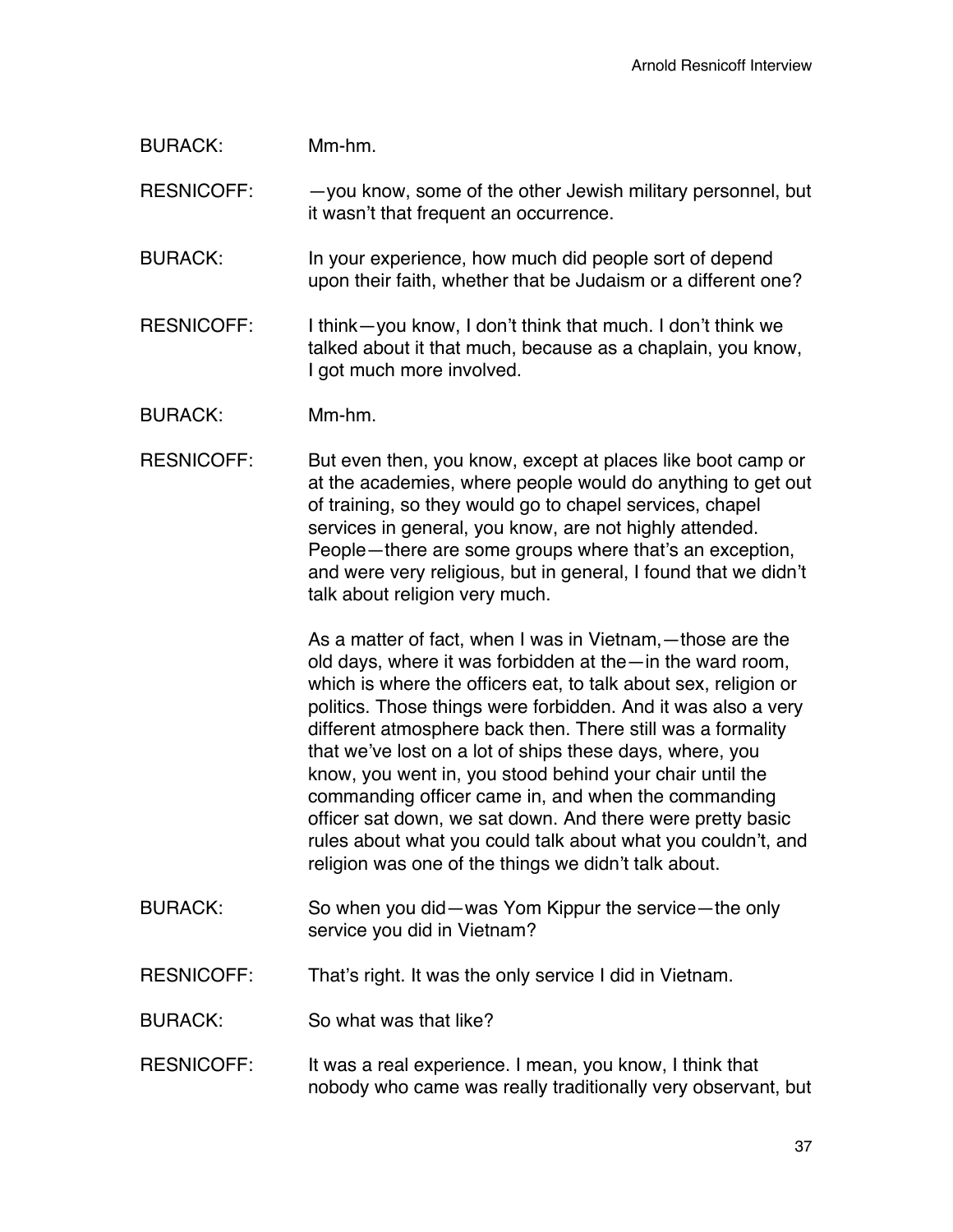|                   | people were proud to be Jewish, and they were curious<br>about who else was Jewish there. And it wasn't a day of<br>reflecting and coming together and thinking about big issues,<br>but, you know, — and the prayers were very simple. You had<br>some Hebrew prayers, some English prayers. And we<br>certainly didn't do it all day like you do in a traditional<br>synagogue. But we did something. And I think we all felt<br>good that we did something. |
|-------------------|----------------------------------------------------------------------------------------------------------------------------------------------------------------------------------------------------------------------------------------------------------------------------------------------------------------------------------------------------------------------------------------------------------------------------------------------------------------|
| <b>BURACK:</b>    | Yeah.                                                                                                                                                                                                                                                                                                                                                                                                                                                          |
|                   | So over the course of your year in Vietnam, you interacted<br>with the Episcopalian. Is that correct? The chaplain?                                                                                                                                                                                                                                                                                                                                            |
| <b>RESNICOFF:</b> | Yes.                                                                                                                                                                                                                                                                                                                                                                                                                                                           |
| <b>BURACK:</b>    | He was Episcopalian?                                                                                                                                                                                                                                                                                                                                                                                                                                           |
| <b>RESNICOFF:</b> | Yes, Episcopal priest.                                                                                                                                                                                                                                                                                                                                                                                                                                         |
| <b>BURACK:</b>    | Episcopal priest. How did he kind of convince you to think<br>about becoming a rabbi? What were your conversations<br>about?                                                                                                                                                                                                                                                                                                                                   |
| <b>RESNICOFF:</b> | He-he was a wonderful man, who taught me about what it<br>meant to be a chaplain. I'm still in touch with him. He's still<br>alive. He even wrote a book about his memoirs, and about<br>three pages in it is about me, which I'm very proud of.                                                                                                                                                                                                               |
| <b>BURACK:</b>    | [Chuckles.]                                                                                                                                                                                                                                                                                                                                                                                                                                                    |
| <b>RESNICOFF:</b> | But you know -                                                                                                                                                                                                                                                                                                                                                                                                                                                 |
| <b>BURACK:</b>    | What's the name of his memoirs?                                                                                                                                                                                                                                                                                                                                                                                                                                |
| <b>RESNICOFF:</b> | What was that?                                                                                                                                                                                                                                                                                                                                                                                                                                                 |
| BURACK:           | Sorry to interrupt you. What's the name of his memoir?                                                                                                                                                                                                                                                                                                                                                                                                         |
| <b>RESNICOFF:</b> | All That Glitters. Hold on one second. Let me - I know where<br>it is, and I'll make sure I'm getting the — the name exactly<br>right. But his name is Lester [L.] Westling [Jr.], W-e-s-t-I-i-n-<br>g. And it's All That Glitters  Memoirs of a Minister                                                                                                                                                                                                      |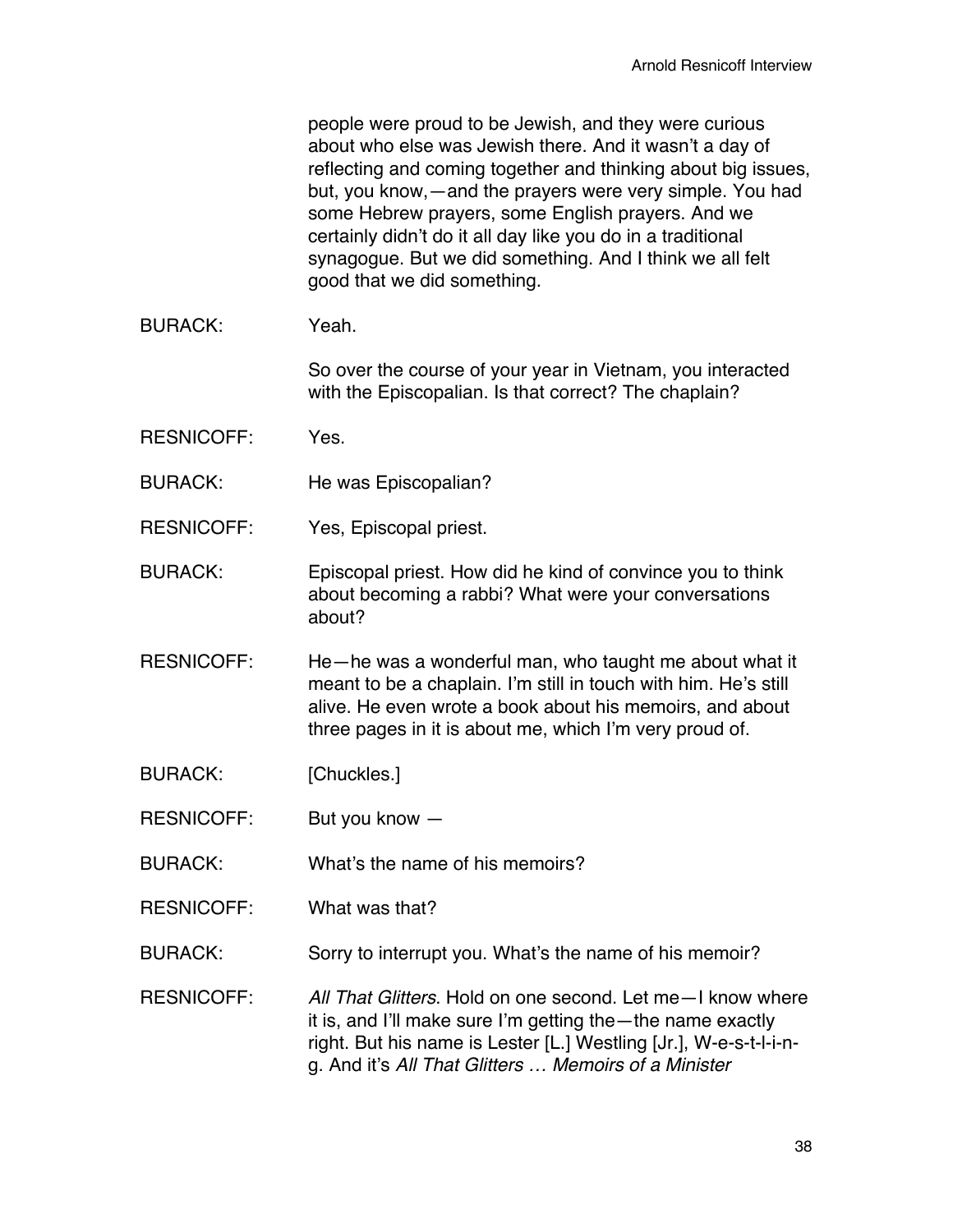# BURACK: Okay.

RESNICOFF: You know, he firmly believed, rightly, that the role of the chaplain is to help other peo- —other people—I mean, people of your own religion—you know, you always have a special relationship with, so I'll be a rabbi to Jews, but that as a chaplain you help people of all religions on their spiritual journey, strengthen them. And people of no religion, you help them. We have a saying in the chaplaincy, "You minister to your own. You facilitate ministry to others." So, for instance, you know, I'll never lead a Catholic or a Protestant or a Muslim service, but I'll make sure it happens. I'll make sure someone is leading it. And you care for all, and that includes people, you know, with no religion, because in the military, the only person who has 100 percent privileged communication is a chaplain. So even lawyers and doctors don't have 100 percent, which means —

- BURACK: Wow.
- RESNICOFF: People know they can say something to a chaplain in full confidence, you know, that they couldn't say to anybody else.

So anyway,—

BURACK: So back to—yeah.

RESNICOFF: - —the chaplain—whoever he would work with on the ship, he would try to be available to them, not forcing religion on them but be available in terms of helping them if they had questions and helping them be stronger in their own religion.

BURACK: Mm-hm.

So after you left Vietnam in August 1970, you went straight to California for your next assignment?

RESNICOFF: I went to California. That's right. Monterey, California. Defense Language Institute. Forty-seven weeks of Russian. And then—

BURACK: Wow.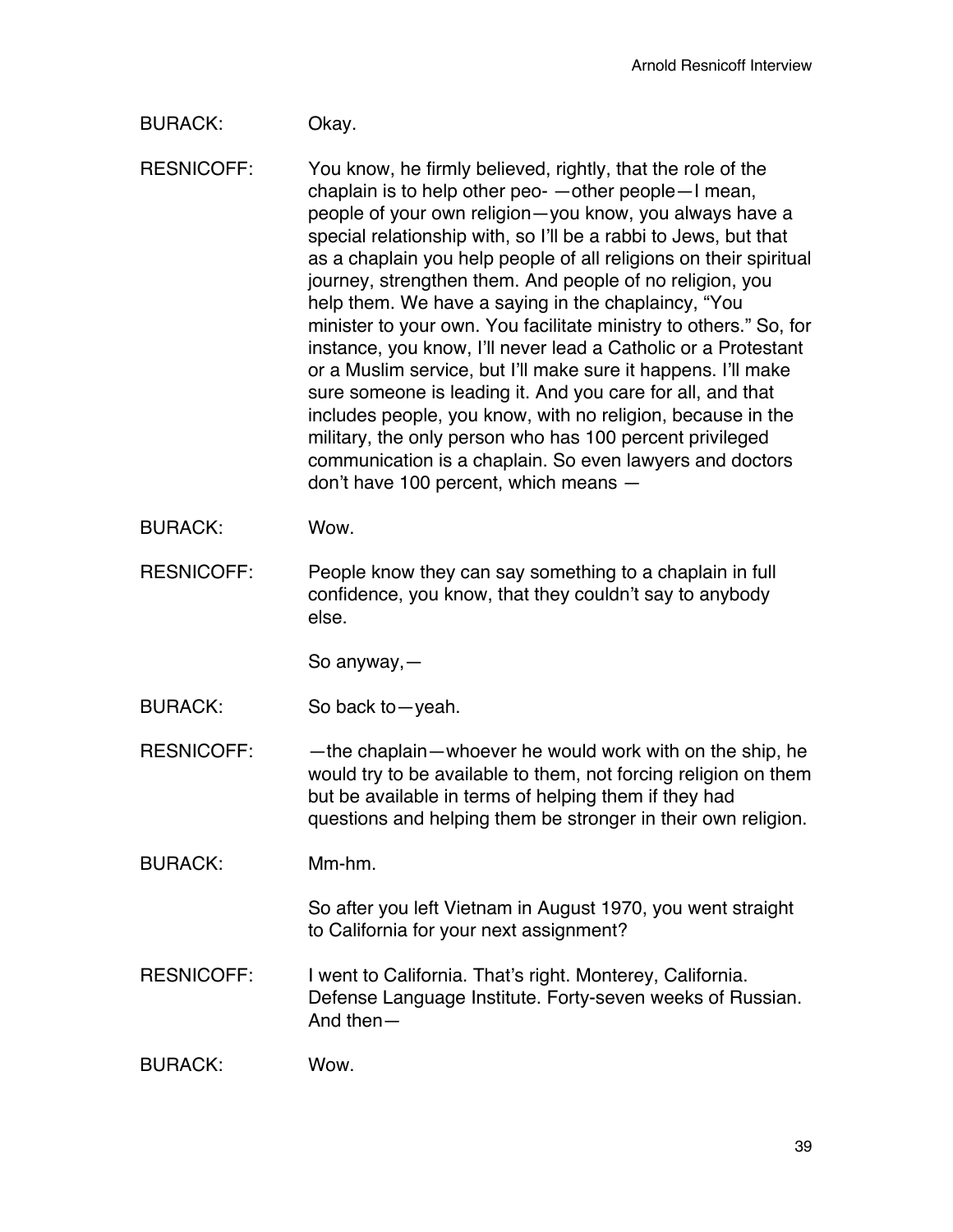RESNICOFF: - - from there I went to Rota, Spain, R-o-t-a, and that's where I worked with naval intelligence until I got out and went to Jewish Theological Seminary.

BURACK: What was it like working in naval intelligence?

RESNICOFF: It was very exciting. We-you had to take a special course, a special test to be accepted, which I took when I was in Vietnam. You know, it was—then you were with people who—we used to like to think that we were the cream of the crop—you know, passed the test and had to have certain backgrounds and were trusted. We'd get security clearances and did things that other people didn't know about. And, you know, we did—I rode submarines. I—I—I—I was flown on airplanes with all kinds of sophisticated listening devices and, you know, I had a team of people working under me. Spoke different languages, so we could, you know, listen in on communications at different countries around the Mediterranean [Sea].

> And a lot of this stuff, we weren't allowed to even say we did. Now, because so many books have been written about it, we're allowed to say what we did,—

- BURACK: [Chuckles.]
- RESNICOFF:  $-\text{but we can't}-\text{l can't say l was on this specific submarine}$ on these specific dates, but I can say I was on submarines. And so it was exciting. You know, we thought we were doing something important, and we had this—Spain was a great place to be. And, you know, both California and Spain were great after a year in Vietnam.

BURACK: [Chuckles.]

- RESNICOFF: So, you know, life was good.
- BURACK: How did your experience in Vietnam influence these years in naval intelligences, and vice versa: How did your years in naval intelligence—did it interact with what was going on in Vietnam, or was it focused on other areas? If you can answer that.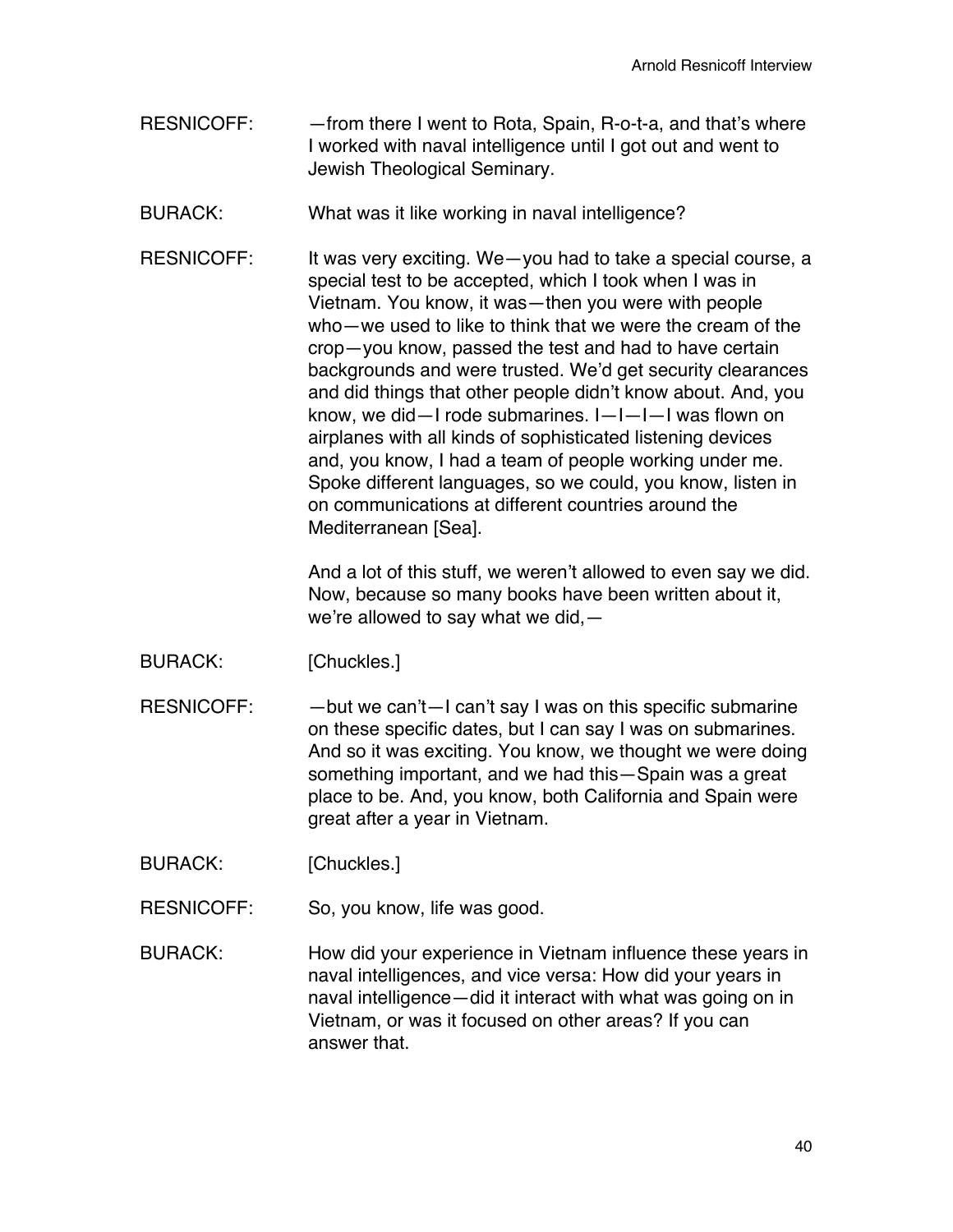RESNICOFF: Well, I mean, I—again, many of the leadership lessons I learned in Vietnam were important to me throughout the rest of my naval career, both in naval intelligence and—and later as a chaplain. Naval intelligence helped remind me—kind of strengthened the lesson I had in Vietnam, that things are much more complicated than they appear and that we should beware of self-proclaimed experts that think they know so much.

> You know, when I was in naval intelligence and people would be in arguments about this or that, Russia, whatever, the people who were the most silent, you know, were the people who knew the most information and we couldn't talk about it because, you know, we—sometimes you weren't even sure what you knew, because of classified sources and whatnot. And so I really, again, became aware of the fact that so many people think they know what they're talking about, and they don't, and they—

I remember my mother used to quote an old saying to me when I was growing up. You know, God gave us two ears and one mouth, so we should listen twice as much as we speak.

- BURACK: [Laughs.] That's a good one.
- RESNICOFF: People rarely do that, I think. So, you know, I just realized people—there are many people, even commentators on television when I listen, you know, that don't seem to learn that they have a discussion. They have their set beliefs, and the fact that they don't want someone else's opinions, or even facts, to get in the way.

So I realized that there were a lot of things going on in the world that just are not so apparent, and some positive. And there's room, you know, for hope when other people didn't have so much hope, but also some room for caution when other people didn't think there was any reason to have fear.

#### BURACK: Yeah.

So after naval intelligence, you went to Jewish Theological Seminary?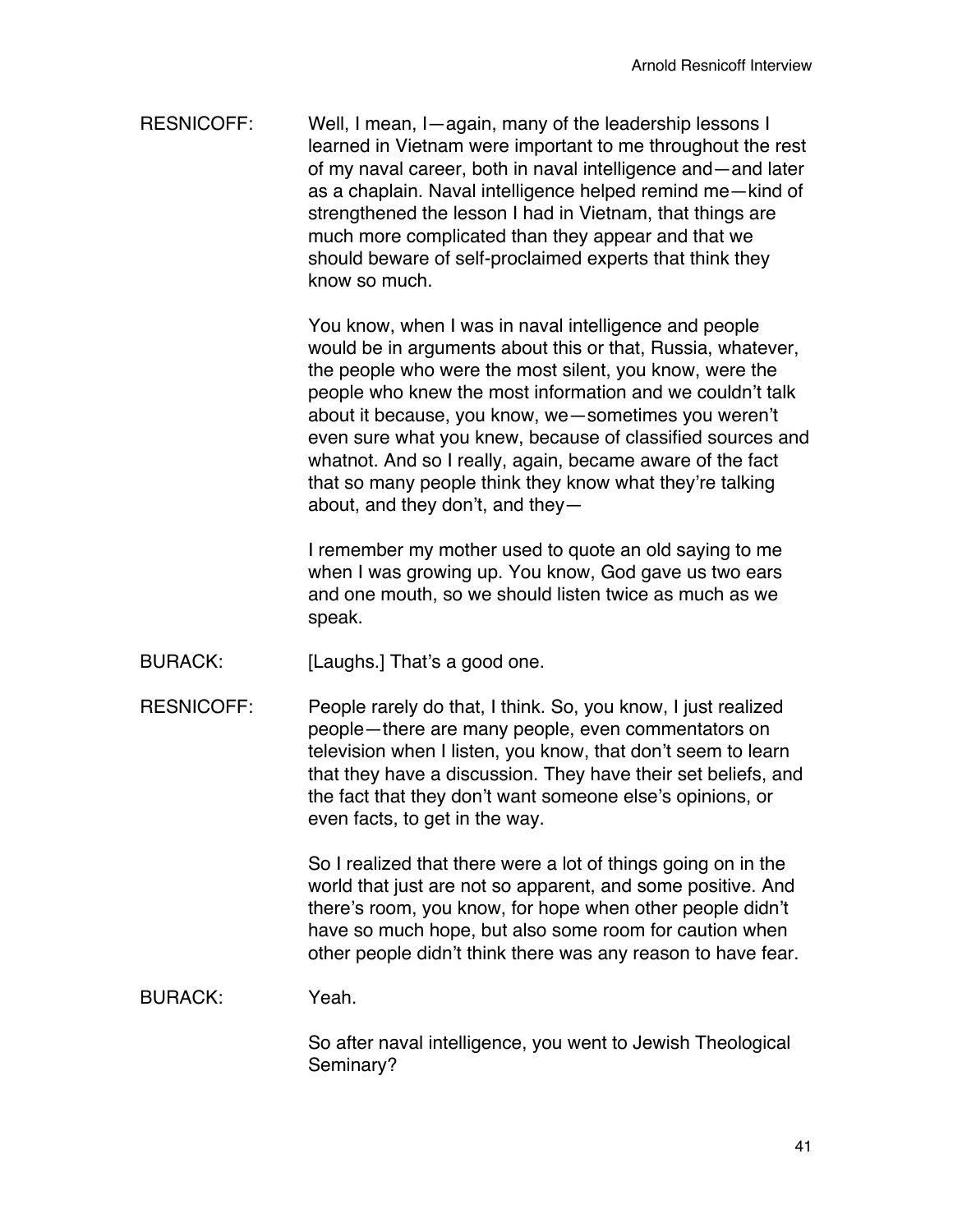RESNICOFF: Went to Jewish Theological Seminary.

BURACK: What year did you start?

RESNICOFF: So it must have been around '72.

BURACK: Mm-hm.

RESNICOFF: And—'69, seven zero—yeah. And I remember that Abraham Joshua Heschel was on my interview committee. Specifically, I learned later, he wanted to be because, along with [the Rev. Dr.] Martin Luther King Jr., he had been a big voice against Vietnam.

- BURACK: Mm-hm.
- RESNICOFF: But he had never really sat down with anyone, especially anyone Jewish, who had been in Vietnam, so he was on my interview committee, and afterwards we sat and talked and—you know, the time I was at seminary and I got to know him.

And, you know, the years at seminary were very important. I had a —six months of the time I was there I was in Israel. It was a program where you could go to Israel for a year, but halfway through seminary, I got married and my wife was one of the assistant attorneys general for New York, and she could only get a six-month leave of absence. So we got permission to just go for six months. And the time went pretty quickly.

And then afterwards—and while I was the seminary, I stayed in the Reserves and would go to different bases, doing a Passover Seder, doing a Chanukah service—you know, so I kept my hand in. And also chaplain school—you know, each of the services—Army, Navy and Air Force—has a different chaplain school, where you go with other—either ministers, priests, rabbis, imams who are on their way to becoming chaplains or, as in my case, a seminary student who was thinking of being a chaplain in the future. And so you got to meet other people and learn about each other's religions at the same time you were learning about the military and the role of a chaplain. And so that time went pretty quickly. And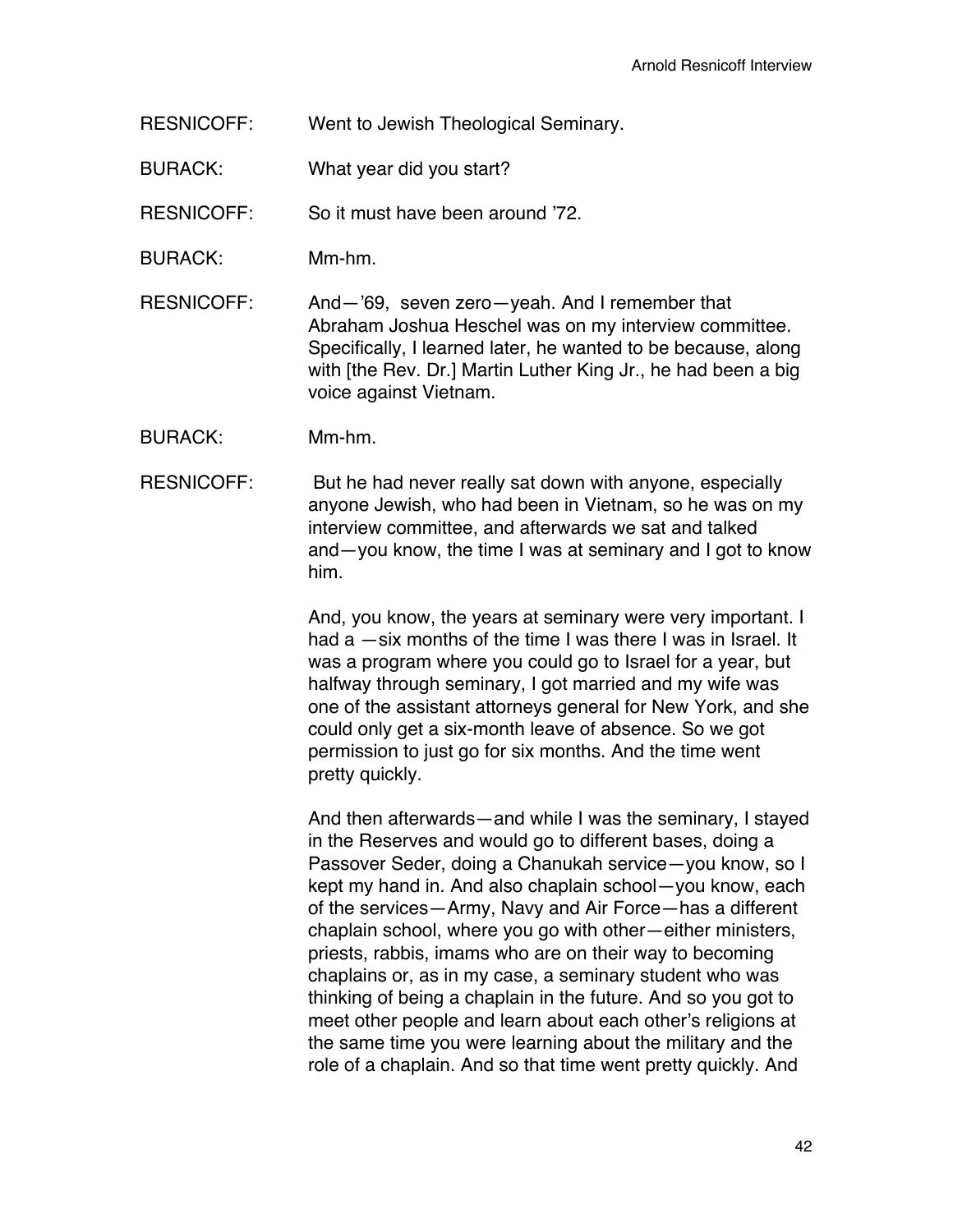then we went off to our first assignment, my first assignment as a chaplain, which was in Japan.

- BURACK: So just to clarify, you were simultaneously in chaplain school and in seminary?
- RESNICOFF: No, the chaplain school—
- BURACK: Oh.

 $RESNICOFF:$   $-$  is  $-$  you did in the summer, and I actually did half of it in one summer, half of it in another summer—

BURACK: Oh, it wasn't, like, a long program.

RESNICOFF: No. At that point, the Navy chaplain—I think today it's a little longer, but at that point, the Navy chaplain school was eight weeks, and you could do it four weeks in one summer and four weeks in another.

- BURACK: Okay. And when you were in seminary, were you the only one who had served in Vietnam, or were you the only one who had a military—like, desire for a military career—or not career, more military service?
- RESNICOFF: Yeah, I was the only one in seminary at that point who did not go straight from high school to college to seminary. You know, the draft was over people's heads, and that was a time where both JTS, Jewish Theological Seminary, and many of the other Christian seminaries, where people were pretty honest that they enrolled in seminary only to avoid serving in the military. So we had a lot of people there who were—really were not as convinced they should be rabbis, as convinced they shouldn't be in the military. And so it was pretty anti-military bent.

And yet I was able to convince a few of the other seminary students to go in the military as chaplains as well, so there were two or three others who ended up going in; one other who stayed in as a whole career and retired. The others, you know, just had different—one assignment or two assignments. But I was the first person many of them knew or had met, you know, who had really been in the military, certainly in Vietnam, so there were a lot of questions.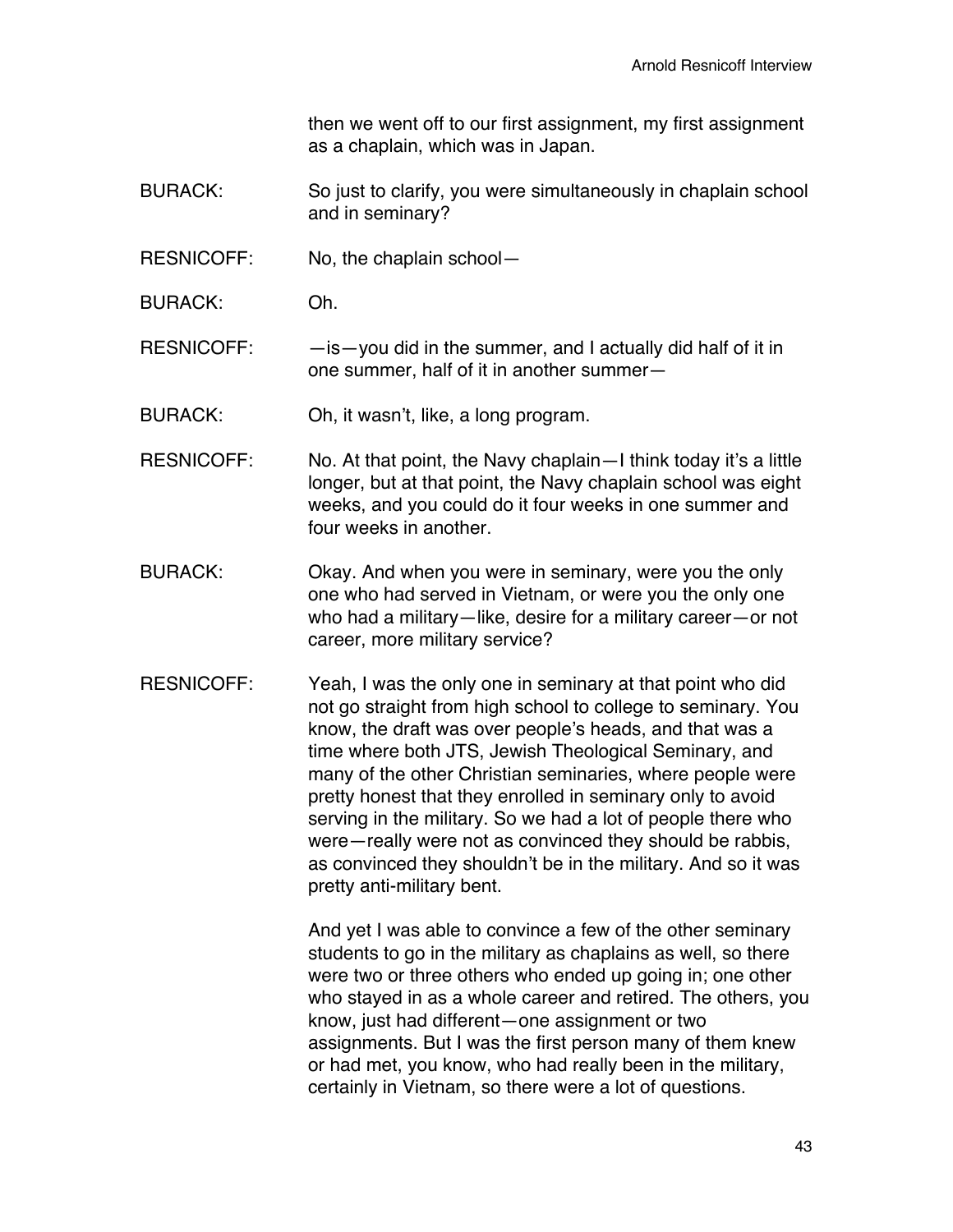BURACK: Did you feel like you had to constantly defend yourself?

RESNICOFF: No, not really. I explained myself, I would say.

BURACK: Mm-hm.

RESNICOFF: And I even ended up speaking across the street—at that point it was Union Theological Seminary; now I think it may have moved to another location, but it was a major Protestant seminary, and I spoke there. And at that point, there were a few questions where, you know, I felt the questions were attacks. But, you know, I could deal with them.

> And I remember one of the ques- —it was a very anti-military seminary. And I remember one of the questions was, "How could you, as a person of faith, you know, join the military?" And I said, "You're right. We should just take the animals, the people with no faith at all, and give them guns and have them defend our country." You know, again, it goes back to my feelings about ROTC, that we want people in the military who really would prefer not to be there but are there—they're not there for a career. They take it with a grain of salt. They do the best they can, and they inject some humanity and some leadership.

> And yeah, but I think it was more of a curiosity—although there was one of my fellow rabbinical students who admitted later on—even in an article—that he had been head of SDS [Students for a Democratic Society] at his university. He was violently, virulently anti-Vietnam, and he was prepared to hate me and was surprised that he liked me.

- BURACK: [Chuckles.]
- RESNICOFF: And we ended up being friends and, I'm sure, learning from each other.
- BURACK: Yeah. So when you left seminary, you went straight into a posting as a chaplain?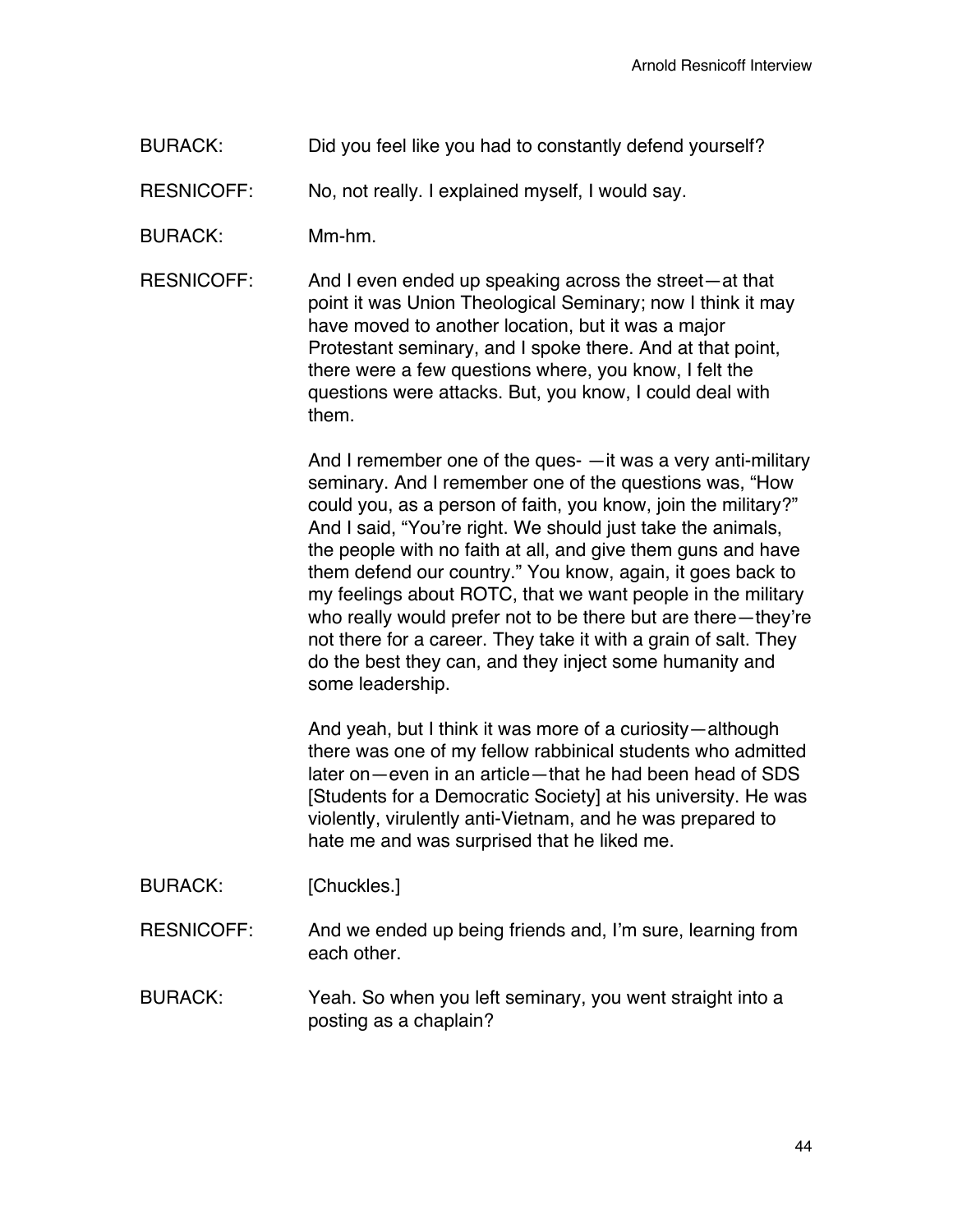- RESNICOFF: That's correct. Coast of Japan. I went with my wife. It was a three-year assignment, and after two years our daughter was born, and because—
- BURACK: Yeah.
- RESNICOFF: — our assignment there was so positive and we had good memories because of the birth of our daughter, we decided, well, let's do one more assignment, then one more assignment.
- BURACK: [Chuckles.]
- RESNICOFF: And that's actually the way I ended up doing 25 more years, 'cause I never really made the decision to make it a career. It was always a decision: Do I want one more assignment or not?
- BURACK: So when you were deciding whether you wanted another assignment, what would your other option have been? Like, work for a congregation, or—
- RESNICOFF: That—that always was an option. And, as a matter of fact, along the line, the different places we were assigned, I was approached, you know, by some congregations who were, you know, in the process of looking for rabbis, and—I mean, it always was a question—also, there could have been—at one point JTS was interested in having me come to them. There were organizations. There was a big Jewish organization—and there were always other options. But I felt I was doing something important. I felt I was doing something for a segment of the Jewish community that was often forgotten, the Jews in the military. Plus I felt I was doing something important for interfaith relations,—
- BURACK: Mm-hm.
- RESNICOFF: - because, you know, as a chaplain, when I helped othernot just the sailors and the officers but when I helped other chaplains, you know, we were building bridges of understanding and relationships that I thought were important for our country.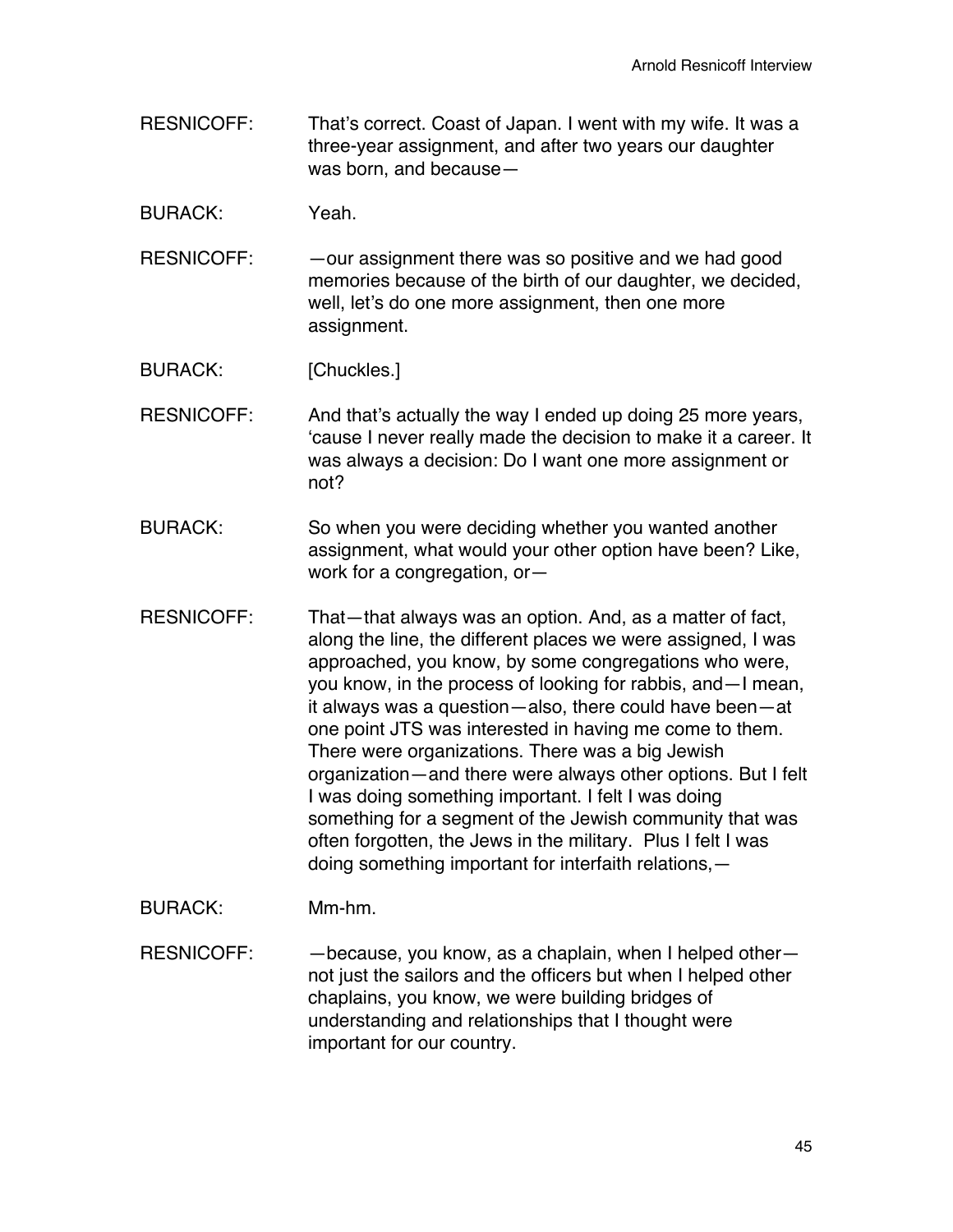BURACK: So as a chaplain in Japan, what was your—what was your main, like, day-to-day sort of activity, or did it, was it  $-$ 

RESNICOFF: Well, in Japan—

BURACK: — — not constant?

- RESNICOFF: —I was the only—yeah, I was the only Jewish chaplain in all of mainland Japan. There was another one on Okinawa [Islands], but in all of mainland Japan, so in addition to my role as a chaplain on the base, which meant counseling people of all religions but also leading Jewish services and dealing with, you know, different issues, I would circuit ride. Just like the Episcopal priests circuit rode within the Mekong Delta,—
- BURACK: Mm-hm.
- RESNICOFF: —I would circuit ride and visit the Army, Air Force, [U.S.] Marine Corps, [U.S.] Coast Guard bases all over Japan. So I spent a lot of time on the trains or in helicopters, being brought around to all the different bases. I would try to visit most of the other bases, you know, at least once a month, just for a visit, and then maybe once every three months for a weekend, which would include Shabbat and the Jewish Sabbath, and lead services.

And, of course, there I was the one, you know, who was trying to help the Jewish lay leaders at all the other bases, because where there was no chaplain, where there was no Jewish chaplain, the senior chaplain of all those bases would be appointing a Jewish lay leader, just like he or she was appointing other lay leaders. And that would be my point of contact also during the times when I wasn't there.

So it was very interesting. I got to know a little bit about the different services, the differences between the services, and really learned a lot.

BURACK: Do you see the role of the chaplain as more emphasized on, like, kind of visiting and reaching out to members of the faith or more on the interfaith side?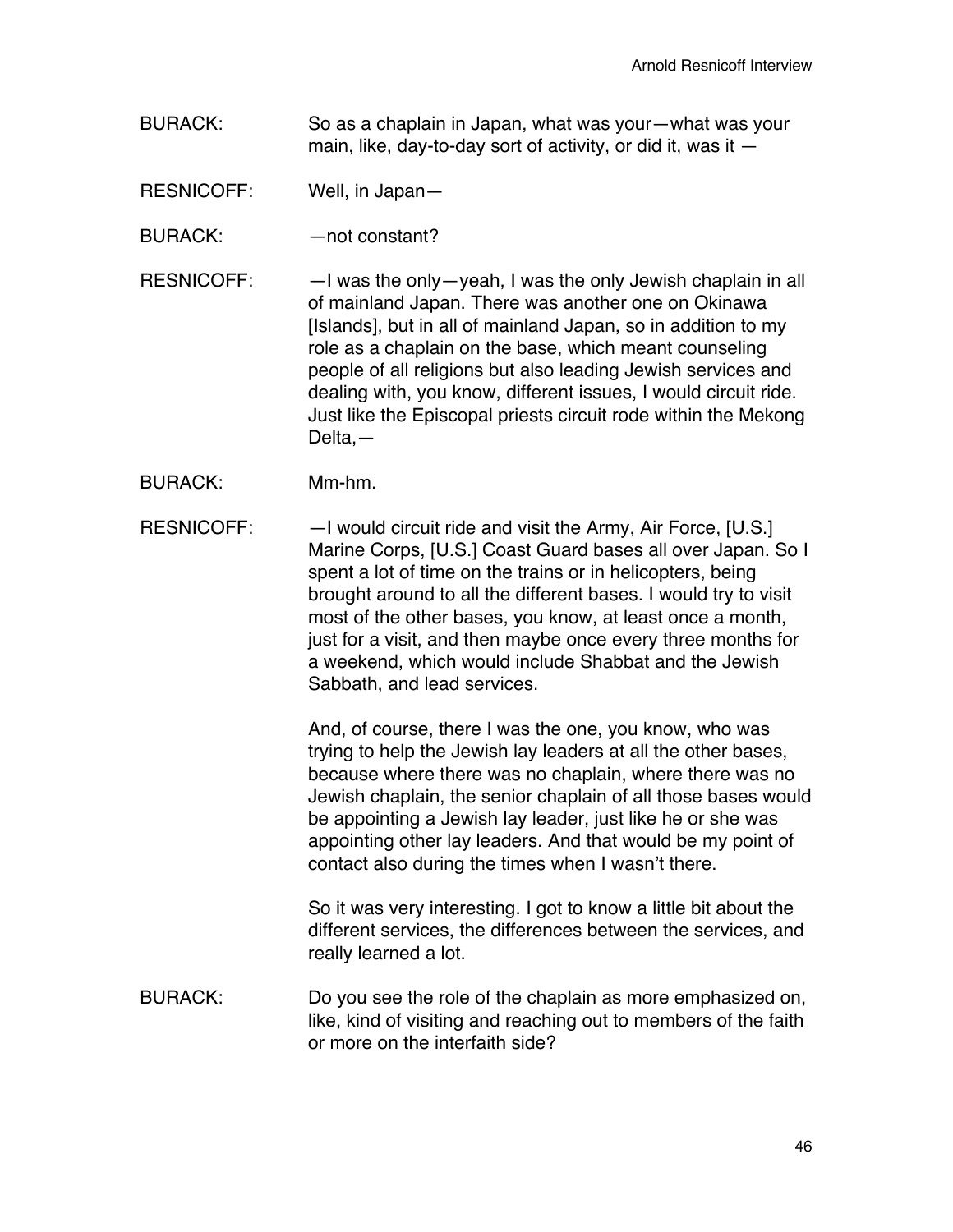- RESNICOFF: I think as a junior chaplain, it's more working within your own faith, and then, as you get more and more senior so you have chaplains working for you, you see the bigger and bigger picture,—
- BURACK: Mm-hm.
- RESNICOFF: —and you're working more and more so that the senior chaplains would have to make sure, you know, that even in a place like Afghanistan or Iraq, that you, you know, had visiting rabbis for the High Holy Days, that you had visiting, you know, additional Catholic priests, you know, at certain times when you needed them. You had visiting Mormon chaplains to meet with the Mormon military personnel.

So-so—as—you know, as—and, of course, my last assignment in the military, when I was the chaplain for the European command, which was over, at that point, 93 countries—the American forces in all of Europe and most of Africa, 13 million square miles, so I was the senior chaplain, which meant that all of the Army, Navy, Air Force chaplains of all religions in all that area ultimately would come under me for supervision.

And, you know, I would visit all these different bases, all these different places and see, you know, how we could coordinate, how we could share assets, how we could reach out and help the chaplains, who then would help the people.

- BURACK: So that posting—was that right after Japan? That seems like a big jump. Or I guess a logical one.
- RESNICOFF: No. No, that was 25 years later.
- BURACK: Oh, never mind.
- RESNICOFF: My first assignment was Japan, yeah, and that was my last assignment,—

BURACK: Okay.

RESNICOFF: —'97 to 2000, before I retired.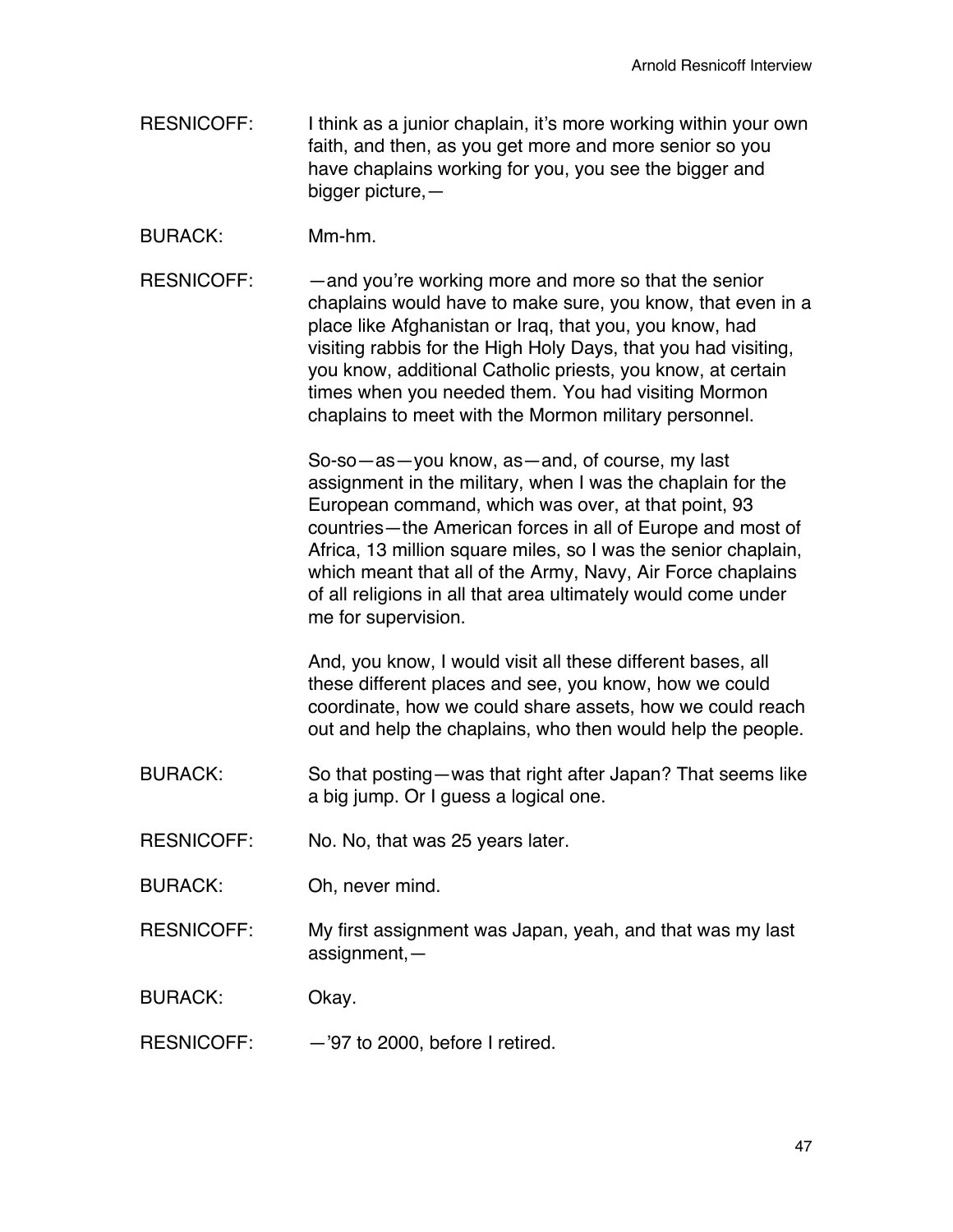- BURACK: So after Japan, where—did you come back to the States, or what was next for you?
- RESNICOFF: Yeah, after Japan, we went to [Naval Station Norfolk in] Norfolk, Virginia, which is the biggest Navy base in the world, and there I was the Jewish chaplain for the Navy base, but also it's the home port for the  $[U.S.]$  6<sup>th</sup> Fleet. Actually, not the  $6<sup>th</sup>$  Fleet. The  $6<sup>th</sup>$  Fleet was the Mediterranean, when I was the chaplain there. Now I forget exactly which fleet is in Norfolk, but I worked with the different ships, you know, who would, which would come into the port and which would go out as well.
- BURACK: What was the biggest difference between working there and working in Japan? Besides the obvious.

RESNICOFF: By the way, is it possible to take a short break—

- BURACK: Oh, yeah, of course.
- RESNICOFF: and continue?

[Recording interruption.]

BURACK: Hello. This is Emily Burack. I am in Rauner Special Collections Library in Hanover, New Hampshire, on Friday, February 12<sup>th</sup>, 2016. It is 9:15 in the morning, and I am speaking with Rabbi Arnold Resnicoff, who is in Washington, D.C. right now.

Good morning.

RESNICOFF: Good morning.

BURACK: So let's pick off where we left off two days ago. We were just discussing your move from Japan, I think. Yes.

RESNICOFF: Yes.

- BURACK: Yes, you had just left Japan and went to Norfolk.
- RESNICOFF: Correct.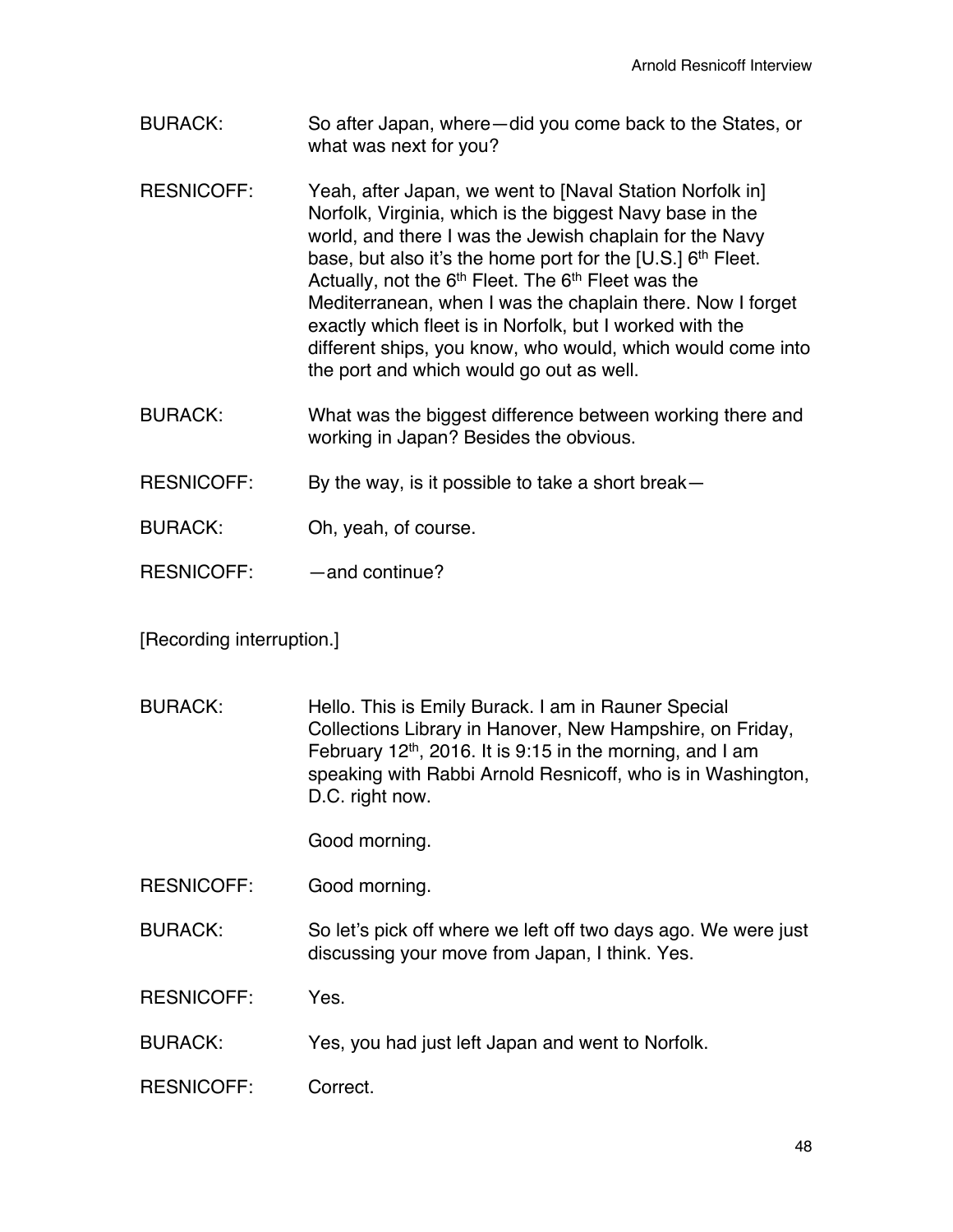- BURACK: Can you tell me a little about how that move was and how it was different being in Norfolk than being in Japan?
- RESNICOFF: Well, in Norfolk there's actually a separate Jewish chapel, one of the few separate Jewish chapels in the Navy and possibly the oldest, and so my job in Norfolk was the closest to being a synagogue rabbi of any job I ever had in the military. I had services Friday nights and Saturday mornings. I had Hebrew school class for the children of the military people. I had, you know, all kinds of other classes and lectures.

And in addition to that, you know, I did all the things any chaplain does: counsel people of any religion, involved in a lot of programs to help the military. We had anti-suicide programs back then. They have gotten stronger over the years, but we had a good one there.

So, you know—and we also had interfaith programs, where chaplains would be on a panel and try to talk about faith from different points of view. But, you know, it was a large Jewish community in the military because—I think I mentioned last time, it's the largest Navy base in the world, which actually includes a lot of different little Navy stations around the area.

So it was a change from Japan, where I would go to—you know, where I was covering the whole country, and I would go to many, many Army, Navy, Air Force, Marine Corps, Coast Guard bases, and each one would just have a small group of Jewish personnel, and I would work through lay leaders to develop programs kind of remotely and then beef them up when I had a visit, but do it long distance.

- BURACK: Did you prefer the more stable nature of the congregation sort of vibe in Norfolk?
- RESNICOFF: No. I think I—each assignment that I've had in my career has been different, and each one has had different rewards, and I think that the fact that every two or three years I could change, try something new, is what I—I enjoyed.
- BURACK: All right. So after you were in Norfolk, where, what was your next assignment?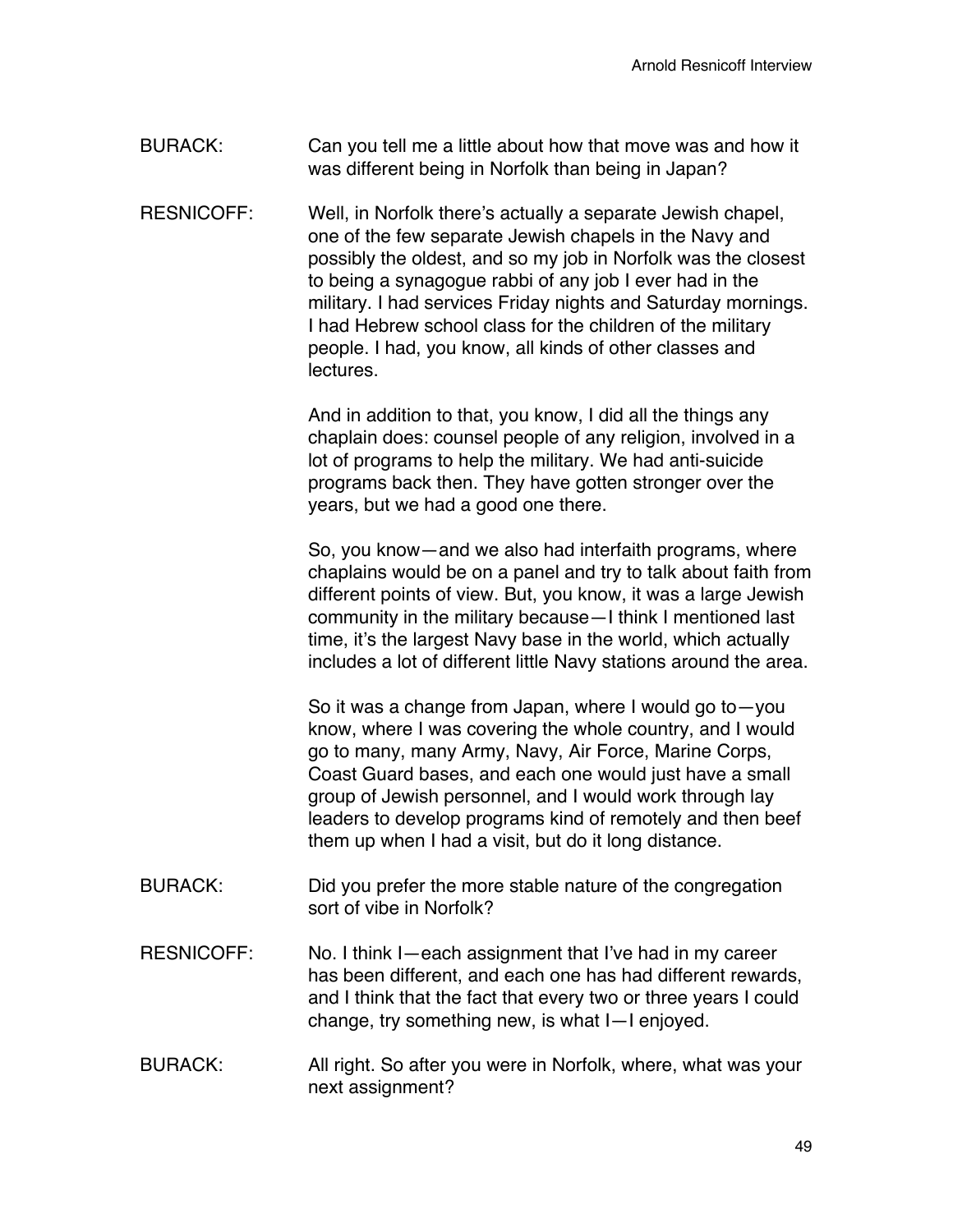RESNICOFF: So then I went to—if I'm remembering correctly, that's when I went to the  $6<sup>th</sup>$  Fleet. The  $6<sup>th</sup>$  Fleet — a lot of civilians picture a fleet as, you know, a set number of ships. The 6<sup>th</sup> Fleet is actually made up of all ships that are in the Mediterranean at a given time, so ships go in and out of the  $6<sup>th</sup>$  Fleet as they go through the Straits [sic] of Gibraltar. And there's one commander of the 6<sup>th</sup> Fleet, a three-star admiral, and he has his own ship, a flagship of the  $6<sup>th</sup>$  Fleet, and a staff on that ship.

> So actually, when I went in, they tried something new. They had a rabbi, priest and a minister on the staff of the 6<sup>th</sup> Fleet commander, so I was the first rabbi. And our job would be to cover all of the ships, you know, that were in the Mediterranean at a given time. I would go ship to ship to ship. Plus the Marines, who were in Beirut [Lebanon], came onto us because Navy chaplains cover—in addition to the Navy, we cover the Marines and the Coast Guard.

- BURACK: When you were going from ship to ship or in your other stations as well, did you seek out people to talk to, or when they knew there was a chaplain on board did they come to you?
- RESNICOFF: Both. I think that a chaplain's work is just as important talking to people while you're eating, talking to people as you're walking around the ship and visiting different work spaces, meeting people. I think for a person to make a decision to make an appointment and come to a chaplain, you know, it's a big thing, and there's usually an issue, but the one advantage a chaplain has, where clergy in the civilian world don't, is that, you know, we're just always around while they're working, while they're eating, while they're playing, and we develop relationships so that people can ask questions off the cuff without setting up some formal meeting.

#### BURACK: I see.

So when were you—when did you start your assignment on the 6<sup>th</sup> Fleet?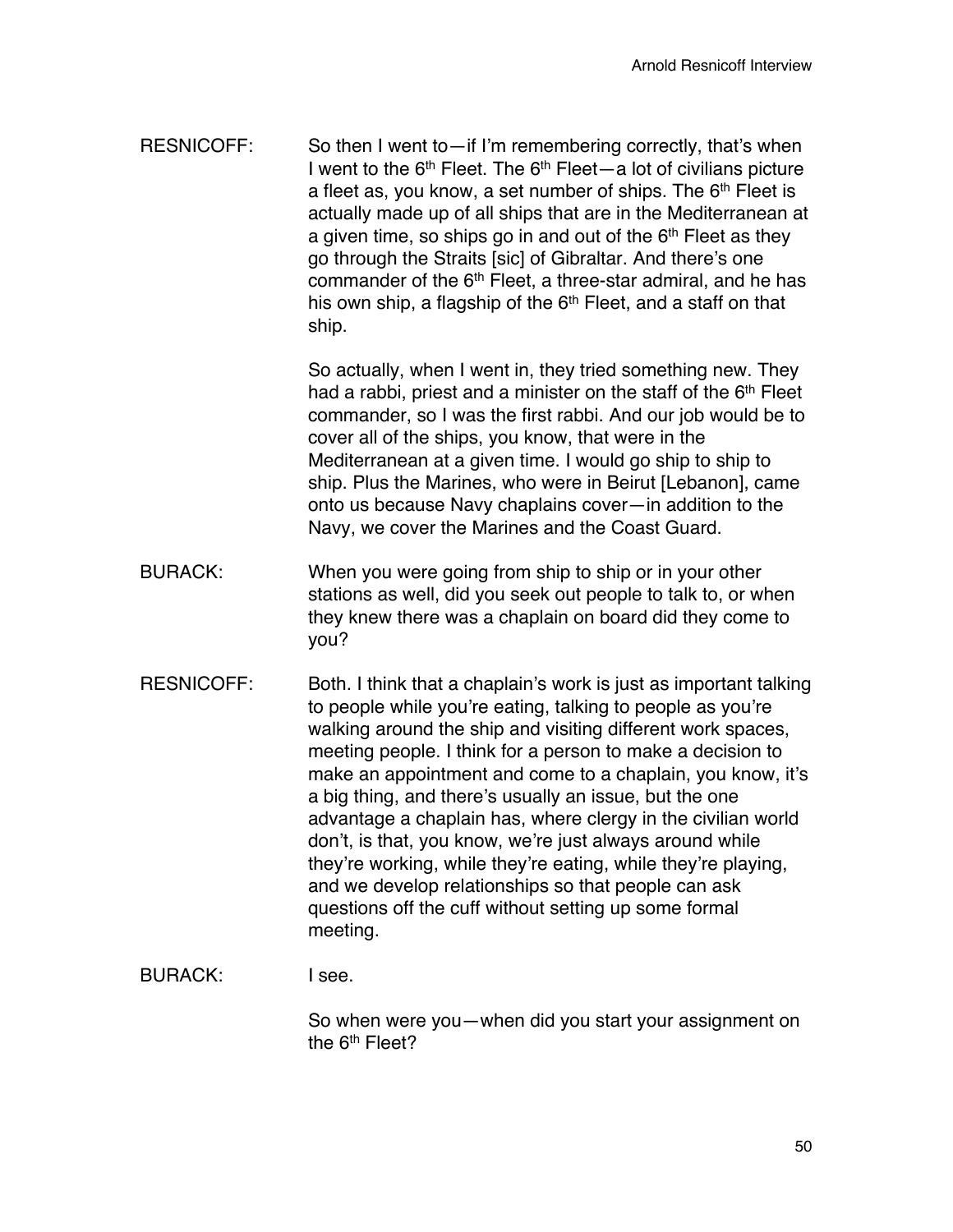- RESNICOFF: Eighty-two to '84. I forget exactly the month, but the  $6<sup>th</sup>$ Fleet—that was the time of—it was probably the summer of '82 to the summer of '84, but, you know, it was during that time that we had the truck bomb attack in Beirut October 23<sup>rd</sup>, 1983, and I was there for that.
- BURACK: Would you tell me, what was it, what was it like being there in Beirut—
- RESNICOFF: Well, yeah I had.

BURACK: — — during—when that happened and the aftermath?

RESNICOFF: Right. I-I had been going to Beirut frequently, just like I would go ship to ship and then Beirut, ship to ship and then Beirut. The Marines in Beirut were generally there six months at a time. Back then they were called a MAU [pronounced to rhyme with cow], a Marine Amphibious Unit; now I think it's a MEU [pronounced mew], M-E-U, Marine Expeditionary Unit. And they would generally have a Catholic chaplain and Protestant chaplain with them, and then I would go, you know, as the  $6<sup>th</sup>$  Fleet chaplain.

> And, I would go on a regular basis, even when there was no special reason, although I would go to lead—I remember I was there for Rosh Hashanah one time. And, actually, shelling started right after we started our services, and ended up in a foxhole. I was there for—

BURACK: Wow.

RESNICOFF: —Chanukah. I remember I took a piece of wood, and I took empty shells and nailed them in and made a menorah, Chanukkiah [pronounced chah (with a guttural "ch")-nu-key-AH] out of the shells, and I always link that to the image of beating your swords into plowshares.

BURACK: Mm-hm.

RESNICOFF: So I was, you know, using shells, instruments of violence and death, to represent the flame of hope and faith.

> But the way I ended up in Beirut for the explosion was that there was an individual, Allen [H.] Soifert, a Marine from New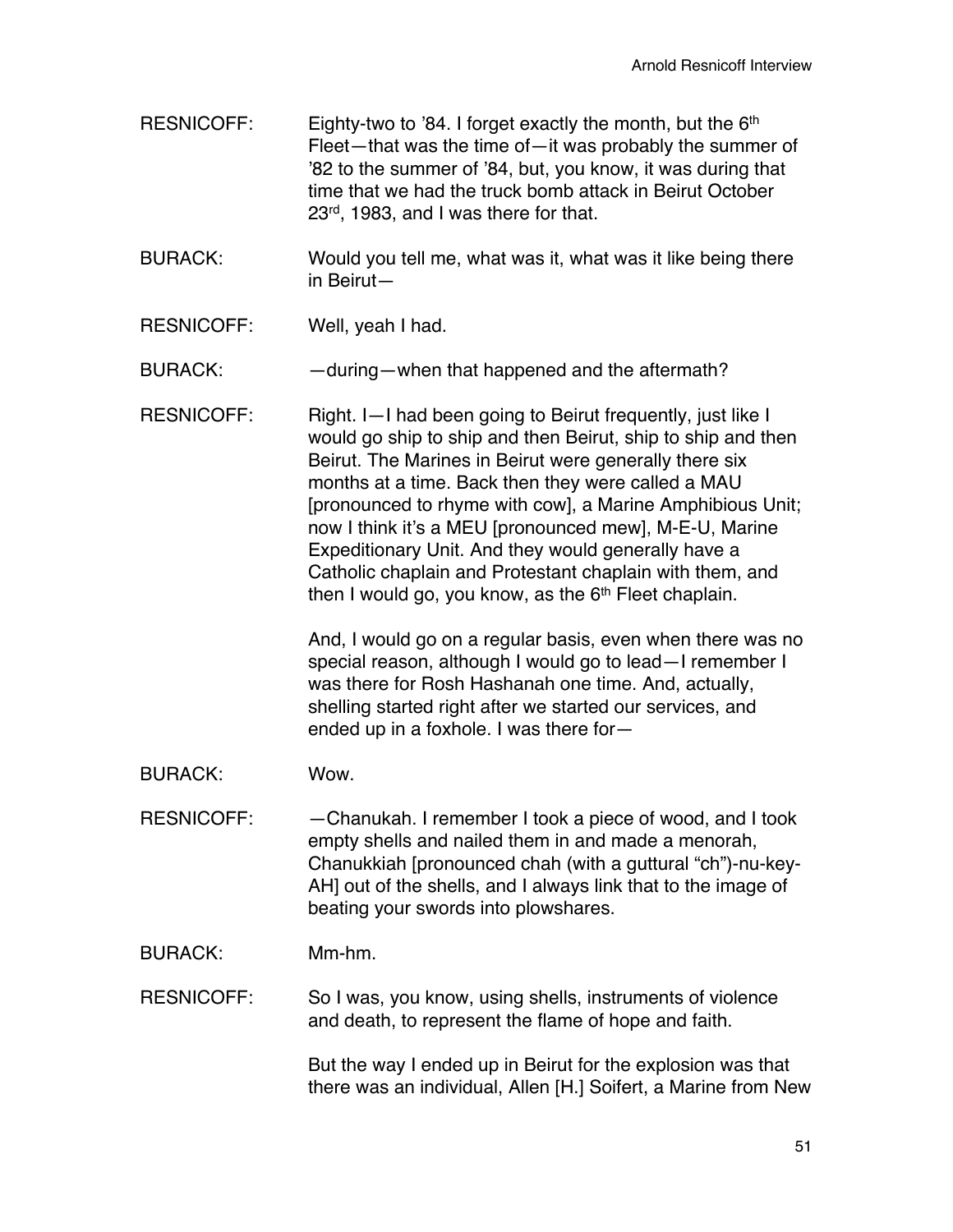Hampshire, who was killed, and he was about—we had about 1,300 Marines in Beirut as part of the multinational force, and Allen Soifert was just the fifth American to die, and he died from sniper fire. And so the Marines—you know, there were hardly any Jewish Marines in this whole group, but they thought that out of respect to Allen, to their comrade, that it would be good to have a Jewish chaplain lead a service.

So I traveled to Beirut, and I remember I had to go from you know, I was in Gaeta [Italy], the home port of the 6<sup>th</sup> Fleet, and we had to go to Naples to get a plane to Sicily, and from Sicily a plane to Cyprus, and Cyprus a helicopter into Beirut, so it took a few days, and by the time I got there—it was a Friday, and they had already flown Allen's body home to New Hampshire. The military and the governor of New Hampshire cooperated to get—as you know, according to Jewish law, you try your best to have the body buried within 24 hours. So, you know, it was just a memorials service that I was going to do in Beirut.

So I got there, and I did it on a Friday, and there was no way I could get back in time to Italy before Shabbat, the Sabbath, and I don't travel from Friday night to Saturday night, the Jewish Sabbath. So I stayed, and the plan was that I would go back on Sunday. And Sunday at 6:30 in the morning, Beirut time, was the attack.

And I remember that I happened to be in the bathroom, brushing my teeth, and most of the other Marines—it was a lazy Sunday morning, and it was near the end of their sixmonth assignment, so they were just, you know, calm, and most of them were young teenagers, and that's when the explosion happened.

There were two buildings where the Marines stayed, and I would alternate in one or the other every time I visited, and one had the Catholic chaplain and one had the Protestant chaplain, and I actually was supposed to be in the building that was hit, where the Protestant chaplain was, but the Catholic chaplain had asked me to stay with him. There was an issue he wanted to talk to me about.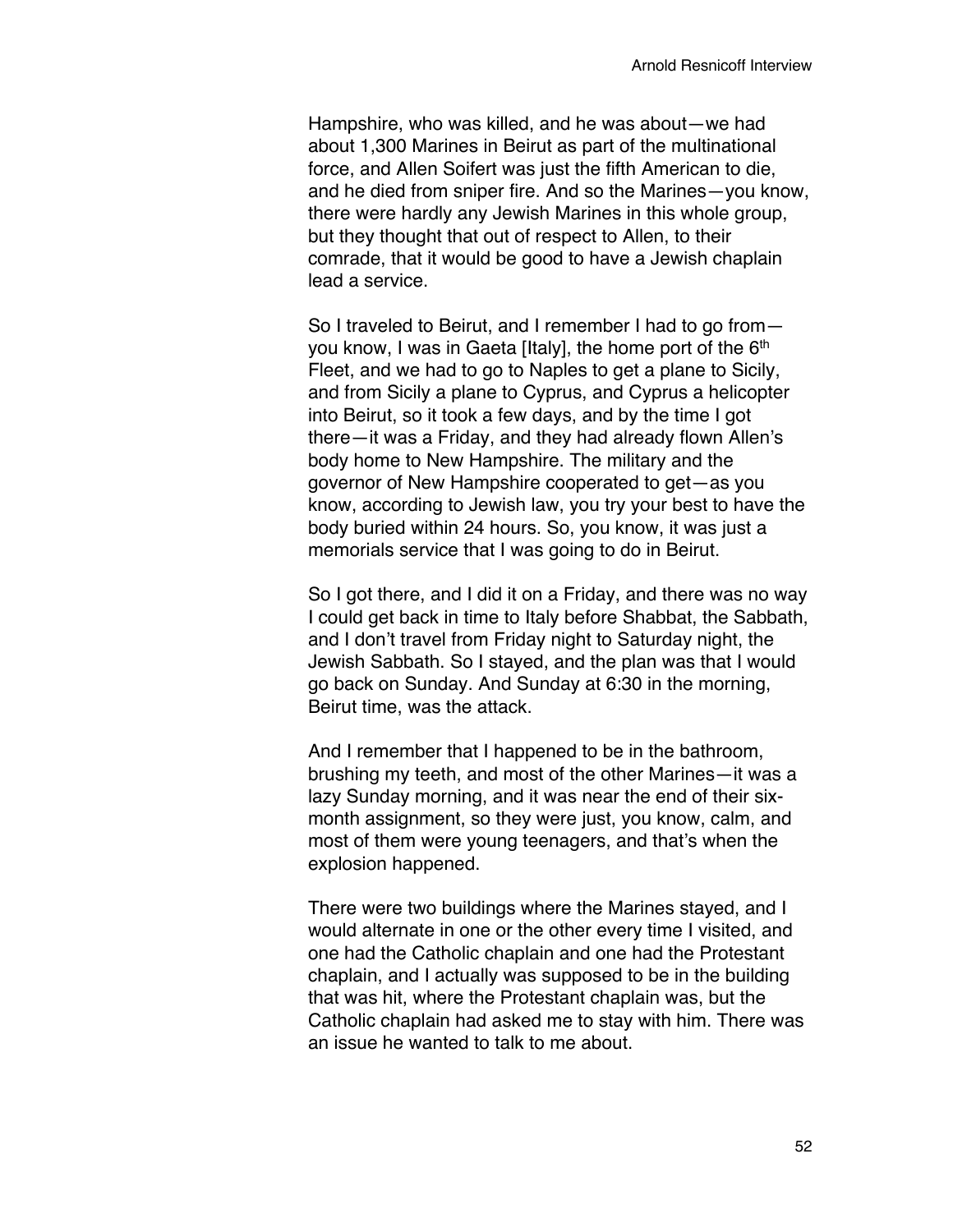And while I was brushing my teeth, you know, the building shook. I mean, the doors came off the hinges. The furniture fell. And I remember throwing myself to the floor, and for a few seconds afterwards, you know, we really were kind of slapping each other on the back and being happy that no one was hurt, because we thought we had been hit by a rocket or a mortar.

BURACK: Mm-hm.

RESNICOFF: And it wasn't until only seconds later, when we heard the screams outside, that we realized the other building had been hit and we had just experienced the shock blast. After the explosion, an FBI team came over, and they said it was one of the largest non-nuclear explosions ever recorded. It was—you know, if you remember the newsreels, there was a four-stor- —the other building was a four-story building that just was reduced to rubble.

BURACK: Mm-hm.

RESNICOFF: And the Protestant chaplain had been in the other building and was one of the few to survive, although he was buried for a number of hours, until we dug him out. And a lot of things that happened—it was four days of digging, still trying to find people that might be alive. And then, of course, digging for the body parts so they could be collected and put in body bags and flown home.

> And four days after the attack, George H. W. Bush, who was vice president at that point, came as part of a White House team, leading the White House team. And along with him, the admiral of the  $6<sup>th</sup>$  Fleet, my boss, came, [Paul] P. X. Kelley, who was the commandant of the Marine Corps, came.

> And during that visit, Vice President Bush invited me to write a report of what had happened and send it to the president, Ronald [W.] Reagan. And that report ended up being President Reagan's keynote speech to Jerry [L.] Falwell [Sr.'s] convention of 20,000 Baptists in Washington, D.C.

BURACK: Wow. And there's the famous image that came out of that of you with the camouflage kippah [pronounced KEY-paw].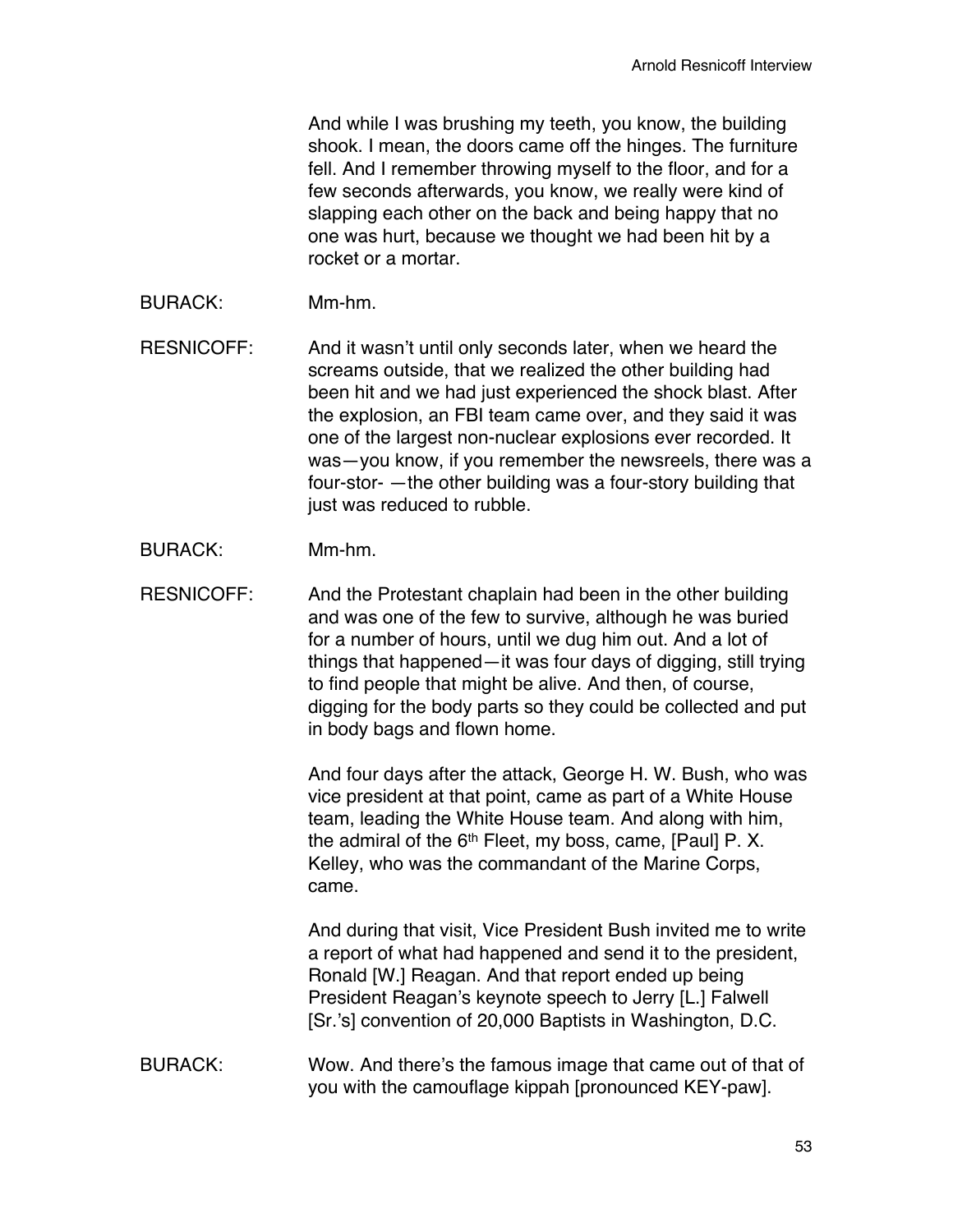- RESNICOFF: Right. What happened was at that point, it wasn't exactly legal to wear a kippah with a uniform, but it was case by case. It was very hard to get permission. And but as a chaplain, I had no trouble.
- BURACK: Mm-hm.

RESNICOFF: The question was for a non-chaplain. And when the explosion happened, you know, we were literally—until the until help came, we were literally tearing our clothes apart to try to wipe blood or mud or dirt, you know, off of people. And when I was brushing my teeth, I had a t-shirt on and trousers, and when we ran out to try to help people—and I remember the Catholic chaplain just said, "Follow me." You know, I followed him, and we started doing everything we could for the wounded until, you know, help arrived. You know, eventually helicopters would come.

> And I don't know how long it took for—one of the things that happened is that, you know, most of the people who died there were 241 who died—most of the people who died were Marines, but also there was a handful of people from other services, and the Navy corpsmen—you know, like physician's assistants—many of them—I think most of them were among the casualties.

> And so the Navy people who actually would have been the ones administering—administering help, you know, were dead. So they started flying, you know, doctors and—and corpsmen in from the different ships around, because we did have a number of Navy ships off the coast, and helicopters to try to take the wounded back either to the ship—because some of the ships had pretty good hospitals on board—or to Cyprus—you know, wherever they could take them to get help.

> But it was—it was—at one point, after I had torn my t-shirt apart, I used my kippah to just wipe some blood or dirt. It just got dirty and I kind of threw it away and kept working, and it was Catholic chaplain who had been a friend of mine for many, many years, Father George [W.] Pucciarelli, who had never seen me without my head covered, who actually tore a piece of his uniform off, camouflage uniform, and gave it to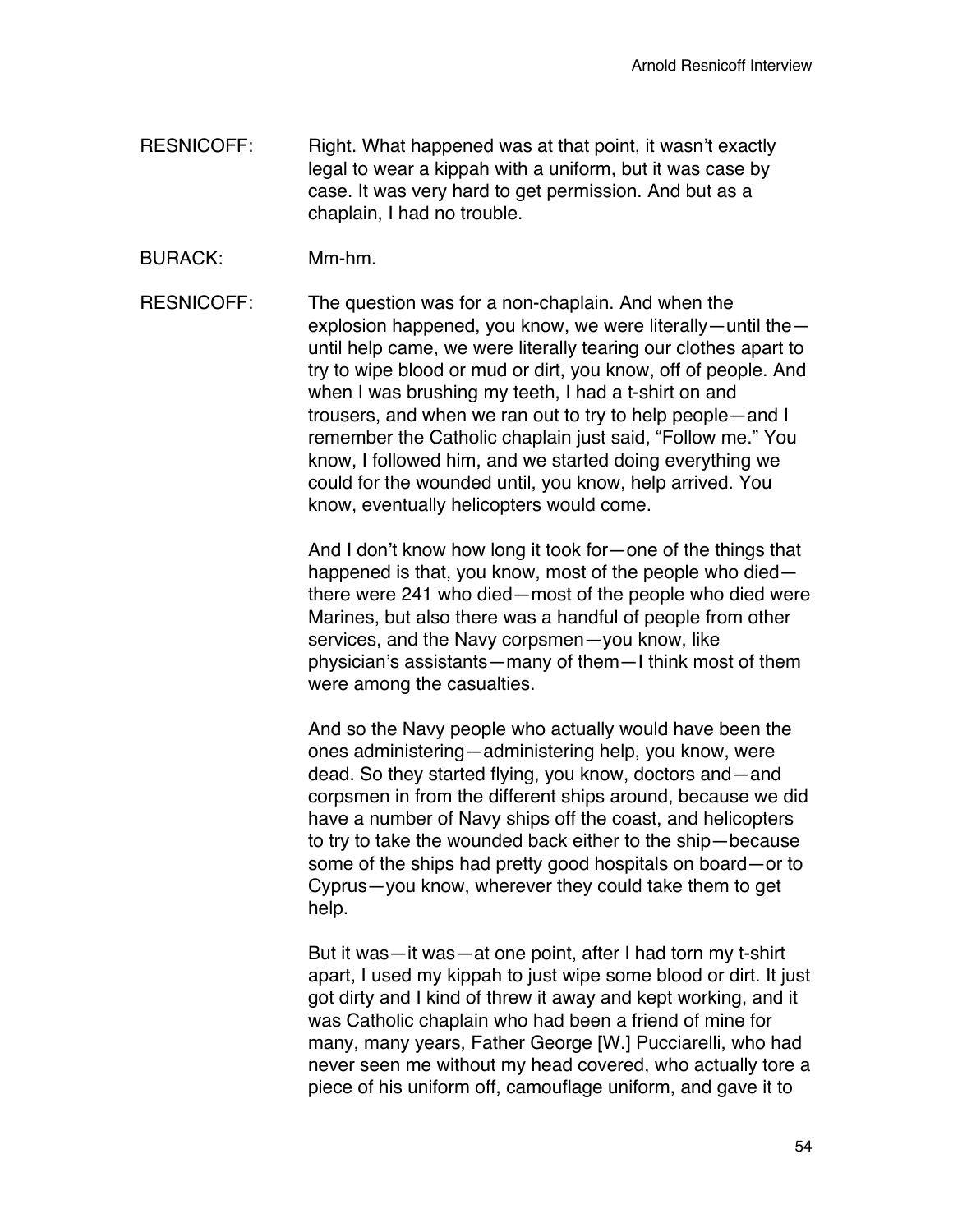me, and he said—he—he had a purple stole that he quickly threw around his neck, over his uniform, and he said that he wanted—you know, and I remember how he said it. He said, "In this country, where every religion is fighting with every other religion," he wanted the Marines to remember not only, you know, the chaplains helped everyone, regardless of religion, but the Christian chaplain and the Jewish chaplain side by side did that.

- BURACK: Mm-hm.
- RESNICOFF: And so that story—it was, you know, told by President Reagan when he read my report, and he told it to other groups, I have a news article where a group of Chabad rabbis visited the White House, and the president told that story, you know, to them. And based on that story, which was read into the Congressional Record for the Senate and House, the bill to allow military personnel to wear kippahs with uniforms, which had failed to pass for two years, passed that year. And the people working on the bill told me that that story was what made the difference.
- BURACK: Yeah. And that wasn't your first foray into working in politics. You had earlier worked on the Vietnam Veterans Memorial, right? Before that or after that?
- RESNICOFF: No, that's right, because that was '83. The explosion was '83, and the dedication of the Vietnam Veterans Memorial was November '82, Veterans Day '82. And what had happened—you know, the Vietnam memorial was not my idea; that was the idea of an Army—an ex-Army corporal, Jan [C.] Scruggs, a wonderful man who just had this vision that—you know, Vietnam veterans were being mistreated. He had that understand, and he had a vision of a memorial that would change that.

And so he got a group together, and he asked me to join the group because I was unusual in that I had been in Vietnam before I was a chaplain. I had been in, you know, the rivers as a regular Navy officer.

BURACK: Mm-hm.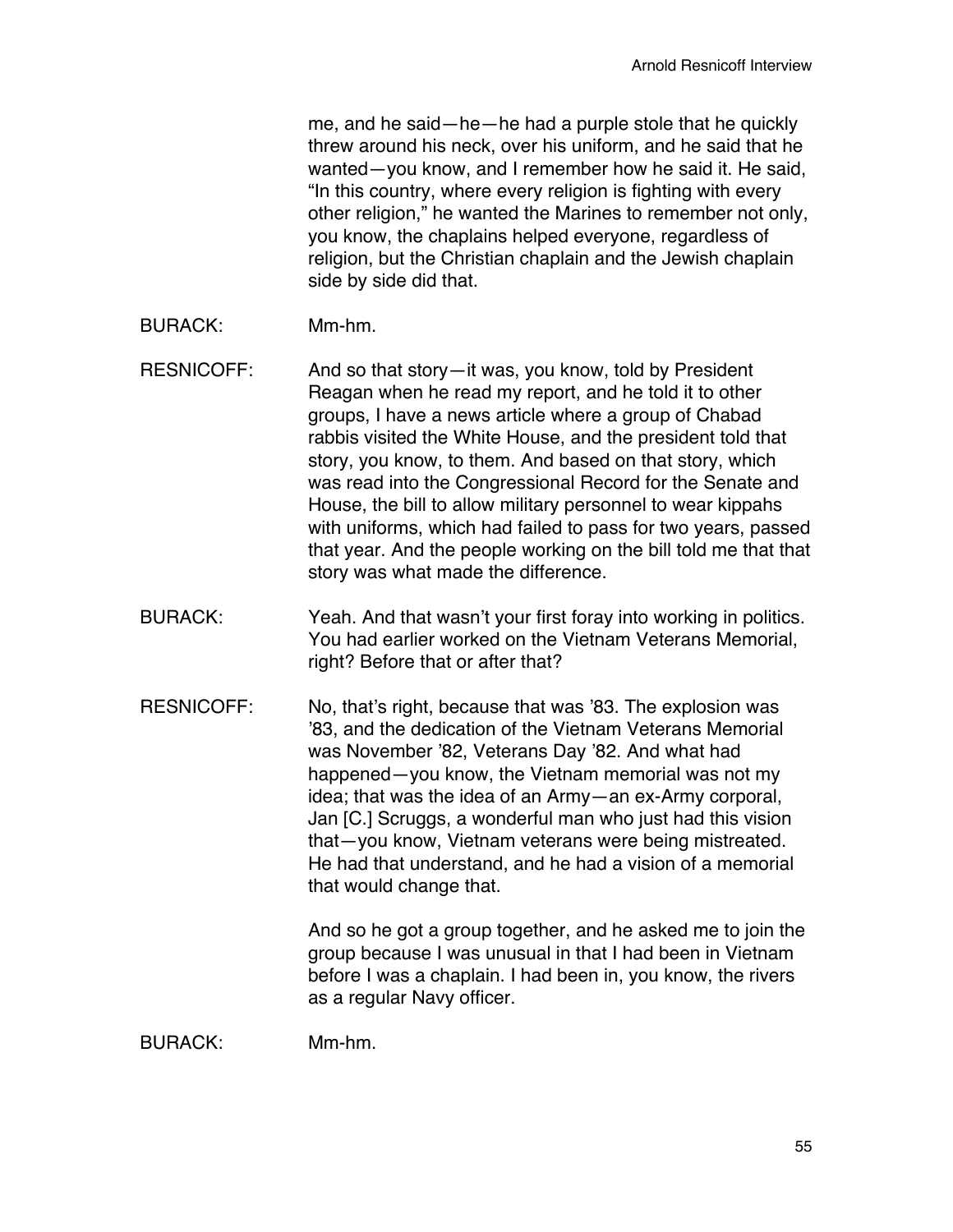RESNICOFF:  $-$  but then, by that time had become a chaplain, so I was first brought in to give the prayer at the groundbreaking. And it was interesting: The groundbreaking—you know, just about fifty or a hundred people showed up, and then at the actual dedication we had something like 100,000 people show up. And a lot of people who loved the Vietnam Veterans Memorial—as a matter of fact, once I wrote an oped likening it to the Kotel, the Western Wall in Israel, saying it's sacred ground, a holy space where people really do treat it as something sacred, and watching you see them coming, they leave notes. They leave gifts. They make rubbings, you know, of the names. They hold a baby up to kiss a name. And by this time you don't even know the relationship. You know, originally I'm sure it was children, and now maybe it's grandchildren or great-grandchildren.

> But, you know, that memorial—it was—was really an example of the power that an image can have in terms of changing the vision of a nation, because before that memorial, people who were against the war took out their feelings on the war fighters, and these were, for the most part, young kids who were drafted, went over, just tried to do a good job, and they didn't go over to get rich. They didn't go over to rape and pillar [sic] and plunder. They went over. They were scared. They had a terrible year, and then they came back, you know, and there was no welcome parade. And, you know, many of them have never gotten over that experience. It was, like, a one-two punch of serving in the military and then coming back and being mistreated because of it. And so we have a high degree of homelessness and PTSD [post-traumatic stress disorder].

> And so this memorial, which I should mention, was not the Vietnam War Memorial. Every other war memorial, memorial to a war had been called the war memorial: Civil War Memorial, whatever you want to say. This was the Vietnam *Veterans* Memorial, and it—it—people didn't want it to be built. Again, today it's very popular, but people didn't want it to be built because the people on the right said it should be built only if it glorified the war, as every other war memorial had done.

> And the people on the left said it should only be built if it admitted the war was a mistake and glorified the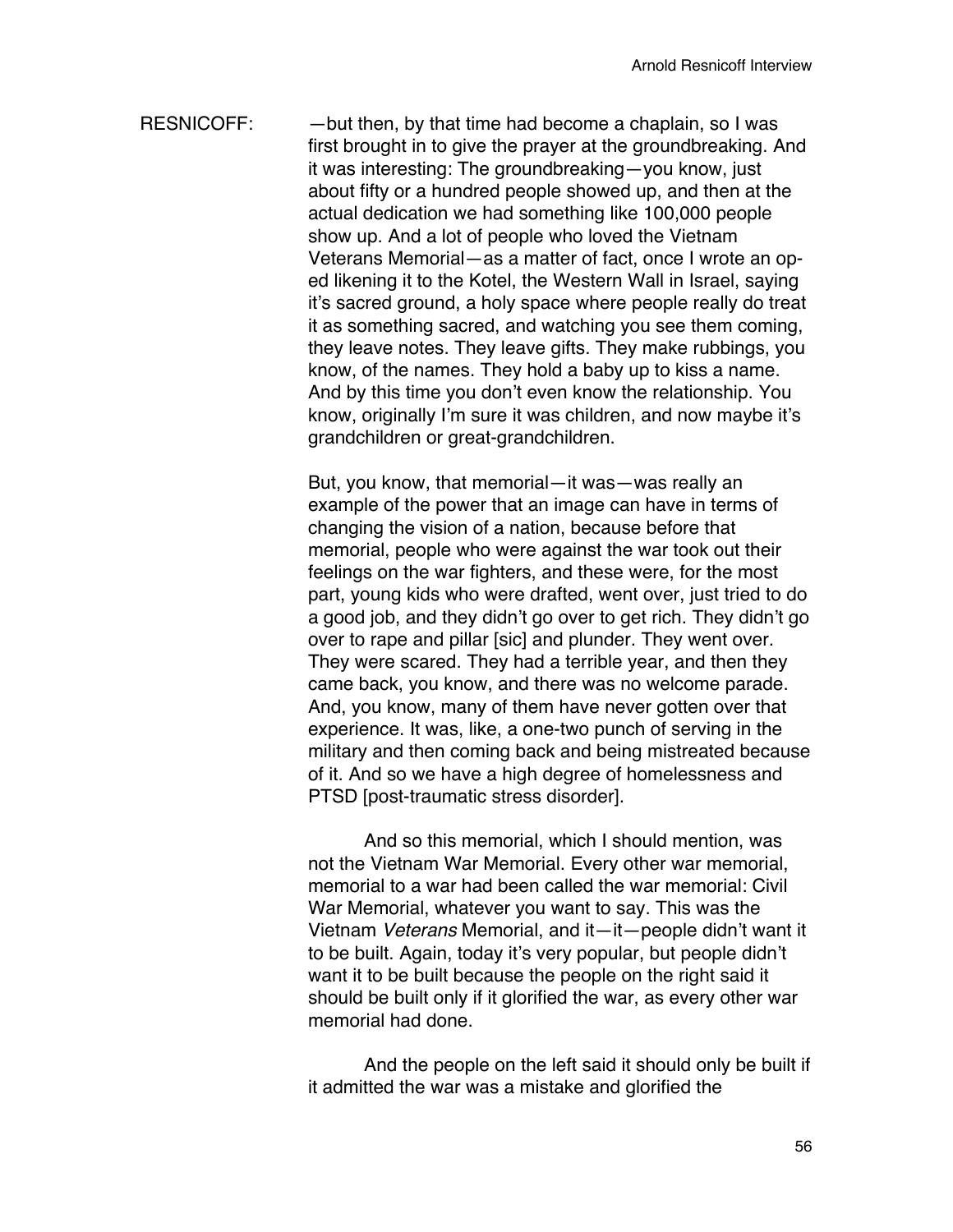protesters. And to build a memorial that didn't take sides, that made no statement about the war—the slogan of Jan Scruggs and the group that, you know, pushed for this memorial was "to heal a nation." It was supposed to be a memorial that, as I say, made no statement about the war but instead said whatever your position on the war, let's mourn our dead together.

And I really do think it changed the way we treat our war fighters after that. You know, when we had the [Operation] Desert Storm—

- BURACK: Mm-hm.
- RESNICOFF: - - - - - - - Deperation] Desert Shield, people started with their yellow ribbons, remembering, you know, the people there. And, you know, I think even till today, even those who are against the war, like, Iraq or Afghanistan, almost always make a distinction between their feelings about the war and their support for those, you know, in American uniforms who are fighting in the war.
- BURACK: Yeah, it's a difference between those who decide for the war and those who actually participate in it.
- RESNICOFF: Yes.

BURACK: So what was it like giving the closing prayer at that opening ceremony?

RESNICOFF: It was—it was an amazing thrill. You know, as I say, there was about 100,000 people. My mother was still alive, so my mother came. My daughter, you know, was too young to understand everything going on—she was four years old but, you know, I—I remember thinking—you know, my grandfather escaped from Russia, came over in steerage, you know, on a ship to bring the family to America. My father was three years old, and here, one generation later, you know, I was standing, you know, in front of that memorial, saying the prayer. That's why it strikes me, you know, when—when some candidate like Bernie Sanders talks about the fact that his father was, you know, a refugee from Poland, came over, and here, he's running for president.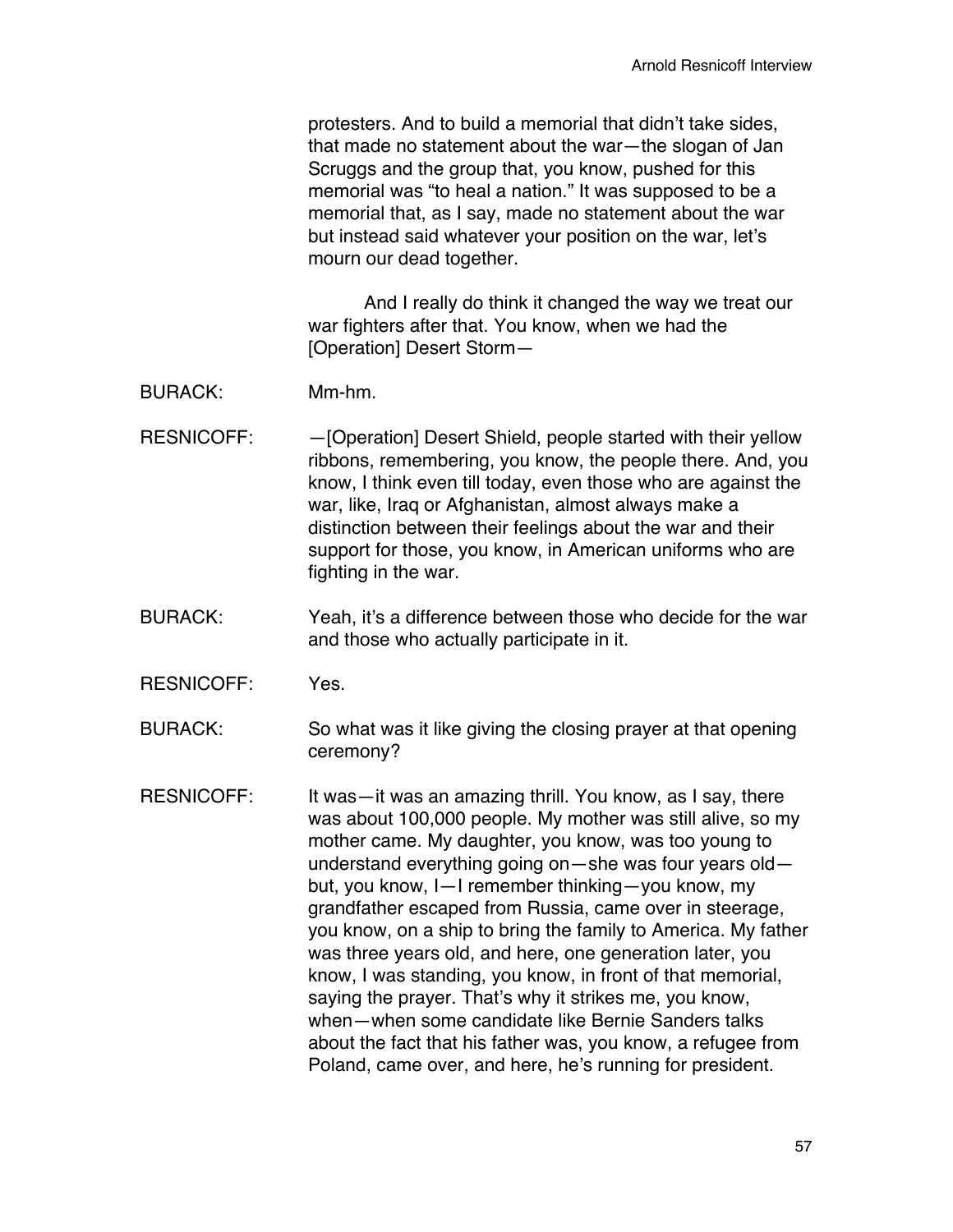| <b>BURACK:</b>    | Mm-hm.                                                                                                                                                                                                                                                                                                                                                                                                                 |
|-------------------|------------------------------------------------------------------------------------------------------------------------------------------------------------------------------------------------------------------------------------------------------------------------------------------------------------------------------------------------------------------------------------------------------------------------|
| <b>RESNICOFF:</b> | So, of course, I was not running for president-                                                                                                                                                                                                                                                                                                                                                                        |
| <b>BURACK:</b>    | [Laughs.]                                                                                                                                                                                                                                                                                                                                                                                                              |
| <b>RESNICOFF:</b> | -I wouldn't put myself on that level but still, for me, you<br>know, as a rabbi it was a very, very proud moment. It was<br>one of those "only in America" moments that I have<br>experienced so frequently in my life.                                                                                                                                                                                                |
| <b>BURACK:</b>    | Mm-hm.                                                                                                                                                                                                                                                                                                                                                                                                                 |
|                   | And then you also, I know, worked to bring the Days of<br>Remembrance [of the Victims of the Holocaust] into the-to<br>the military.                                                                                                                                                                                                                                                                                   |
| <b>RESNICOFF:</b> | Yes, yes, I'm very proud of that. You know, there was the<br>Nationals Days of Remembrance of the Victims of the<br>Holocaust, and as many people understand, you know, the<br>Jewish celebration, Yom HaShoah-                                                                                                                                                                                                        |
| <b>BURACK:</b>    | Mm-hm.                                                                                                                                                                                                                                                                                                                                                                                                                 |
| <b>RESNICOFF:</b> | -Holocaust Remembrance Day-that's-that's religious.<br>That's a Jewish remembrance. But the National Days of<br>Remembrance of the Victims of the Holocaust is a national<br>American period of remembrance. And when the bill was<br>passed, celebrating or observing these days, it was - part of<br>that building, the [U.S.] Holocaust Memorial Museum in<br>Washington was part of it.                            |
|                   | You know, it was to remember the lessons, which actually<br>started with [President Dwight D.] Eisenhower when he saw<br>his first concentration camp-death camp, we should say,<br>Ohrdruf. When he was brought in and saw what he saw, he<br>immediately said that we have to bring over reporters and<br>photographers both from the U.K. [United Kingdom] and<br>from — and from the U.S. to record this because — |
|                   | He said two things that people $-$ if we don't $-$ if we don't<br>record this, people-the day will come when people will say<br>it's just propaganda. So he understood how important it was,                                                                                                                                                                                                                           |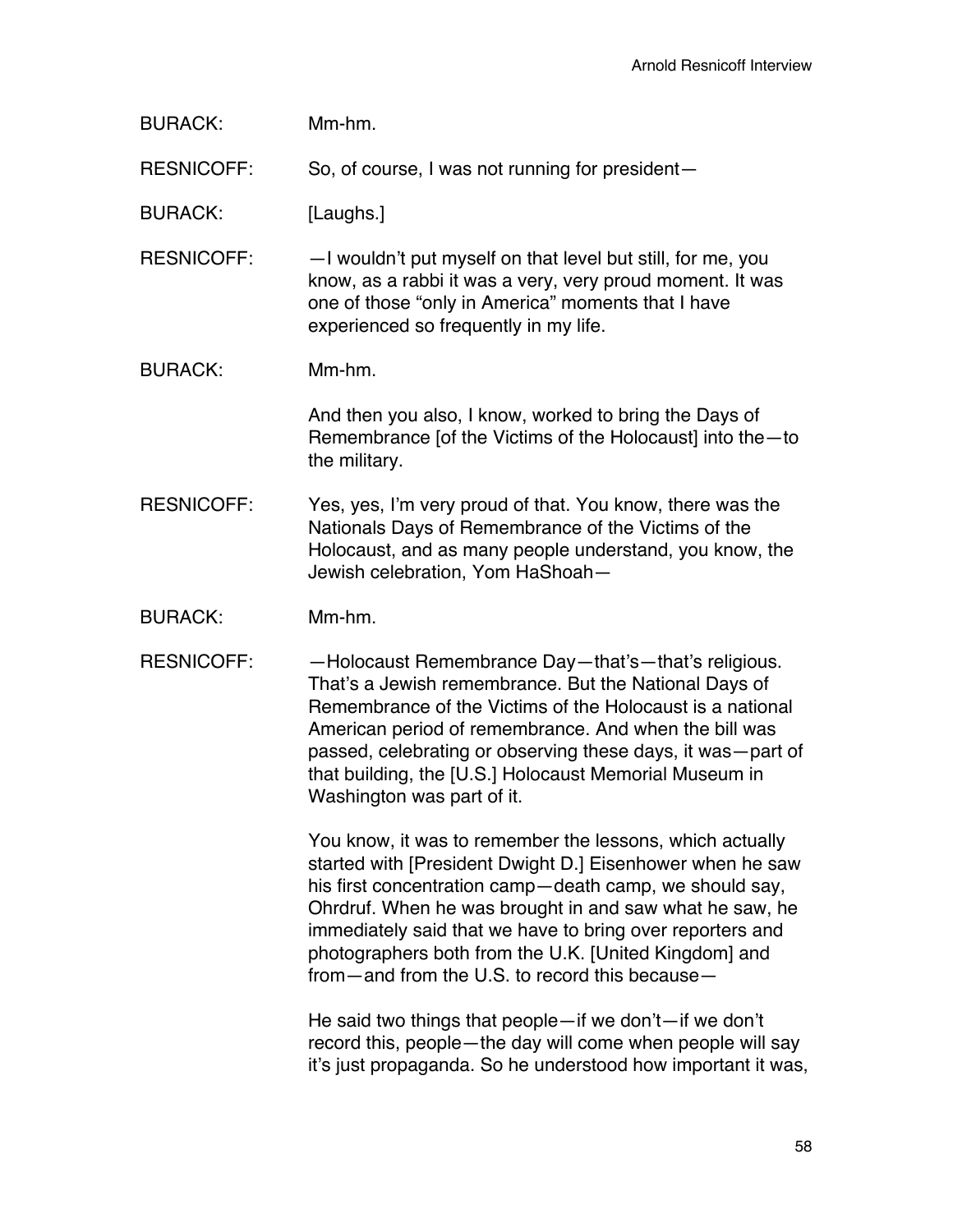you know, to—to record what had happened so people could remember the facts.

And then he said that often the American G I s don't understand what they're fighting for. Let them un- —let them see this and understand at least what they're fighting against.

So the idea that we have to record this terrible tragedy, the Holocaust, which was linked to World War II but really was separate in many ways, was an American tradition starting with that first step Eisenhower took. Eventually it ended up, you know, being these National Days of Remembrance of the Victims of the Holocaust, and—and eventually every state, plus Washington, D.C., took part in it in some way, in some states more than others, but there was usually a proclamation, there was, you know, many—maybe one event, many events.

But the military did not take part, so I said that of all, you know, communities in America, the military should absolutely take part because, again, it started with Eisenhower, and we gave our lives to fight to end the Holocaust. So it probably took about ten years, and there were very—there were various steps. First I got the [U.S.] Navy Chaplain Corps to prepare materials. I actually prepared the materials. And we sent it to all the chaplains, so chaplains could have, you know, ceremonies.

And then eventually we convinced the military—the Department of Defense to recognize it and make it a large— DoD wide, and we put together a guide to Remembrance ceremonies, and that guide—we had the a letter from the president, a letter from—we had a couple of editions of the guide. At one point, there was a letter I think from [President James Earl] "Jimmy" Carter and one from George H. W. Bush and also the secretaries of defense.

So it became an official military event. And still today many, many ships and many, many stations, you know, have official Holocaust Remembrance programs during that eightday period.

BURACK: Mm-hm.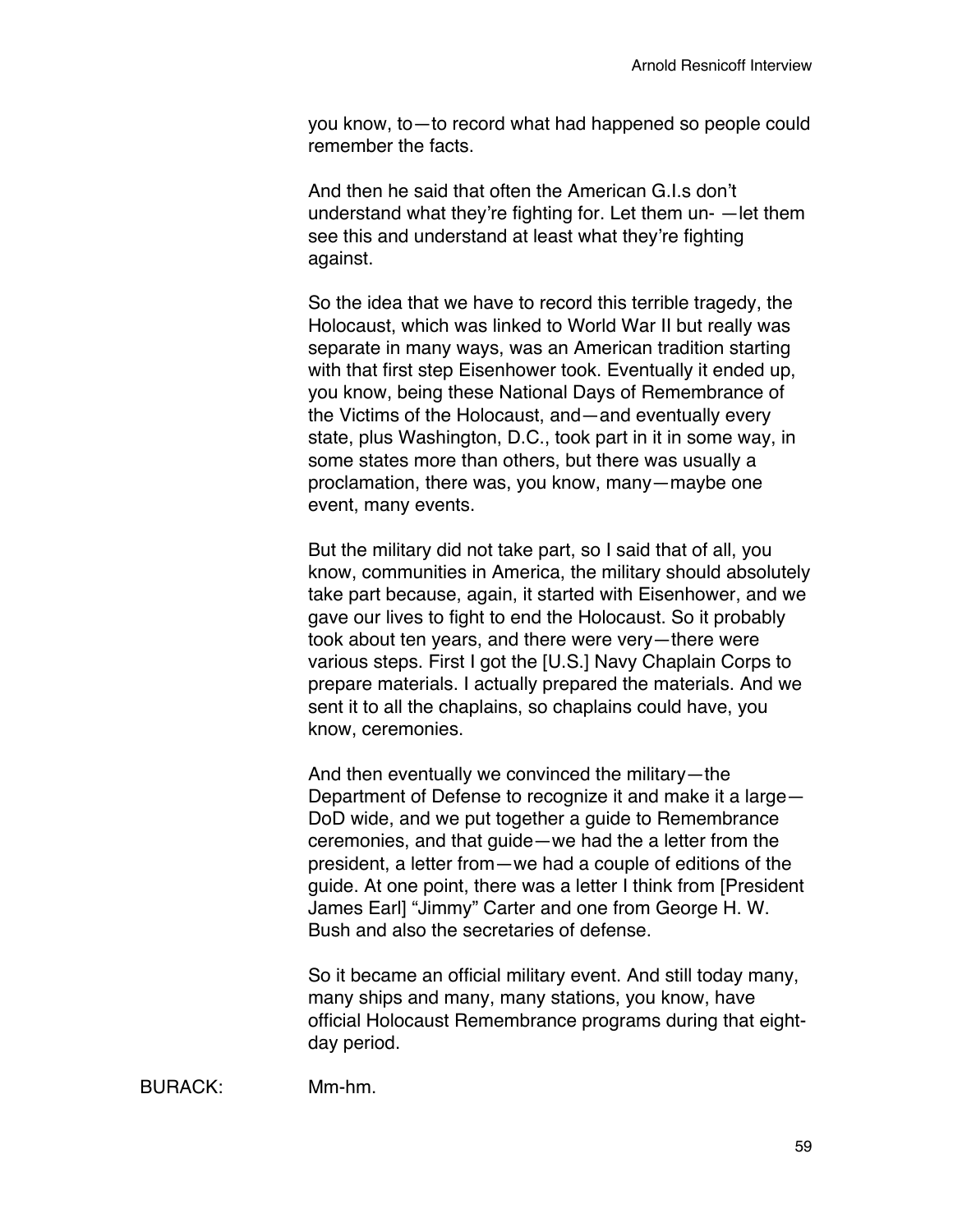- RESNICOFF: And also the prayer that I gave I was honored to give a prayer in the Capitol rotunda for one of the first official Holocaust Days of Remembrance ceremonies—was included in that DoD guide. And I know that many times, it's actually read as part of newer ceremonies around the world.
- BURACK: Wow. Yeah.

So to kind of jump back into your timeline a little.

RESNICOFF: Right.

BURACK: So you were with the 6<sup>th</sup> Fleet until 1984.

- RESNICOFF: Correct.
- BURACK: And you were in Beirut. I know during this time—is this when you gave the interfaith prayer at the Western Wall?
- RESNICOFF: Yes.

BURACK: The interfaith service? Yes?

- RESNICOFF: Yes. We vi- You know, when we were in Beirut before the attack, even though there were many Navy ships off the coast, we did not send ships into Israel.
- BURACK: Was there a reason?
- RESNICOFF: We tried to—

What was that?

- BURACK: Was there a reason you didn't send ships into Israel?
- RESNICOFF: Yes. Because we were part of the multinational force, we tried to maintain neutrality. You know, the reason the multinational force started was when Israel went into Lebanon. And so we tried to maintain neutrality, so we didn't send ships into the port in Israel. And after the explosion, the decision was made that, you know, if we were going to be under attack, you know, that some semblance of neutrality was unnecessary, that our people needed to have some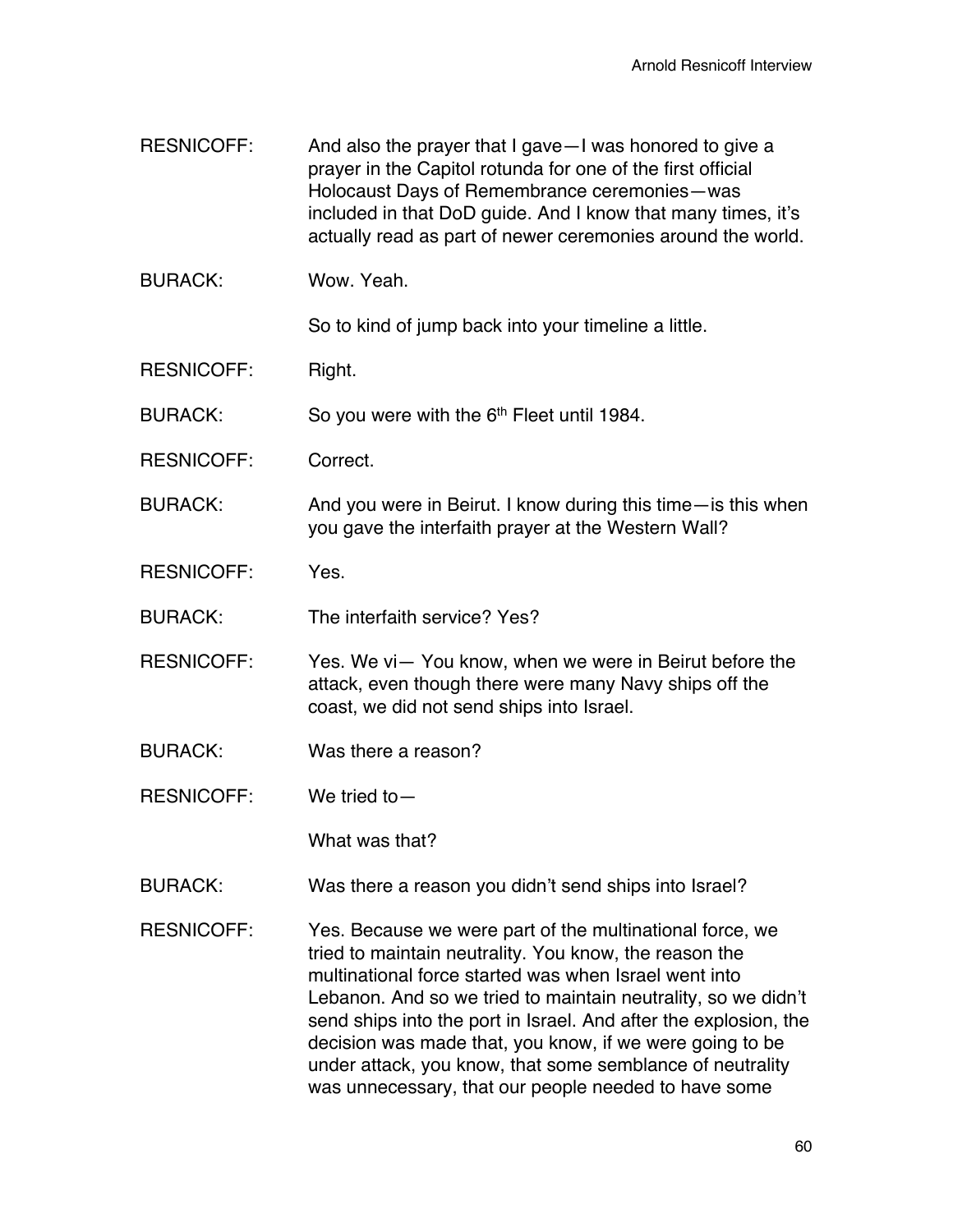opportunities to rest—for rest and recreation. So we started sending ships into Israel, mostly into Haifa but also into Ashkelon—and, you know, just to have some time off the ship, just to have some time, you know, to recuperate.

BURACK: Mm-hm.

RESNICOFF: And during that time, another officer and I were successful in convincing the USO [United Service Organizations], the international organization, to start a USO in Haifa because so many American sailors were going in.

- BURACK: Mm-hm.
- RESNICOFF: You know, you have one aircraft carrier has 6,000 people, and then it has the escort ships that—you know, an aircraft carrier never goes alone. So you had thousands and thousands of American military personnel going in. And we started that. And because I was—I'm pretty sure I was the first Jewish chaplain to go into Israel on an official visit, when the flagship went in, and I went with the admiral, because a lot of Israelis, who were very surprised that there could be a Jewish chaplain, a rabbi on the staff of the admiral. And because in Israel, in general, the chaplains really are just involved with religious issues, like keeping the kitchen kosher and—
- BURACK: Mm-hm.
- RESNICOFF: —funerals and things like that. And so the idea that a rabbi could be an adviser to the three-star admiral who's the commander, you know, of the  $6<sup>th</sup>$  Fleet—so there was a lot of interest in—in my role, in the role of a chaplain in general. Also the fact that in Israel, Jewish chaplains, at least at that point, rarely dealt at all with non-Jewish Israelis—I mean, they didn't deal with non-Jewish—
- BURACK: Yeah.
- RESNICOFF: But we hardly dealt with non-religious Jewish Israelis. In fact, you know, as an American chaplain I dealt not only with nonreligious Jews but with non-Jews.
- BURACK: Mm-hm.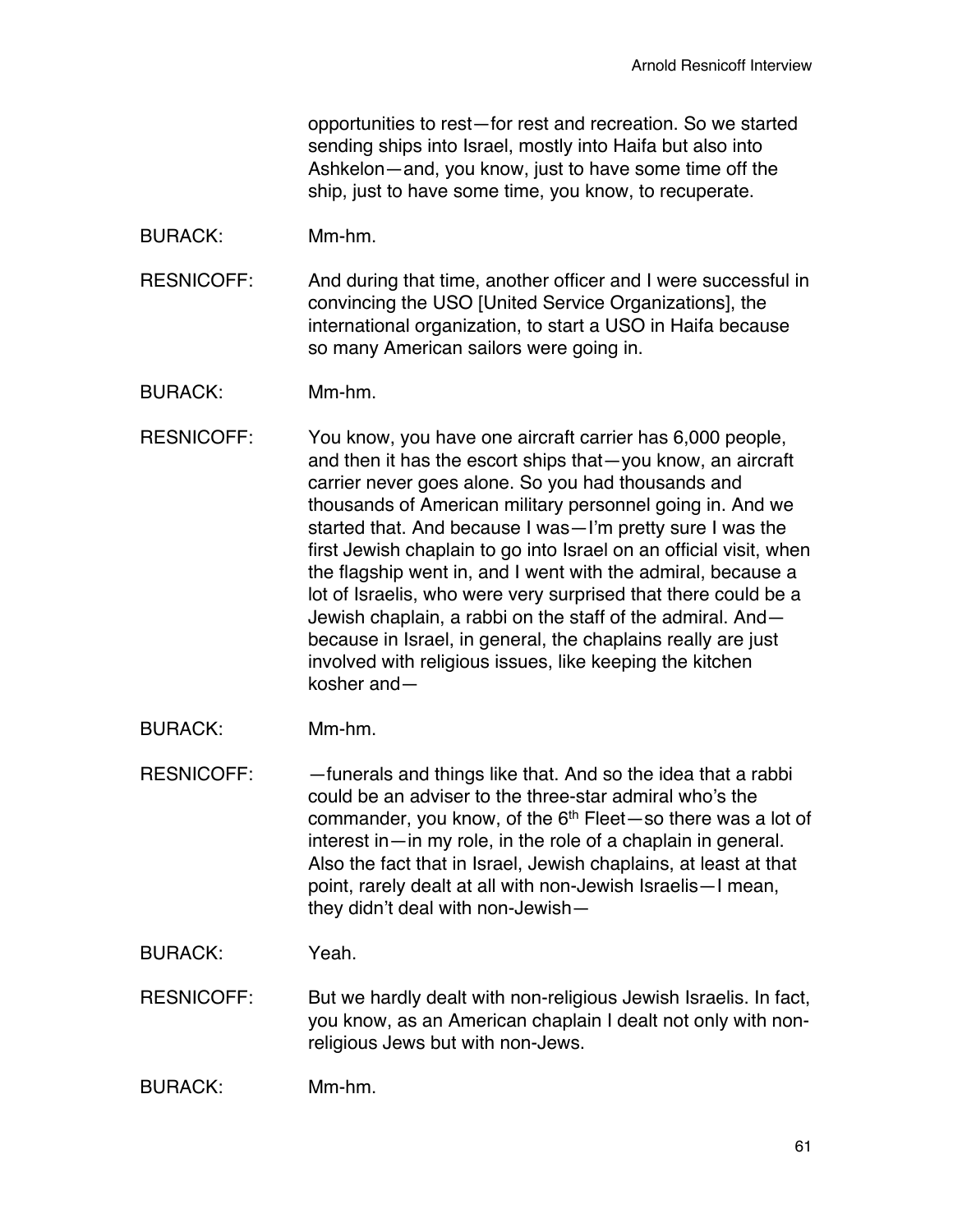- RESNICOFF: Really was very interesting to Israel. So there were a lot of newspaper articles about me. I was on television, interviewed, and one of the—there were kind of two results of this short-term notoriety—
- BURACK: [Chuckles.]
- RESNICOFF: - you know, interest in the chaplaincy. There was one that we were in Israel during the Martin Luther King Day weekend, and Mrs. [Chaim] Herzog—at that point the wife of the president of Israel—invited us to lead a, the first official and maybe the only official but certainly the first official Israeli ceremony for Martin Luther King Jr., and we did it in the president's residence.

And then the second was that I was invited to lead a service at the Western Wall, and it's in an area which was newly excavated at that point, called Wilson's Arch [at the Western Wall], which today is really hollowed out. It's a giant area. There's a women's balcony, and there's, you know, many different groups praying at the same time. But, you know, unless you go through a different door into the women's balcony, a woman couldn't go in.

And, but again, it was newly excavated, and I was invited to lead a service for the 6th Fleet personnel . Of course, now many of the spouses of the 6th Fleet had flown over to join us [unintelligible] while the ship was in Israel, and it was both mixed gender and interfaith, and I led it. And I remember that the head of the religious—the Ministry of Religions [ now Ministry of Religious Services] in Israel, *Misrad Hadatot* was next to me.

And there were a lot of reporters, and, you know, afterwards they asked would this be something that other Conservative rabbis would be allowed to do, and, you know, the representatives said, "Absolutely not."

BURACK: [Chuckles.]

RESNICOFF: "This was for the 6<sup>th</sup> Fleet." You know, this was something very special.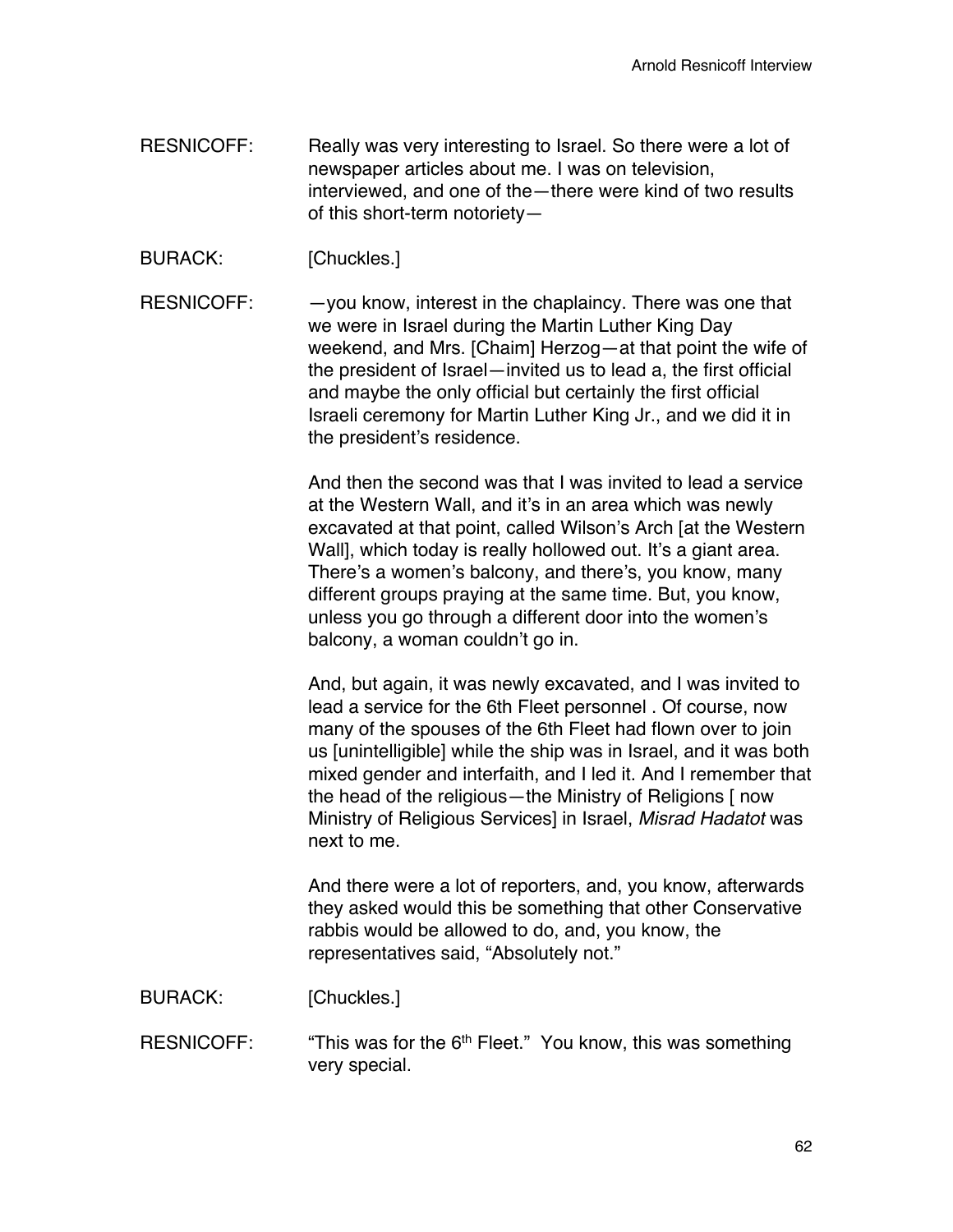| That's all. |
|-------------|
|             |

RESNICOFF: That's right.

BURACK: Yeah.

RESNICOFF: And so it was a real—a real honor. And I think many people have forgotten that ever happened, although I—I still have [chuckles] *The Jerusalem Post* article and photo—

BURACK: [Chuckles.]

RESNICOFF:  $-$ so I can prove it.

BURACK: [Laughs.] It definitely happened.

Earlier, you compared the Vietnam Veterans Memorial to the Kotel, the Western Wall. How would you compare those two experiences of leading prayer at both those spaces? In both those spaces, excuse me.

- RESNICOFF: That's a very interesting question. I never really thought of it before. I think that the—you know, leading that prayer at the Vietnam Veterans Memorial dedication—and, by the way, I repeated that same prayer on the 20<sup>th</sup> anniversary and the 25<sup>th</sup> anniversary-
- BURACK: Oh wow.

RESNICOFF: They brought me back. It was really a prayer where I was addressing the prayer not only to the 100,000 people there but because the video of that ceremony, you know, was seen—it was on C-SPAN; it was all over. I really focused my prayer in a way that I hoped would change the vision of America in terms of veterans, just as the memorial itself, you know, was trying to do. So it was—it was a prayer—you know, in a way, you can say every prayer is between you and God, but I think when you say a prayer out loud, it's also to touch the hearts, you know, and the minds of—of the people, the human beings who are listening. And so it, I felt it was very, very important to do that.

> In Israel, it was just a prayer experience for the staff of the 6<sup>th</sup> Fleet. I didn't see it as trying to change the way Israelis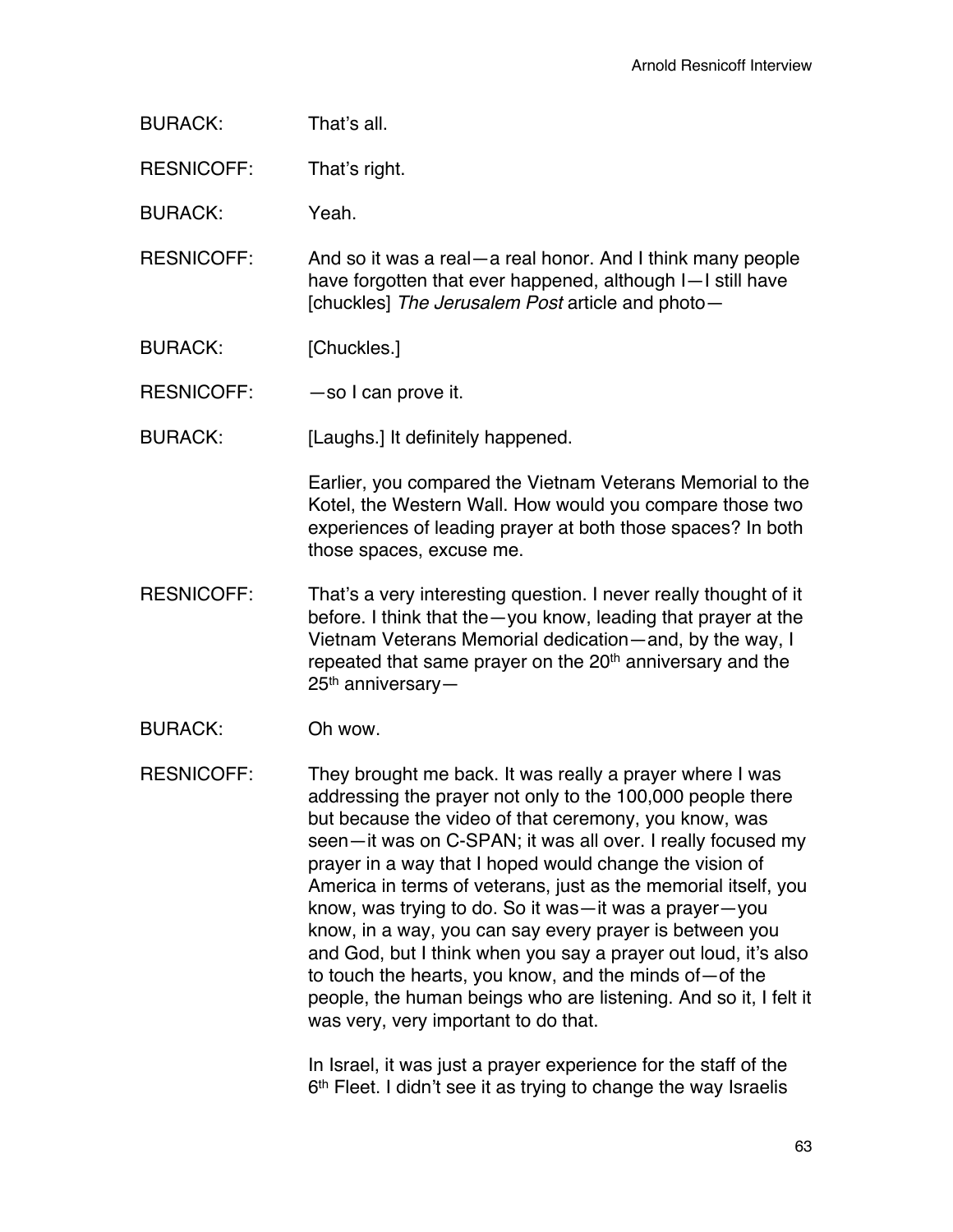looked at the Wall, although it's interesting: Today, so many things are happening. You know, I just saw it as one more chaplain event for the military personnel. And, you know, as a chaplain, we often— in addition to the Jewish services, we often would give prayers at military events: changes of commands, retirements—you know, there were many times—

BURACK: Mm-hm.

RESNICOFF: —when you gave a prayer and you had a mixed group of military personnel: different religions, and men and women. And so—you know, now, when I look back, I realize it was groundbreaking, historical,—

- BURACK: Mm-hm.
- RESNICOFF: - but not-not remembered. But at the point of dedicating the Vietnam Veterans Memorial, we all hoped that a real change would be occurring, and I felt that I was part of that effort to make that change. So I would say in many ways, that was the more powerful personal experience for me.
- BURACK: Mm-hm. What was it like doing the prayer again at the 20th and 25<sup>th</sup> reunions?
- RESNICOFF: It was—it was—you know, at that point it was pride, in a different reason because it was kind of—
- BURACK: Mm-hm.
- RESNICOFF:  $-$  a feeling of success,  $-$
- BURACK: Mm-hm.
- RESNICOFF: —the things really *did* change because of that—
- BURACK: Mm-hm, did change, yeah.

RESNICOFF:  $-$  that dedication. Now they're building, you know, an underground educational piece of the—of the Vietnam Veterans Memorial because young people today—you know, to them Vietnam is like the [American] Revolutionary War or something, so we have to educate, and we have to also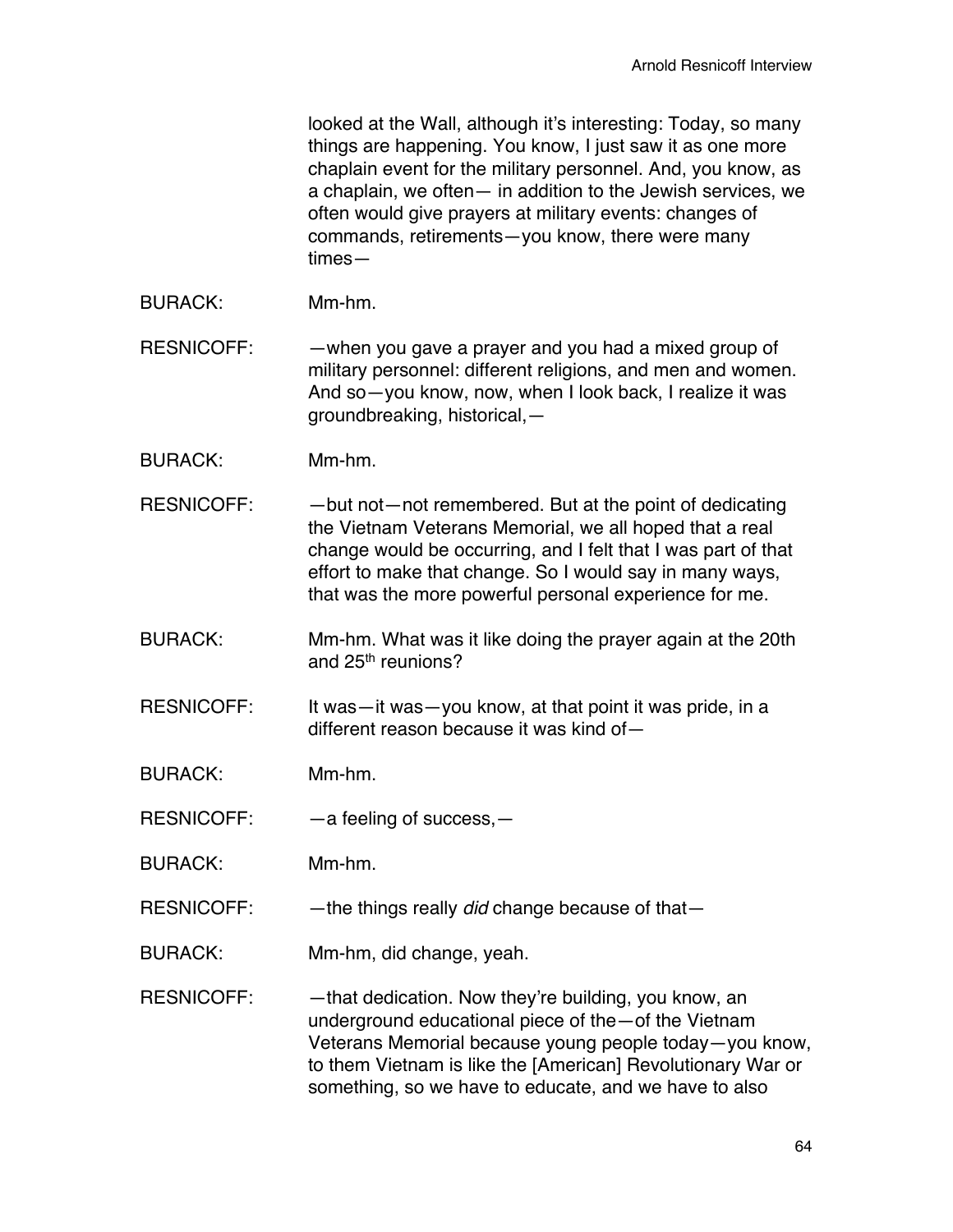emphasize these ideas of separating feelings about the war from the veterans in a new way. When we dedicated the Memorial, it really was an eye opener, a vision change, you know, for so many Americans. And they realized they were changing the way they saw the world. That's happened. We were successful.

BURACK: Mm-hm.

RESNICOFF: And so doing it again was—was, you know proud, but it wasn't the same as the original.

BURACK: Mm-hm.

So you were in the 6<sup>th</sup> Fleet until 1984. And where did you go after that?

- RESNICOFF: After that, I went to Rhode Island. We worked in Newport, Rhode Island, and we lived in Providence, Rhode Island, and it was the only time in my life in the military where I actually could stay in one place for four years because I had two different assignments—
- BURACK: In the same place.
- RESNICOFF: —in the same place. Yeah. I was sent as a one of the very first chaplains—I think the second Navy chaplain—certainly the first Jewish chaplain—to be a student at the [U.S.] Naval War College, which is in Newport, Rhode Island. And then at that point, the Navy, the Army and the Air Force—their chaplain schools were in different places. Now they've—all been consolidated, they're still different schools, but they're in the same place.

But my assignment was to go one year to be a student at the Naval War College and then three years teach at the chaplain school. And when I taught at the chaplain school first of all, I was very honored that at the Naval War College, they invited *me* to give the prayer at the graduation, and a student had never given the prayer at the graduation.

And then they invited me to actually teach an elective course at the War College while I was teaching at the chaplain school for three years, and they wanted me to teach a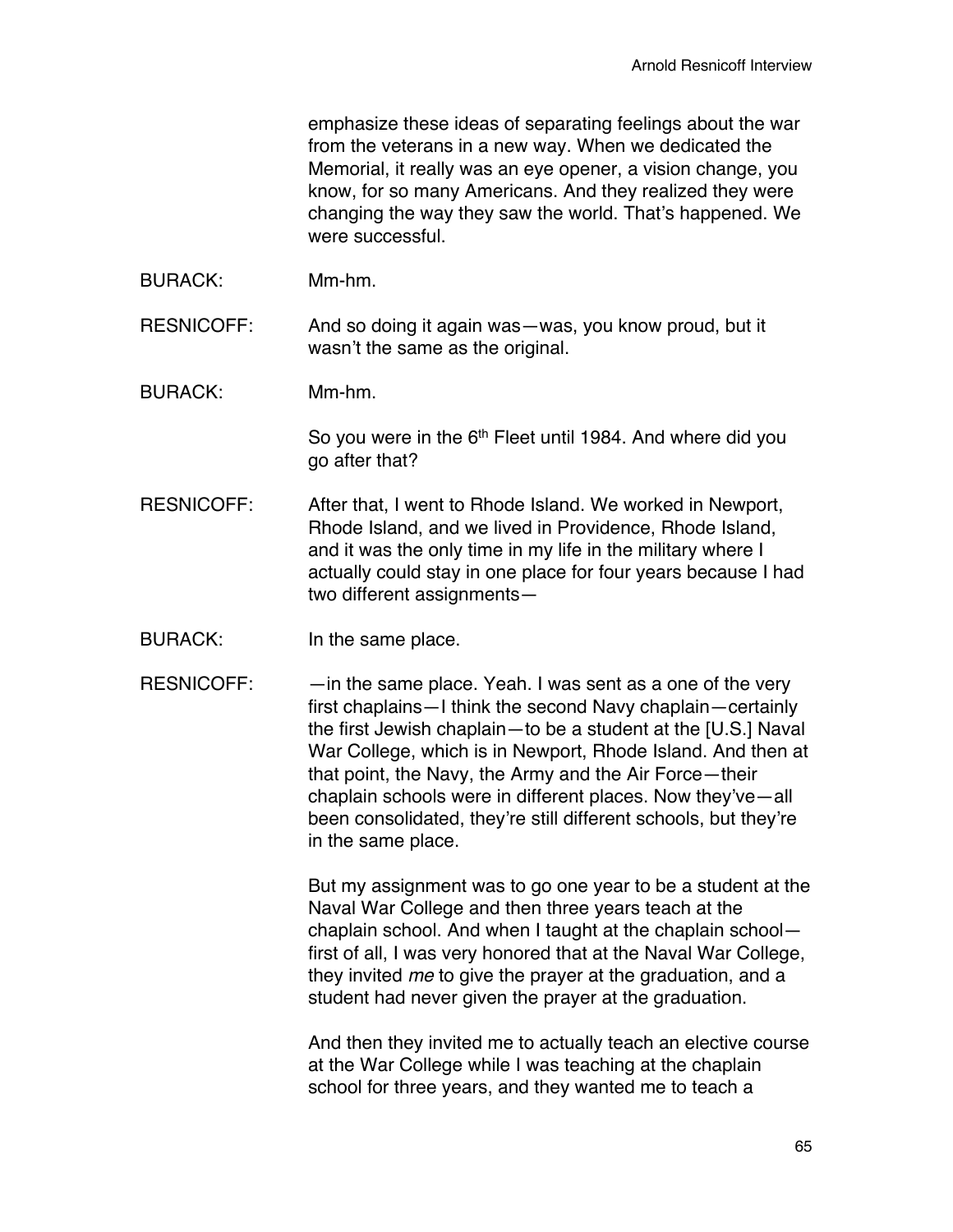course on religion, war and peace. So I put together a course, comparing the approaches of Judaism and Christianity and Islam on war and on peace, and what in each of those religions would drive people to war, to fight, and what in each of those religions would drive people to take a stand against war and—and embrace the dream of peace.

So, also, one of the reasons I was chosen to go to the Naval War College was the chief of chaplains—you know, each of us—it's not exactly a thesis, but each of us had a focus, and the chief of chaplains wanted me to look at the ethnical responses to terrorism. Remember, the attack in Beirut was the first modern terrorist attack against American forces, and people don't always remember that. And, you know, we really had to —

I remember after 9/11 [the September 11, 2001 attacks], people were saying it's a wake-up call of terrorism against Americans and those of us in the military, especially those of us in Beirut, were saying it's not a wake-up call; it's a snooze alarm. You know, we already had been attacked in Beirut. We already had been attacked on the USS *Cole*. You know, somehow it didn't have the same impact in America until civilians were attacked.

So I studied the ethical responses to terrorism, wrote a paper, and then, as I say, I taught that course on Religion, War and Peace for three years on the side, while I taught at chaplains school.

- BURACK: On the course of religion—on the topic of the Religion, War and Peace course —
- RESNICOFF: Yes.
- BURACK: Did you ever apply that to Vietnam and how kind of different faiths responded to Vietnam?
- RESNICOFF: In a way, I did, because in the—in the—you know, I taught the course many times.

BURACK: Mm-hm.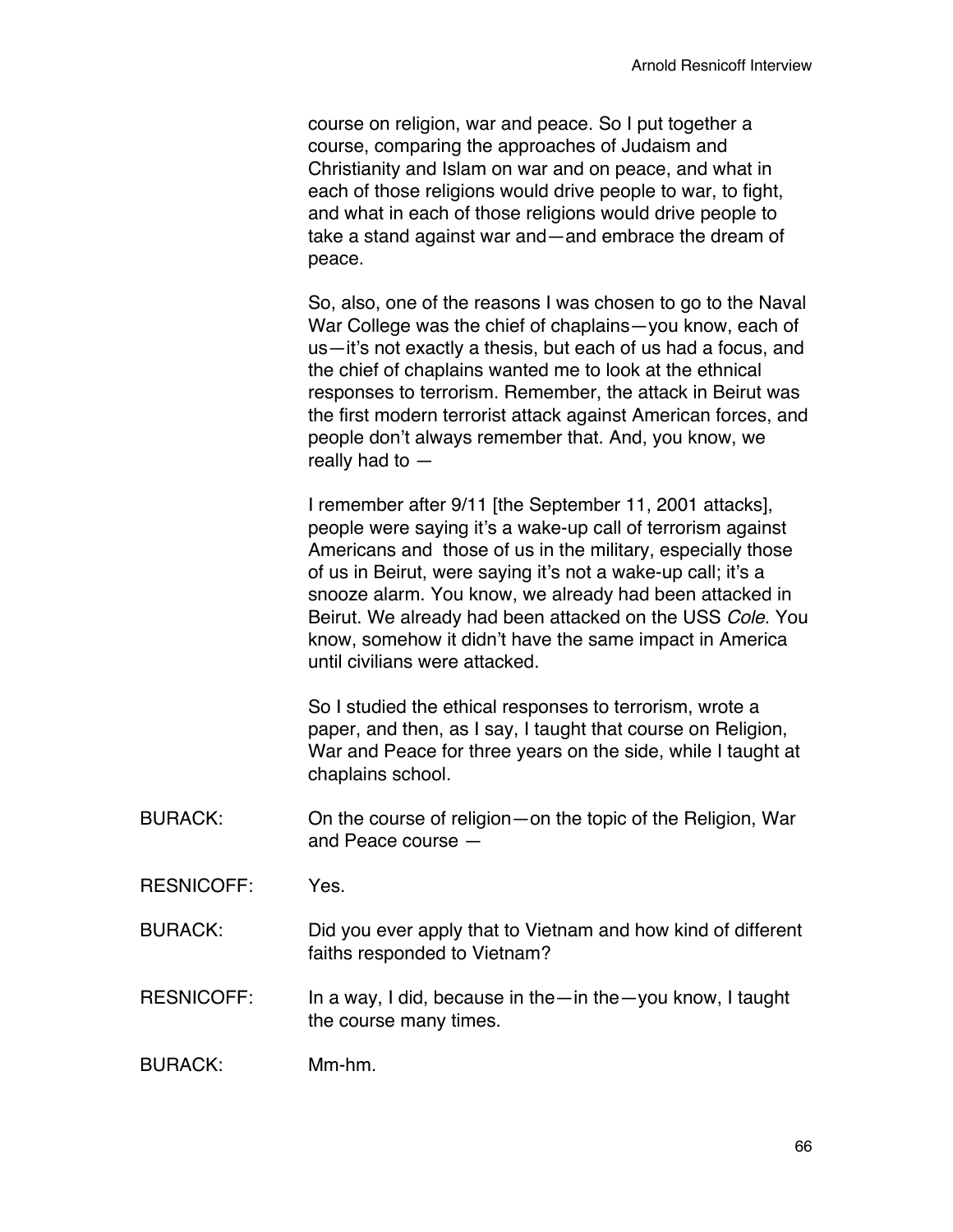- RESNICOFF: The War College was on a trimester system, the same way Dartmouth is.
- BURACK: Mm-hm.
- RESNICOFF: And, you know, so I would teach it almost every semester or trimester, and in the discussion, we certainly would talk about reactions, you know, to the different wars and why some religions seem to be more antiwar in general. We talked about the "just war" theories. And I should emphasize theories plural because, you know, there are many different ones.

But in general, what I looked at as I taught the course and as I distilled all the questions we could be dealing with—I really broke it down into two major questions. I started with the claim that all of the three major religious faith groups that we would be studying—Judaism, Christianity and Islam—were religions of peace. If you define that as meaning each of those religions, has a dream of the ultimate days of peace. You know, each one dreams of a time when there'll be peace in the world.

But I said that in many ways, those ultimate dreams are mutually exclusive, and you can't have, for instance, a time of peace when everybody is going to accept Christ and be Christian and a Jewish ultimate view, you know, that there still will be—

- BURACK: That they don't
- RESNICOFF: —Jewish [cross-talk; unintelligible].
- BURACK: They don't work together. [Laughs.]
- RESNICOFF: Or, you know, the Islamic belief that there'll be, you know, an empire ruled by Muslims, that other religions will still be there but perhaps as second-class citizens, you know, and therefore they will want to convert, but—I mean, there really—they're really differences.

But I said that, you know, if you take this—in fact, each one does dream. Then—but then the question is: What is the role of war on the way to peace? So this idea, number one, of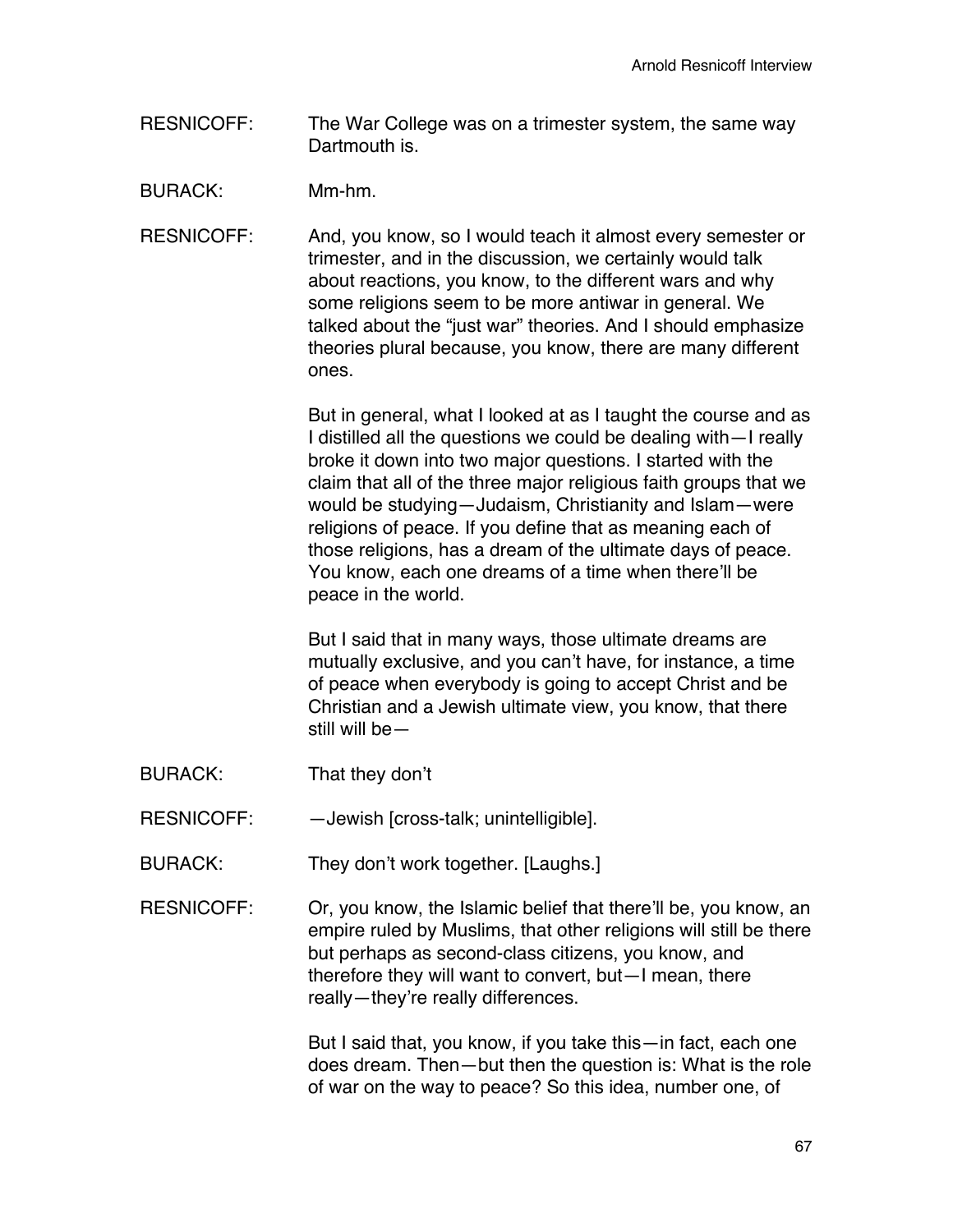what *is* that ultimate vision of peace, and how do they differ, one from the other? And, two, what is the role of war on the road to peace? You know, and understand why, at the beginning, at the creation or formation of some of these different religions, they took one position because of historical reasons and then how that changed over time. And then we could start understanding, you know, where war and where peace fit into those religious theologies.

## BURACK: Mm-hm.

And when you were teaching at the chaplaincy school, in addition to this course at the Naval War College, what did your courses there focus on, the responses to terrorism or more, like, general chaplaincy things?

- RESNICOFF: Well, at that point, there were two courses at chaplain school. One was the eight-week course for new chaplains: rabbis, priests, ministers. At that point, we didn't have Muslim chaplains yet, or—today we have Hindu chaplains, Buddhist chaplains, Muslim chaplains.
- BURACK: Mm-hm.
- RESNICOFF: At that point, it was still just Jewish and Christian—Jewish, Protestant and Catholic, so that the eight-week course, which we called the basic course, which was a mixture of these clergy people who were on their way into the military as chaplains, or seminary students, you know, who were eventually going to go in as chaplains. At least—
- BURACK: Mm-hm.
- RESNICOFF: For one assignment.

And then we had what we called the advanced course, which actually was nine months long, the same as the War College, for—it was kind of a parallel to the War College in that the War College—the people who were sent to the War College were those on track to become leaders in the military. Not everybody who goes to the War College ended up being a general or an admiral, but there almost never was a general or admiral who didn't go to the War College.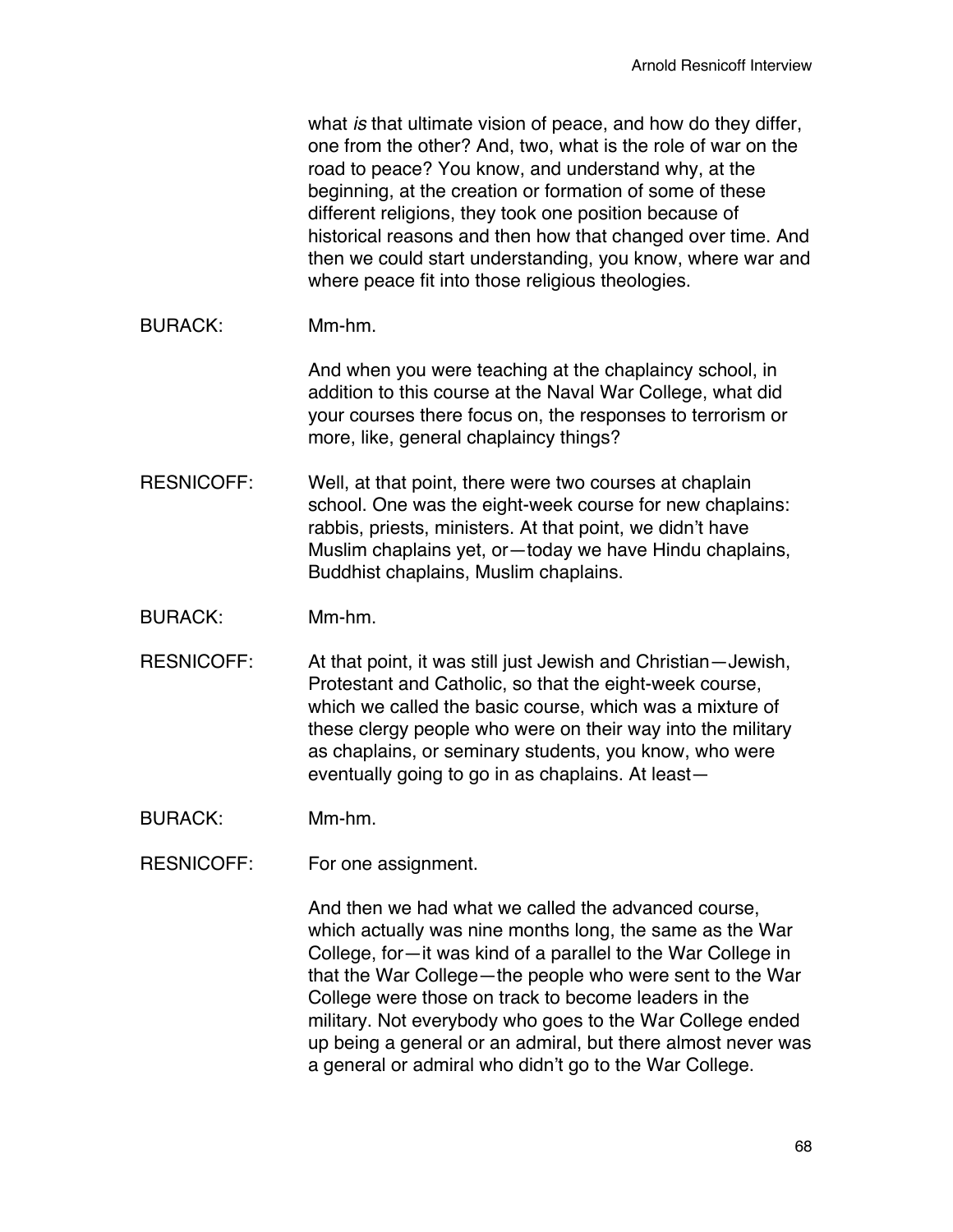BURACK: Wow.

RESNICOFF: So this was the group of potential top leaders in the military. And so the advanced course in chaplaincy was the same thing. These were already more senior chaplains, who were the group from which we thought the real leaders of the military—of the Chaplain Corps would emerge.

BURACK: Mm-hm.

RESNICOFF: So I was one of the chaplains who taught that course for nine months. You know, we dealt with—at that level, you know, you dealt with all kinds of subjects, not just interfaith and understanding, because the senior chaplains are the ones who have to, you know, look at large areas and make sure that all the religious rules are covered but also understanding the military in terms of where the military fits in with [U.S.] Congress and with equal rights, human rights, the [U.S.] Constitution, bureaucracy, how to be good administrators, what's the difference between a manager and a leader? There's a lot of leadership courses.

> And actually, when I got to the chaplain school—the War College had just had a major change, where they had become accredited, and you could get a master's degree going through the War College. And the chaplain school made a decision—the chief of the chaplain's made a decision that he would like the chaplain school to do the same thing, that for the nine-month course, you get enough credits that maybe you didn't complete a master's degree but you had enough credits that you could finish it off, you know, at some other local college or university.

And so I changed the—I was tasked with the assignment of changing the chaplain school to make that happen, since I had just gone through the War College, so we changed the chaplain school to be—you know, up until that point, it had been you study one thing for a couple of weeks; then you study another thing for a couple of weeks. I changed it to three trimesters, to mirror the War College. Instead of having two weeks of interfaith, we'd say, you know, "Every Monday during this trimester is going to be a course on interfaith."

BURACK: Mm-hm. Yeah.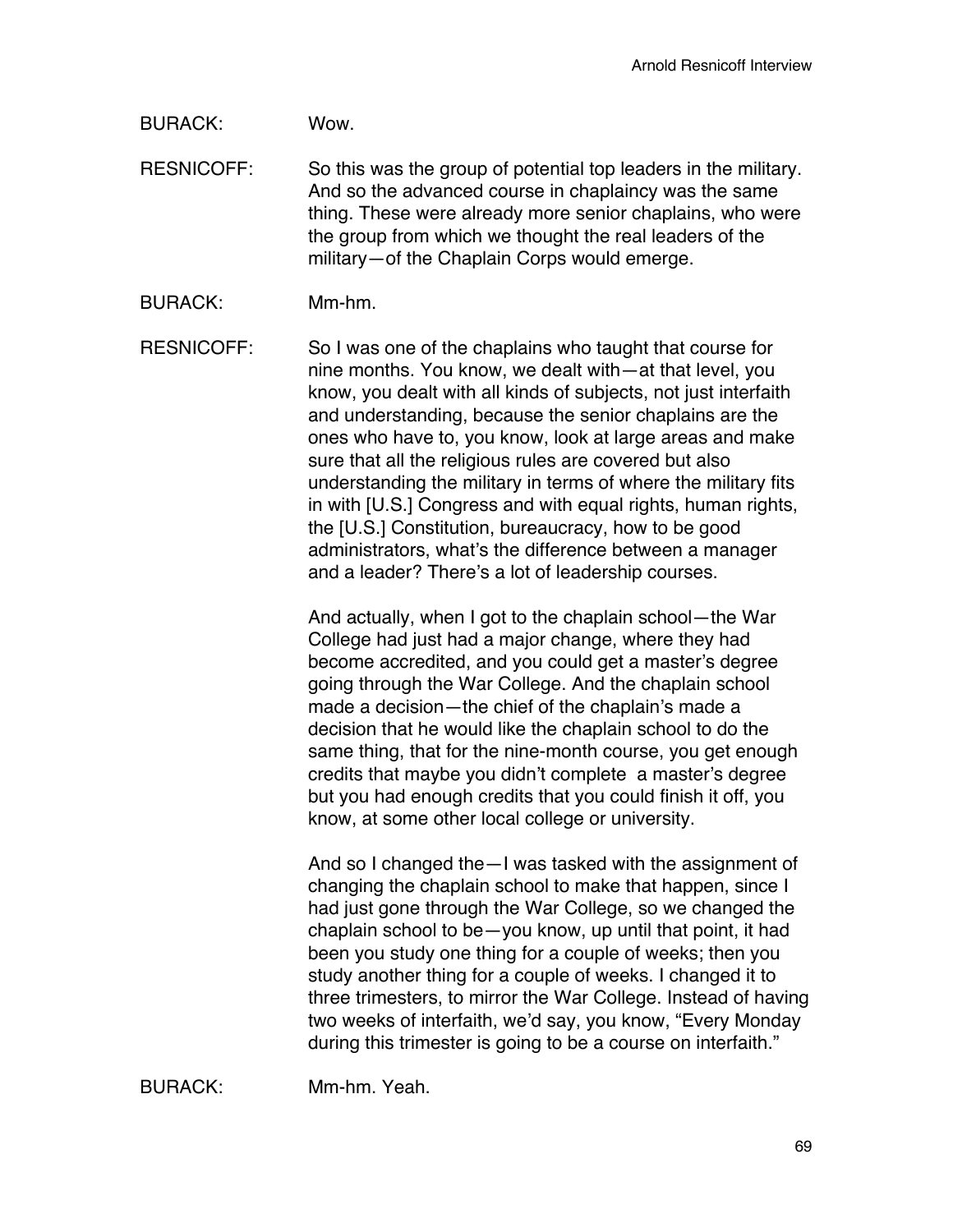| <b>RESNICOFF:</b> | We really made it more like individual courses within a<br>bigger picture, and we ended up getting accredited, and so<br>that the chaplains could go through — now, at some point, the<br>nine-month course was abandoned, and a lot of these<br>decisions, the military because of money, and I don't know<br>exactly when it happened or why. Now I think there's a much<br>shorter advanced course. But that was my job, to kind of<br>transform the advanced course and to be one of the<br>instructors for [unintelligible]. |
|-------------------|-----------------------------------------------------------------------------------------------------------------------------------------------------------------------------------------------------------------------------------------------------------------------------------------------------------------------------------------------------------------------------------------------------------------------------------------------------------------------------------------------------------------------------------|
|                   | And my specific areas of expertise were religious<br>accommodation-in other words, the Constitutional issues<br>that gave foundation to the Chaplain Corps, the role of the<br>chaplain, and pluralism.                                                                                                                                                                                                                                                                                                                           |
| <b>BURACK:</b>    | Mm-hm.                                                                                                                                                                                                                                                                                                                                                                                                                                                                                                                            |
|                   | So when you finished up that assignment of teaching, what<br>was next for you?                                                                                                                                                                                                                                                                                                                                                                                                                                                    |
| <b>RESNICOFF:</b> | I'm pretty sure that from there we went to Orlando, Florida,<br>which at that point was one of the three—three—now I'm not<br>sure if we went to - I think - no, from there we went to<br>Pensacola, Florida,-                                                                                                                                                                                                                                                                                                                    |
| <b>BURACK:</b>    | Mm-hm.                                                                                                                                                                                                                                                                                                                                                                                                                                                                                                                            |
| <b>RESNICOFF:</b> | -which was the center for what they called Chief of Naval<br>Education and Training. That's the admiral who's in charge<br>of every school in the military around the world. You know,<br>there are so many schools that teach enlisted people, -                                                                                                                                                                                                                                                                                 |
| <b>BURACK:</b>    | Yeah.                                                                                                                                                                                                                                                                                                                                                                                                                                                                                                                             |
| <b>RESNICOFF:</b> | -to teach officers, to specialty schools, general schools. So<br>I was on-I was the assistant chaplain. There was a senior<br>chaplain who was a captain I think at that point. I was a<br>commander. And I taught-and I-so we were advising the<br>admiral on issues that should be taught in all these different<br>schools.                                                                                                                                                                                                    |
| <b>BURACK:</b>    | Mm-hm.                                                                                                                                                                                                                                                                                                                                                                                                                                                                                                                            |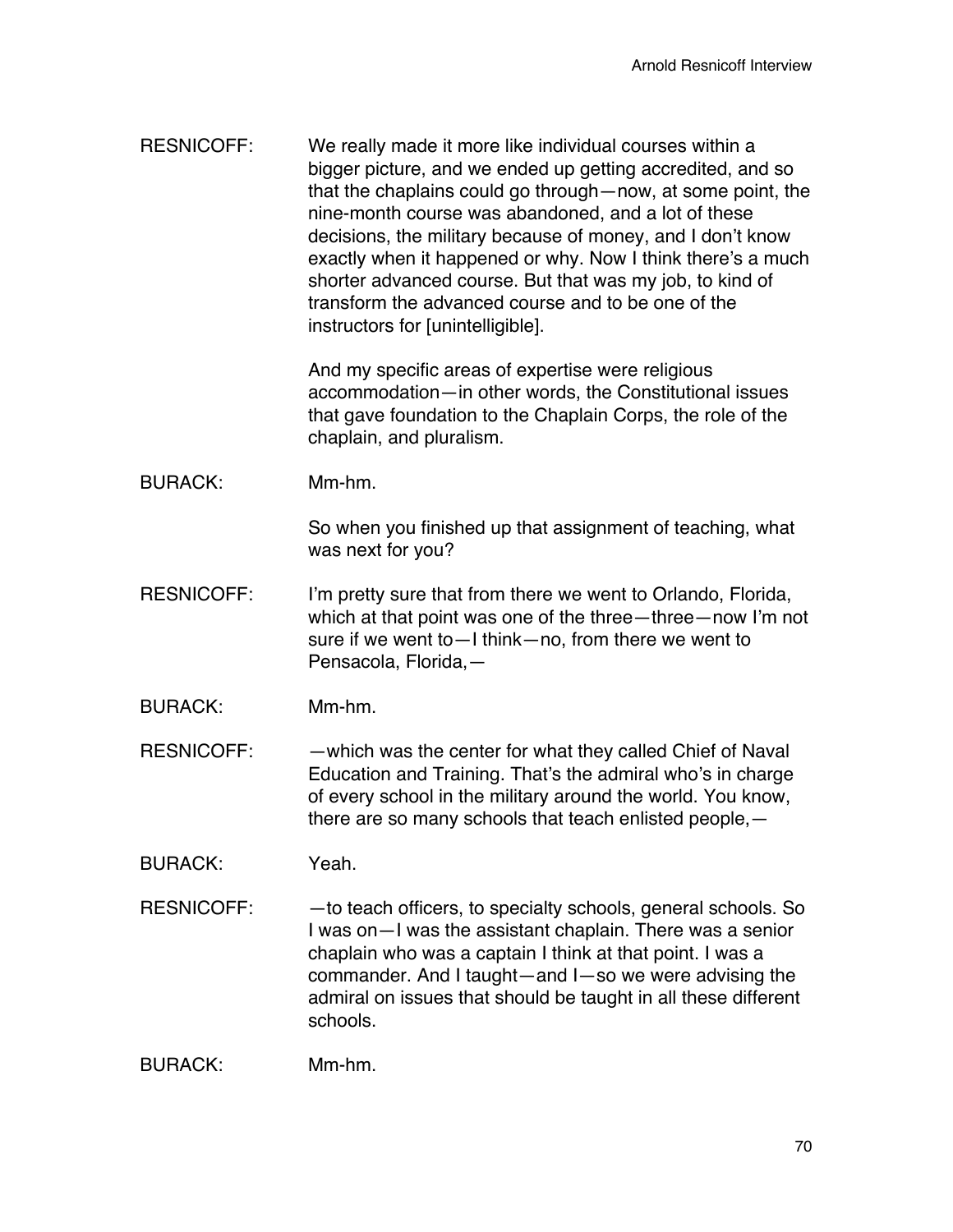- RESNICOFF: You know, we would be advising in terms of how do you inject values into the school, how do you inject issues of religion? For instance, at the legal school, the justice school, they should be studying religion, you know, in terms of church and state because as these questions came up about religious rights in the military, generally both the chaplains and the lawyers would end up giving advice to the commanding officer, who had to make decisions about what was allowed,—
- BURACK: Mm-hm.

RESNICOFF: —what should be done, what had to be done, what couldn't be done. So—so that was my role there.

> And after that, after Pensacola, that's when I went to Orlando Recruit Training Center [sic; Naval Training Center Orlando], which is the technical name for boot camp.

- BURACK: [Chuckles.]
- RESNICOFF: At that point, the Navy had three boot camps: one in San Diego, one in Great Lakes, outside of Chicago, and one in Orlando. As the Navy was shrunk, downsized, we ended up with only one, in Chicago.

But in Orlando I was the senior chaplain for the boot camp. And that was at a time when we had the men in boot camp completely separated from the women in boot camp in everything they did. In classes, in training, there was no communication. And while I was there, the decision was made to attempt to integrate boot camp, to bring the men and women together, and so that was really part of the focus of—of my time there, although I also did something different that I thought was very important, that—up until that point, when any recruit needed help from a chaplain, they would come and see the chaplain of their faith, so the Catholic recruit wanted something was important I could give him the [unintelligible] of the Catholic chaplain.

So I said that at boot camp, we're teaching the people about the military, the students about the military. That included teaching them about the chaplains, and so there were I think eight—I think we called them squadrons, you know,—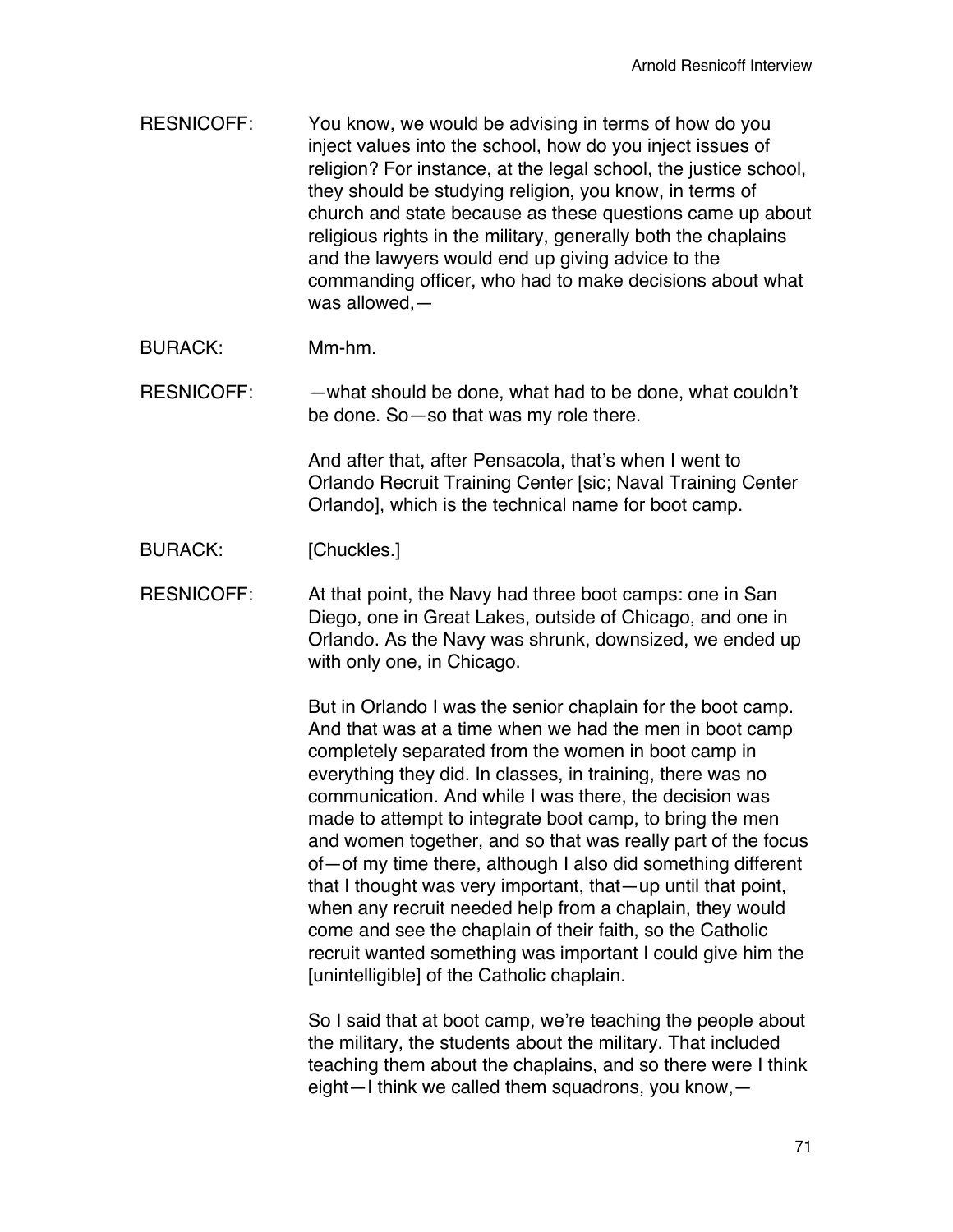### BURACK: Mm-hm.

RESNICOFF:` —where the recruits were divided. And I had four or five chaplains working for me. So I said, "We're going"—and I worked this out with the commanding officer. I said, "What I want to do is"—you know, give each chaplain, two of the squadrons, just like a chaplain—you might have two ships, and that that chaplain should go to the meetings, should get to know the staff, should get to know the recruits, and then if any recruit wanted to see a chaplain, that recruit would see his or her chaplain.

BURACK: Mm-hm.

- RESNICOFF: And just like in the larger Navy, if it was a specific religious issue—you know, someone was getting married and wanted questions about, you know, the ways, so then the chaplain's job has to put that person in charge of the chaplain of the right faith. But 95 percent of the times that a sailor wants to see or an officer wants to see a chaplain, it's more of a human issue than a strictly religious issue. And so, you know, I was very proud of what we did—
- BURACK: Mm-hm.
- RESNICOFF:  $-$  did there. So that was, I think, one of my favorite assignments.

And also, you know, I think in terms of rewards, it was one of the most rewarding assignments. A lot of times, people think maybe the 6<sup>th</sup> Fleet, because of the work I did in Beirut, but here you had young men and women coming to boot camp, many of them who had been told their whole lives that they were worthless, they'd never make it. Their teachers told them; their parents sometimes told them.

They came in, and we made things very tough in boot camp. But the whole idea was to teach a young sailor that if he or she could make it through boot camp, they could make it through anything. And I used to tell them, you know, one day their life might depend on the confidence they had in themselves, and their feeling they could do something that looked like it was impossible.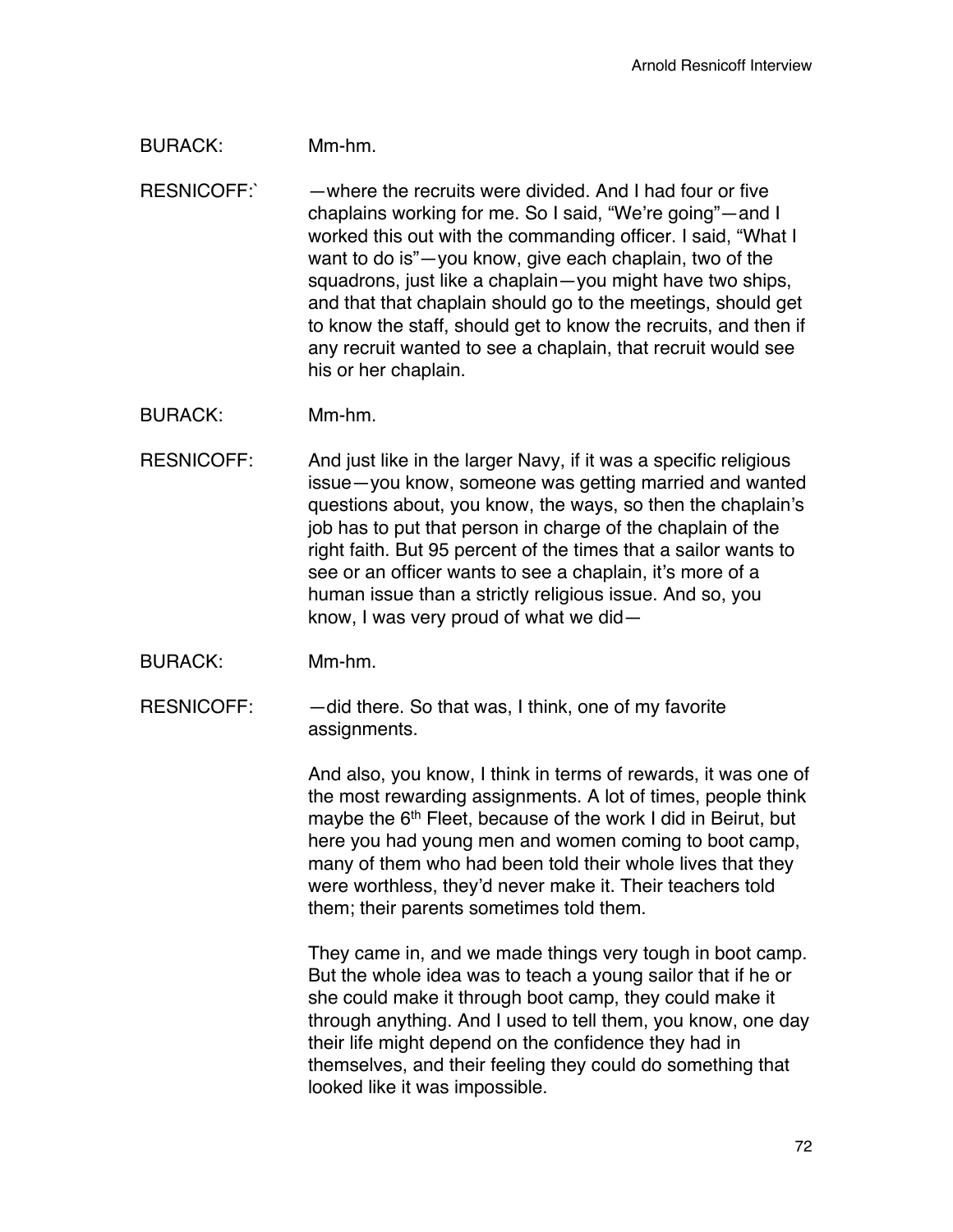| So we used to - I used to remember those kids as they           |
|-----------------------------------------------------------------|
| reported in that first day. I don't know if you ever-if you saw |
| the movie, An Officer and a Gentleman. It was kind of the       |
| same thing that these ragtag, you know, people would report     |
| the first day, and eight weeks later the difference was so      |
| amazing, you had the feeling that you had touched their         |
| $lives-$                                                        |

- BURACK: Mm-hm.
- RESNICOFF: — and maybe put them on a direction where they believed in themselves.
- BURACK: Wow. Yeah.

So under—in that time, women were becoming more involved in the military or?

- RESNICOFF: Yes. Yes. There still were many restrictions.
- BURACK: Mm-hm.
- RESNICOFF: It's only now, you know, in the absolute present, where, you know, virtually every restriction has been removed. But there still were women going in, and—but they were trained separately, and—at least at the boot camp level. And we we changed that.
- BURACK: Yeah. Good.

So what year is it when you leave Florida, or?

- RESNICOFF: Well,—
- BURACK: Like mid '90s? I don't —
- RESNICOFF: Yeah, in—I know that when I was in Pensacola, my daughter had her Bat Mitzvah there.
- BURACK: [Chuckles.]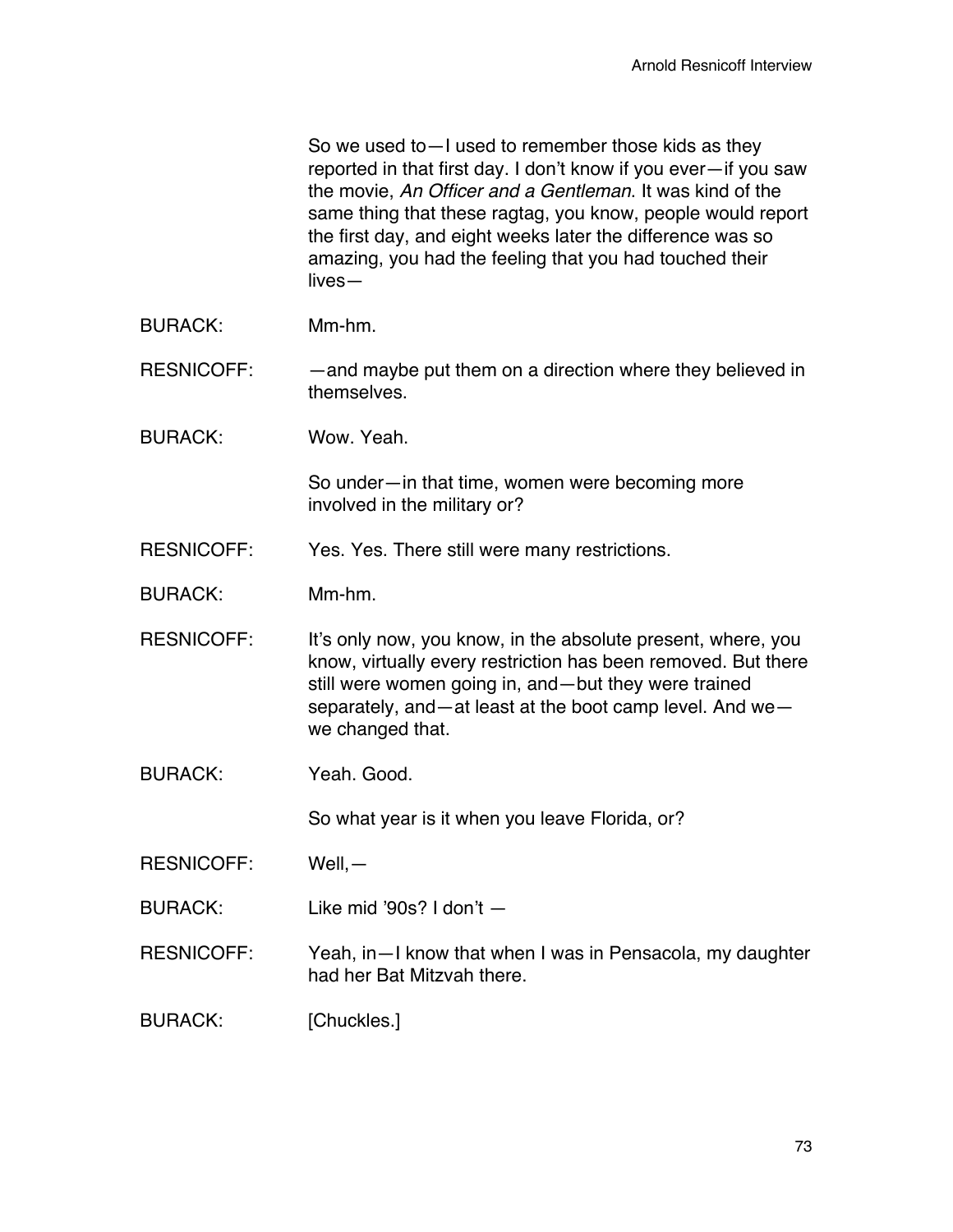- RESNICOFF: It was the first Jewish—it was the first Bat Mitzvah or Bar Mitzvah, you know, at the Navy chapel, so that was a very big thing.
- BURACK: A big deal. [Chuckles.]
- RESNICOFF: Yeah, and then—
- BURACK: That's exciting.

RESNICOFF: — we went to Orlando. And if I'm remembering correctly, from Orlando, that's when I went to Stuttgart, Germany, so that would have been '97, because I was in Stuttgart, Germany, from '97 to 2000. And I was the command chaplain for the [U.S.] European Command. And, you know, the Navy—or the military, I should say, has divided the world into, you know, a number of different areas. And that area is commanded by a four-star admiral or general. And when an order comes out of the White House, it comes from the president and the secretary of defense together, and it goes straight to one of these we call combatant command- commanders.

> And—you know, it used to be that the Army, the Navy, the Air Force, the Marines didn't come together until D.C., the Joint Chiefs of Staff. And that caused a lot of different—a lot of problems, and so, you know, a few decades ago already, the situation was changed, where we created these unified commands and, again, as I say, from the White House, from the president and the secretary of defense, the war order or the movement order goes out to one of these admirals or generals, and then they take care of all the services within their area.

> So, for instance, the European Command, which was headquartered in Stuttgart when I was the chaplain, was commanded by a four-star—at that point, a four-star Army general, Wesley [K.] Clark [Jr.], and we had at that point all of Europe and most of Africa, 93 countries, 13 million square miles. So within that area, every American in the military came under my boss, my general.

Under him there would be a four-star admiral in the Army and the Navy and the Air Force, and under them, you know,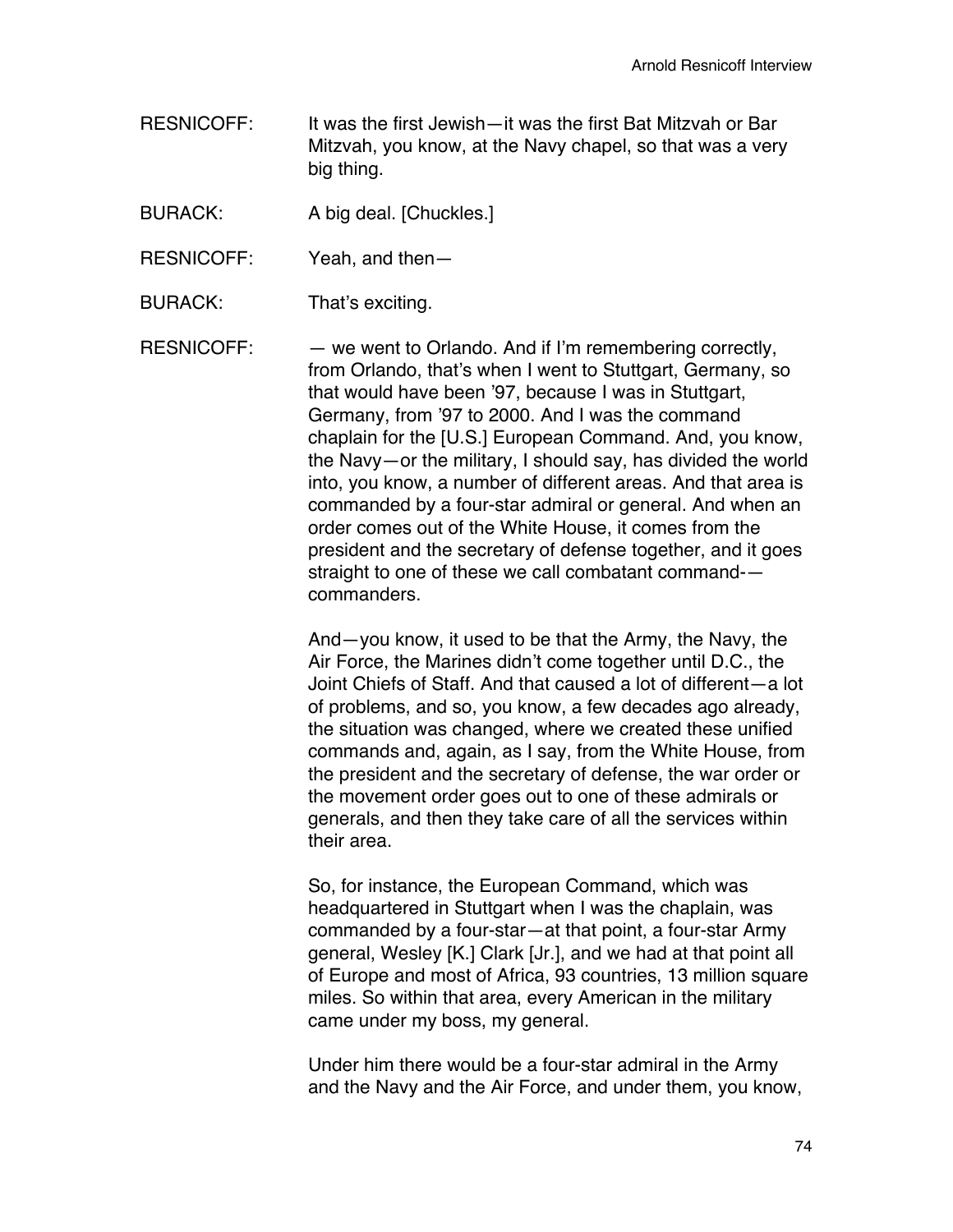other admirals and generals, so it was a chain of command. But this one person was on top, so he would, you know, be able to say, "We need to move this aircraft carrier here," "We need to move this, these number of people there."

So when I was there, we were involved in Bosnia and Kosovo, and that was the major—those were the major wars going on at that—at that point. And my job was to—you know, I was on the staff of the commander, so I was part of the advisers. But also, you know, to work through the leading chaplains, with all the chaplains in that area, to make sure that we were supporting the rights of the men and women in the military, you know, throughout that whole area.

Today we have a new combatant command called AFRICOM [U.S. Africa Command], which deals with all the countries in Africa so that—you know, it took away that responsibility from the European Command. But at that point, as I say, it was Europe and most of Africa.

- BURACK: Wow. So you were responsible for all the chaplains.
- RESNICOFF: Yes. And I did a lot of traveling. And we also—I became the representative of the military to religious leaders, much as the chiefs of chaplains in the other countries. So, for instance, every year, I led a conference for the chiefs of chaplains of all these other countries. It started out just for the NATO [North Atlantic Treaty Organization] countries before I got there. Then it was expanded to all of the countries—you know, these 93 countries that we had responsibility for.

But because it was the only chiefs of chaplains conference in the world, chiefs of chaplains came from Japan and Korea and from other countries from around the world. And also I was involved with—I got very close to the chief of chaplains in South Africa. He was the first black chief of chaplains. He had fought with [Nelson R.] Mandela, and, you know, when Mandela took over or made change—so he—he also became not only chief of chaplains in South Africa but a regional chaplain. They had their own chaplain organization for many of the countries in southern Africa. So I would go down and meet with them, lecture, talk to them about the issues of what a chaplain was.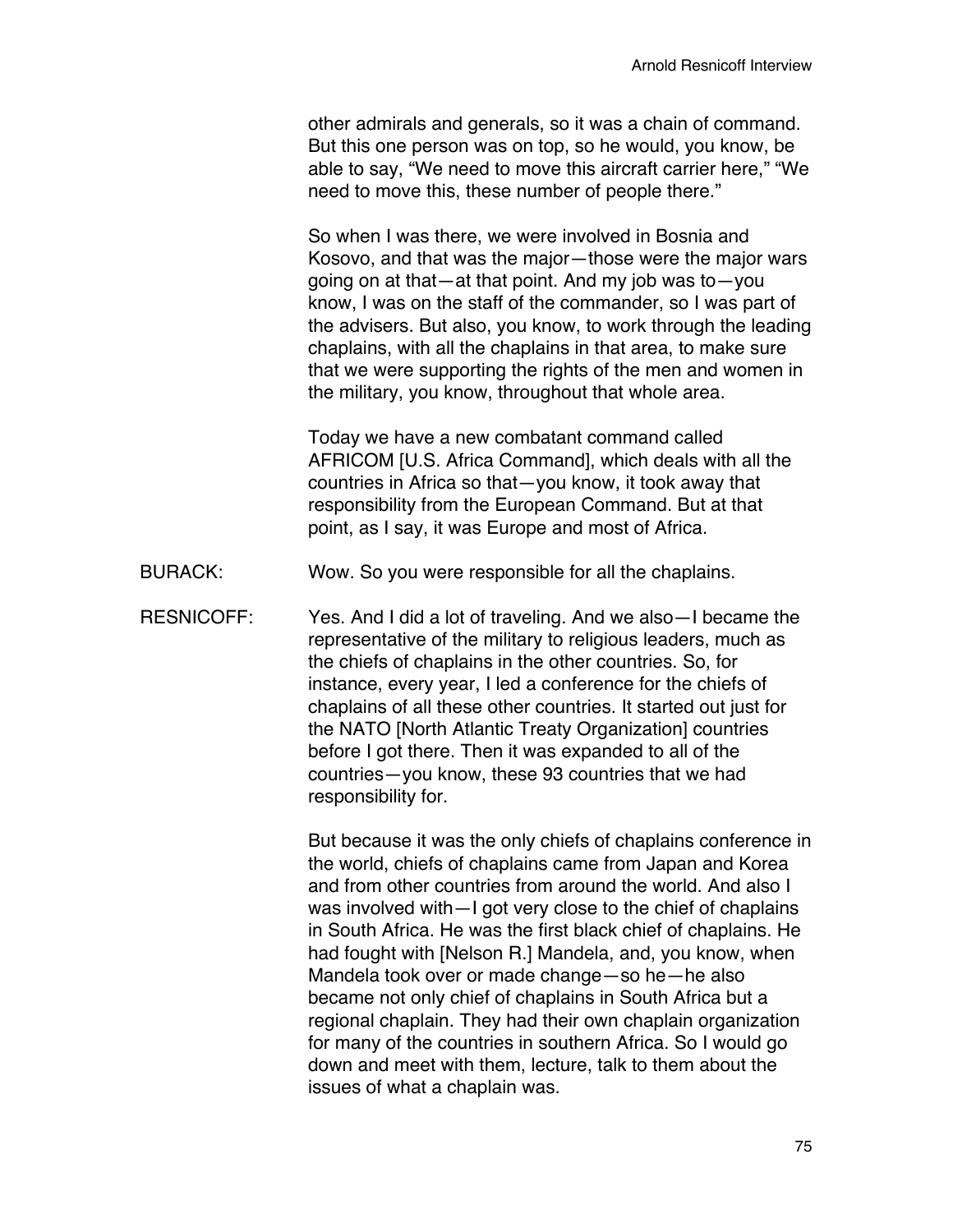I remember I was in charge—every year in Canada they had a seven-day conference of chaplains, and I was invited to lead that conference for seven days, which was interesting because they had no Jewish chaplains at that point in Canada, and they invited me as a rabbi to do that.

But in addition to all the work I did with the chaplains of the other countries, in addition to our own chaplains, I also worked with countries that had no chaplaincy and were just experimenting with religious rights because—as an example, the Czech Republic—when it was Czechoslovakia, under the Soviet Union, it was illegal for any soldier to even have a Bible. After the fall of the Soviet Union and during this time when I was at the European Command, I worked with the religious leaders there to help them establish their chaplaincy. I wasn't the only chaplain who was helping them to do that, but ultimately, because I was the command chaplain, you know, I was very involved.

So, you know, I gave lectures. Many of the countries, the former Soviet Union countries that were again either establishing chaplaincies or, if they weren't establishing chaplaincies, at least were working to make policies that involved religious freedom, you know, for the first time.

- BURACK: Mm-hm. At these conferences or at your meetings with other chaplain leaders from other countries, what did you—what was the biggest takeaway from it, in the differences between the chaplaincies or something that the American chaplaincy does unique as in comparison to all these—
- RESNICOFF: Well, I think—I think that America is one of the few countries in the world—not the only, but one of the few where the chaplaincy is structured to help people of all religions. For instance, most of the other countries, if you have a chief of chaplains, you would have a Catholic chief of chaplains, a Protestant chief of chaplains; some of them have a Jewish chief of chaplains. But in America we have an Army chief of chaplains, a Navy chief of chaplains—

BURACK: Mm-hm.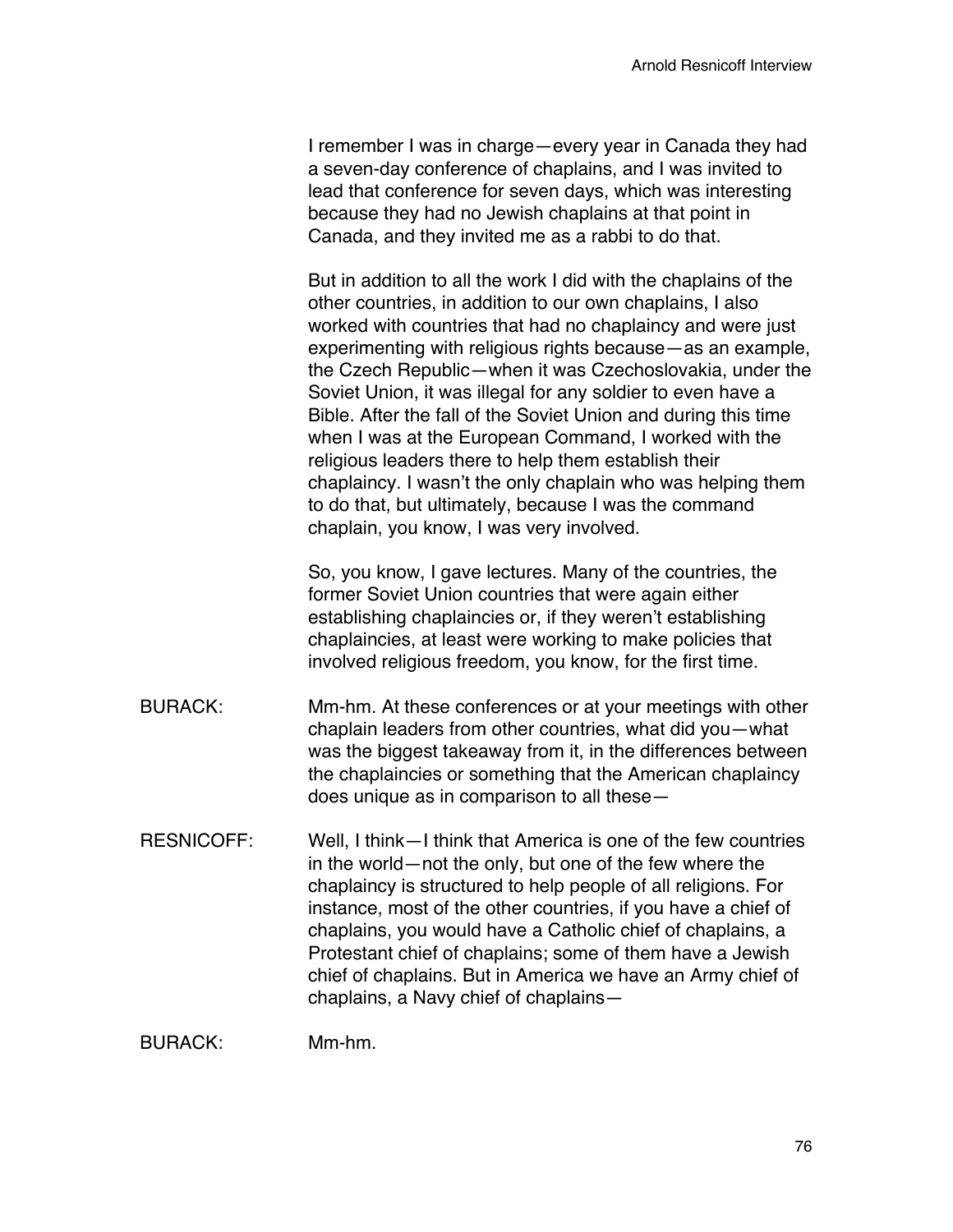RESNICOFF: — — and an Air Force chief of chaplains, so that person can be any religion, and all the way down, you know, every position could be any religion. As a matter of fact, constitutionally it has to be that way because there can be religious test, so but for the other countries—so that was different.

> And so what happened in those other countries is, number one, many times there's a tension between the chiefs, a competition, so that in France the chief of chaplain of the the Catholic chief of chaplains and the Protestant chief of chaplains had actually never met or talked together until our conference.

- BURACK: Wow.
- RESNICOFF: And there was this feeling that, you know, if you're a Protestant chief of chaplains, the Catholic chaplains are going to say, "You better not, I better not catch you talking to anyone Protestant," you know? Because the idea is if they talk, they will probably try to convert them. And so this—and also what fell between the cracks is—would be all the people who were not religious, so many of these other chaplaincies were focusing on the religious issues.

One of my failures—and I don't know if it's happening now is that I met with the Israeli chief of chaplains, tried to get them to be part of this international chief of chaplains conference, and at that point the chief of chaplains really thought that the difference between, you know, the American chaplaincy and the Israeli chaplaincy was so great that there really would be nothing to talk about, nothing to learn. I hope that's changed now. You know, I hope I planted some seeds.

- BURACK: Mm-hm, some seeds.
- RESNICOFF: But many of the other countries this idea of expanding their vision of what a chaplain could do. In addition—additionally, expanding their vision in terms of the role of a chaplain, advising command, you know, was—was something that I think came out of these conferences.

And, you know, many, many fights in the world—you know, religion is part of them. Religion may not be the overriding reason for the fight, but certainly it's part of them. And we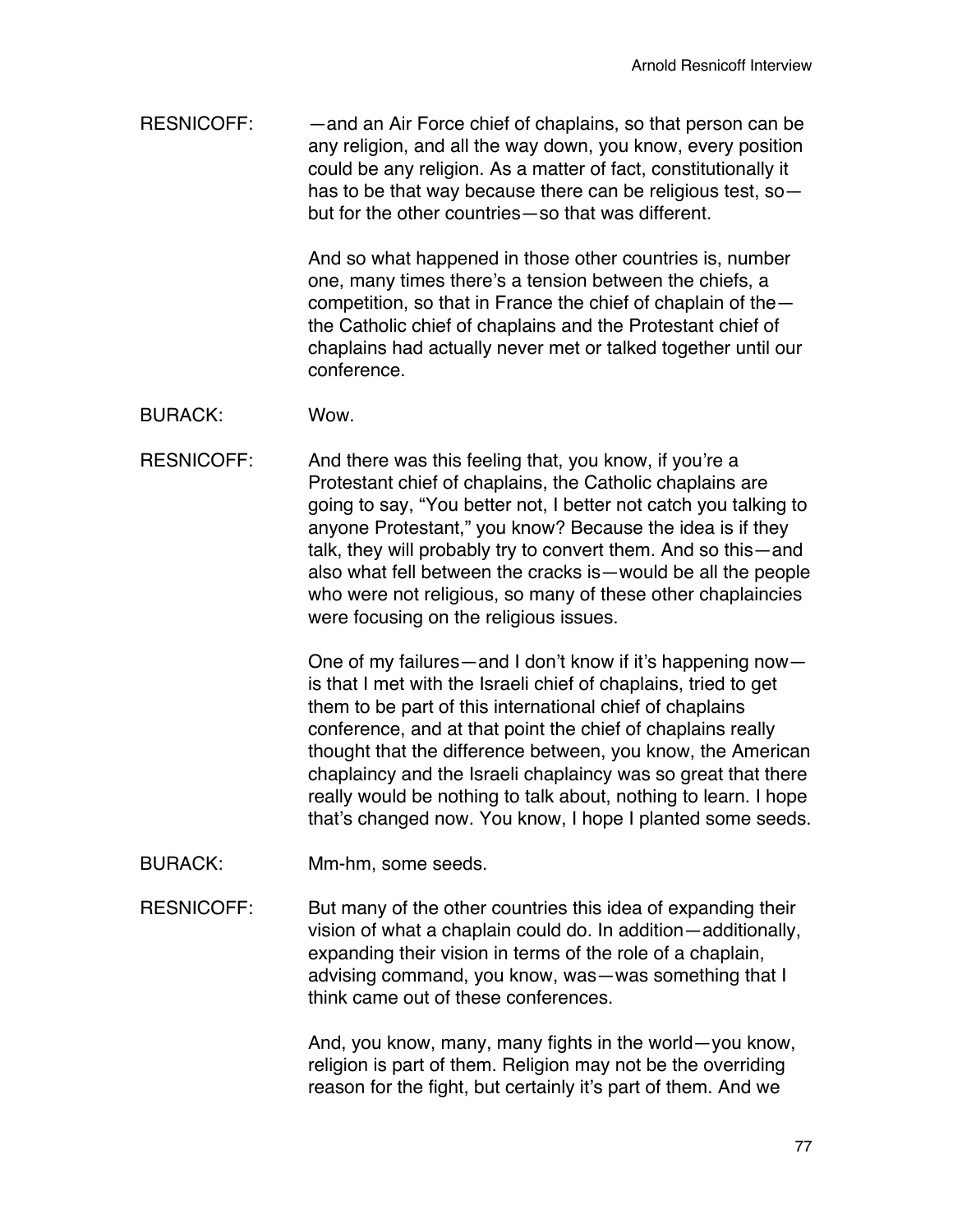were just realizing that. So I would give—even in advising in Kosovo, for instance, I would get the chaplains involved as liaisons to the religious leaders, you know, within Bosnia, within Kosovo so we would understand better, you know what the problems were with one religion dealing with another religion. And we often didn't understand that at all. We've become much better over the years of understanding religious issues as they relate to international relations.

BURACK: Mm-hm.

So in 2000 you leave the command, the general command.

RESNICOFF: Right.

BURACK: And talk me through your last—the last few years.

RESNICOFF: At that point, I knew I was retiring from the Chaplain Corps.

BURACK: Mm-hm.

RESNICOFF: So instead of retiring from Germany—to make it a little easier, once you've been in for a whole career, sometimes the military will cooperate and let your last assignment or your last partial assignment be somewhere you eventually want to settle, so I went to the chief of chaplains' staff. At that point, the chief of chaplains had an office in what was called the Navy Annex, just about a block away from the Pentagon. Now that building has been demolished, and the chiefs of chaplains are in the Pentagon.

> So I was put in charge, for my last short time in the military, of all education in the Chaplain Corps. So the idea was to take advantage of the lessons that I had learned through my career and try to, you know, pass that on to the chaplains.

BURACK: Mm-hm.

RESNICOFF: And then from—from that position, I retired, you know, and— I had been born—I was born in Washington, D.C., and I always wanted to move back to Washington, D.C., when I retired, and so I was able to do that very easily.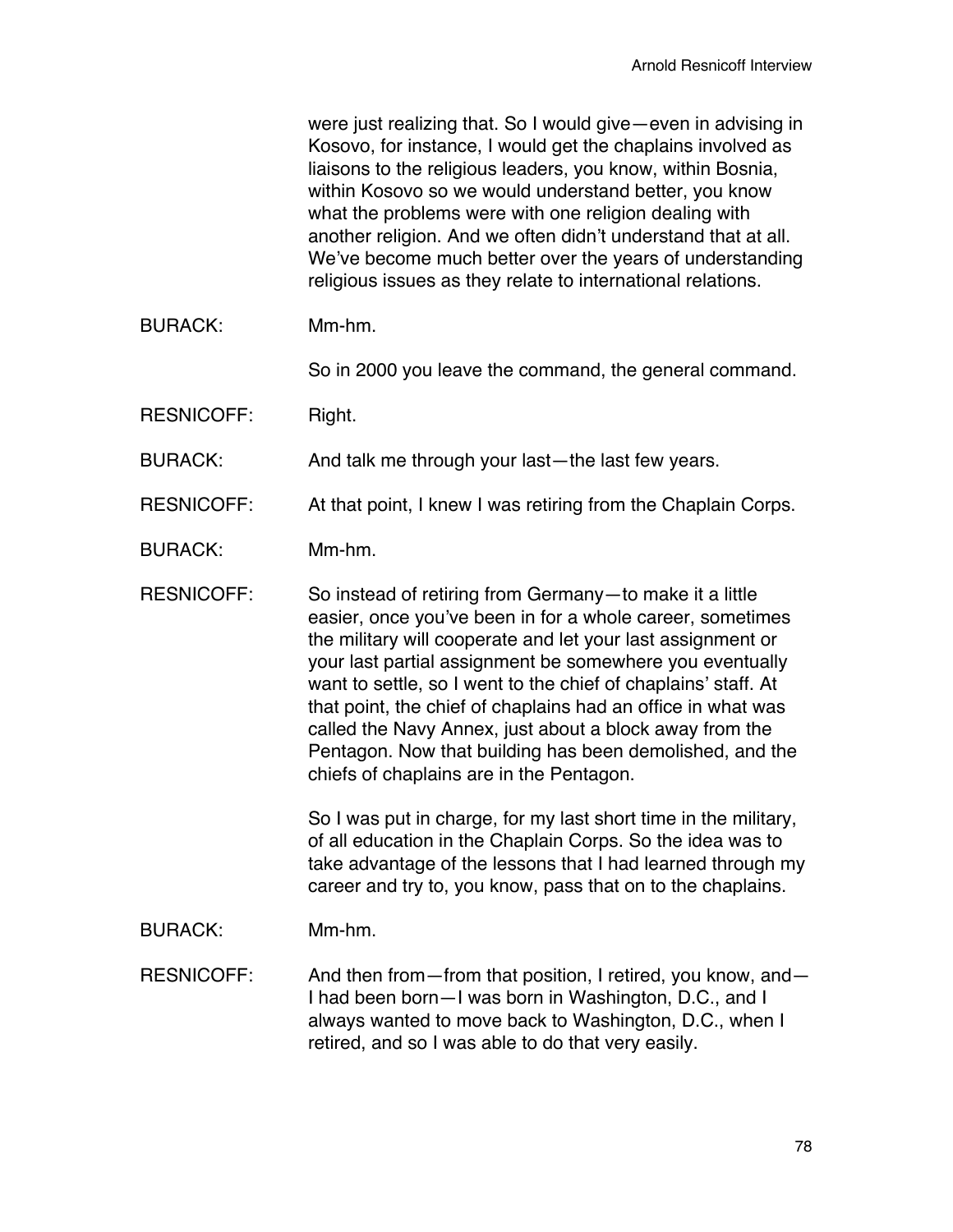- BURACK: Mm-hm. And kind of as the last question, what do you think the chaplain—what do you hope the chaplain does in the future? What do you see its role as expanding to or focusing on more?
- RESNICOFF: Well, I think—I hope the chaplains live up to the dream of as I mentioned earlier, this three-pronged mission of the chaplain:—
- BURACK: Mm-hm.
- RESNICOFF: - to minister to your own, to facilitate ministry to those of other religions, but to care for all. And I think that sometimes in this world, where religion is polarized, just religious leaders, candidates—you know, we just—we just have much less cooperation in many ways among chaplains than I saw when I was a brand-new officer.

And so, just as an example, when the Pentagon was studying "don't ask"—the possibility of repealing "don't ask, don't tell" and allowing gays to serve openly in the military, the chaplains were one of the big impediments. They were one of the groups that were not welcoming that change, and so I got involved, even though I was retired already, with the leaders of that study at the Pentagon, who wanted to ask me what reasons—how could we approach this, what could we do? And then we were successful, and I was given the honor of giving the prayer at the presidential signing of the repeal of the "don't ask, don't tell."

And so in many ways, I've—I have been sad, you know, to see some of the things that go on with chaplains. But, on the other hand, you know, I'm a person of faith, and I—

- BURACK: Mm-hm.
- RESNICOFF: hope things will—as a country, in many ways, we'll start living—living up to our dreams. Our dreams are the best dreams in the world. We just don't always live up to them. And I would say that goes for the military, too.
- BURACK: I think we'll end on that note.
- RESNICOFF: Okay.